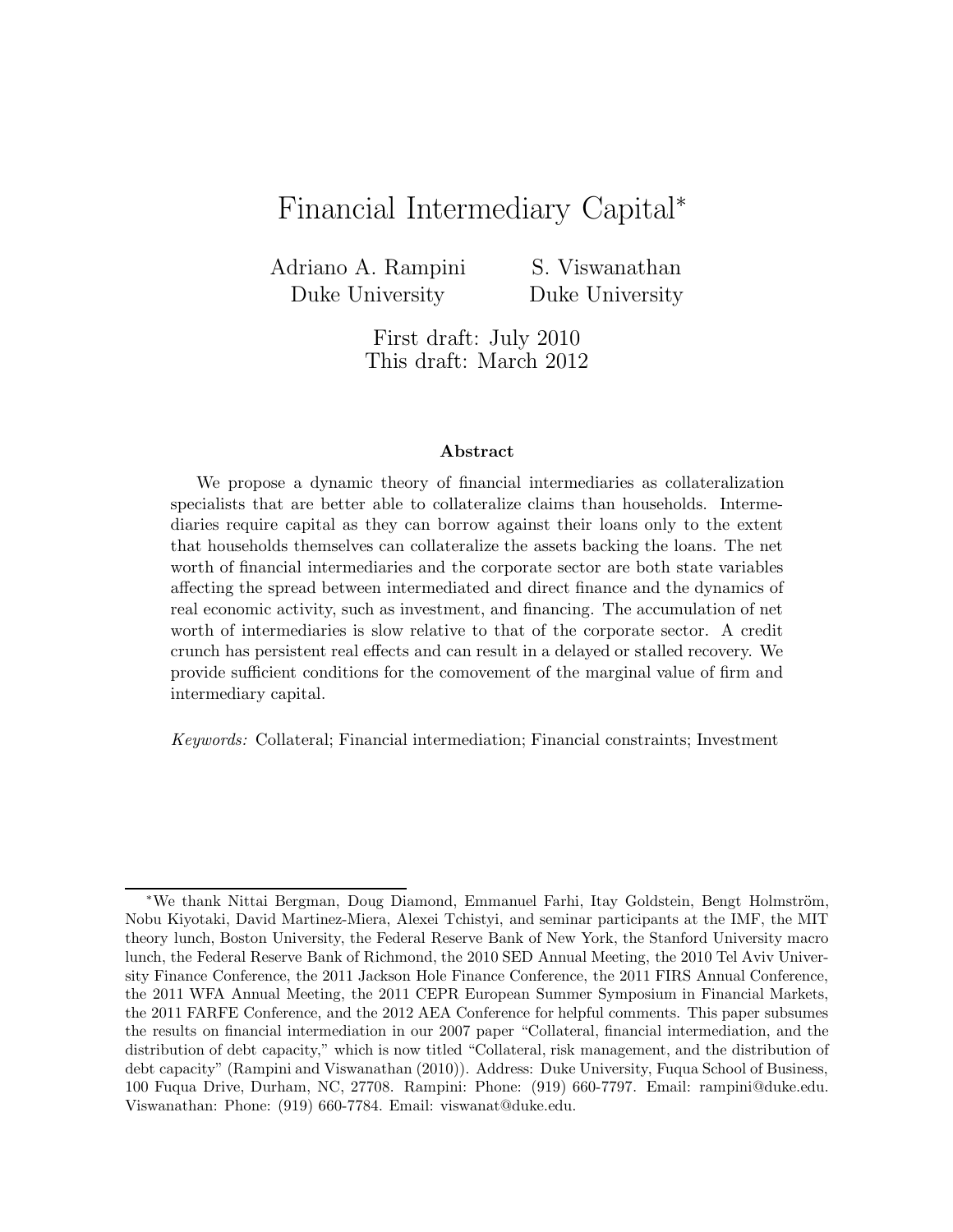## **1 Introduction**

The capitalization of financial intermediaries is arguably critical for economic fluctuations and growth. We provide a dynamic model in which financial intermediaries are collateralization specialists and firms need to collateralize promises to pay with tangible assets. Financial intermediaries are modeled as lenders that are able to collateralize a larger fraction of tangible assets than households who lend to firms directly, that is, are better able to enforce their claims. Financial intermediaries require net worth as their ability to refinance their collateralized loans from households is limited, as they, too, need to collateralize their promises. The net worth of financial intermediaries is hence a state variable and affects the dynamics of the economy. Importantly, both firm and intermediary net worth play a role in our model and jointly affect the dynamics of firm investment, financing, and loan spreads. Spreads on intermediated finance are high when both firms and financial intermediaries are poorly capitalized and in particular when intermediaries are moreover poorly capitalized relative to firms. One of our main results is that intermediaries accumulate net worth more slowly than the corporate sector. This has important implications for economic dynamics. For example, a credit crunch, that is, a drop in intermediary net worth, has persistent real effects and can result in a delayed or stalled recovery.

In our model, firms can raise financing either from households or from financial intermediaries. Firms have to collateralize their promises to pay due to limited enforcement.<sup>1</sup> Both households and intermediaries extend collateralized loans, but financial intermediaries are better able to collateralize promises and hence are able to extend more financing per unit of tangible assets collateralizing their loans. Financial intermediaries in turn are able to borrow against their loans, but only to the extent that other lenders themselves can collateralize the assets backing the loans. Intermediaries thus need to finance the additional amount that they are able to lend out of their own net worth. Since intermediary net worth is limited, intermediated finance commands a positive spread.

The determinants of the capital structure for firms and intermediaries differ. Firms' capital structure is determined by the extent to which the tangible assets required for production can be collateralized. Intermediaries' capital structure is determined by the extent to which their collateralized loans can be collateralized themselves. In other words, firms issue promises against tangible assets whereas intermediaries issue promises against collateralized claims, which are in turn backed by tangible assets.

Intermediaries are essential in our economy in the sense that allocations can be

<sup>&</sup>lt;sup>1</sup>Rampini and Viswanathan (2010, 2012) provide a dynamic model with collateral constraints which are explicitly derived in an environment with limited enforcement.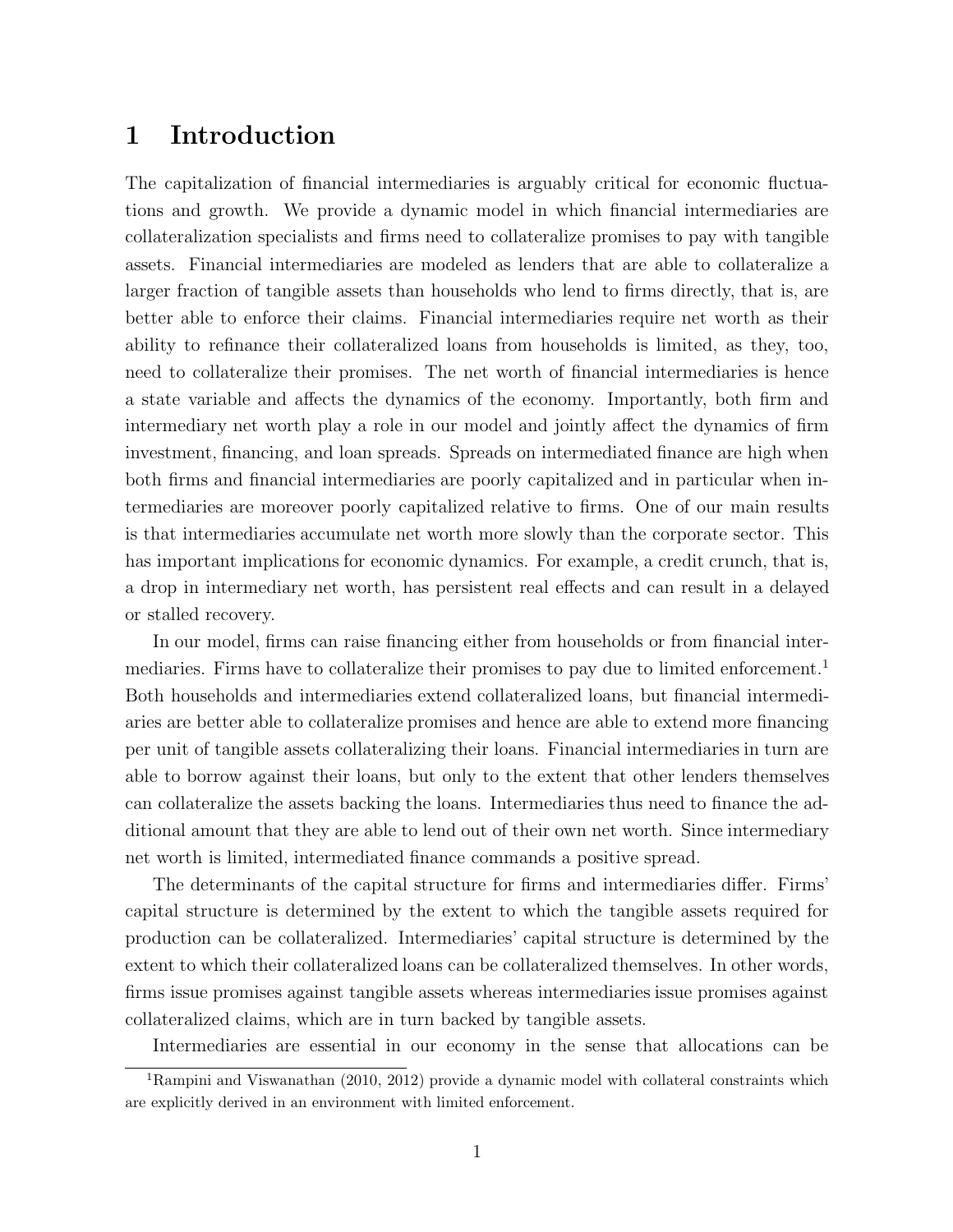achieved with financial intermediaries, which cannot be achieve otherwise. Financial intermediaries have constant returns in our model and hence there is a representative financial intermediary. We first consider the equilibrium spread on intermediated finance in a static environment with a representative firm.<sup>2</sup> Importantly, the spread on intermediated finance critically depends on both firm and intermediary net worth. Given the (representative) firm's net worth, spreads are higher when the intermediary is less well capitalized. However, spreads are particularly high when firms are poorly capitalized, and intermediaries are poorly capitalized relative to firms at the same time. Poor capitalization of the corporate sector per se does not imply high spreads, as low firm net worth reduces the demand for loans from intermediaries. Given the net worth of the intermediary sector, a reduction in the net worth of the corporate sector may reduce spreads as the intermediaries can more easily accommodate the reduced loan demand.

Our model allows the analysis of the dynamics of intermediary capital. A main result is that the accumulation of net worth of intermediaries is slow relative to that of the corporate sector. We first consider the deterministic dynamics of intermediary net worth and the spread on intermediated finance. In a deterministic steady state, intermediaries are essential, have positive net worth, and the spread on intermediated finance is positive. Dynamically, if firms and intermediaries are initially poorly capitalized, both firms and intermediaries accumulate net worth over time. Importantly, firms in our model accumulate net worth faster than financial intermediaries, because the marginal and in particular the average return on net worth for financially constrained firms is relatively high due to the high marginal product of capital. Financial intermediaries accumulate net worth at the interest rate earned on intermediated finance, which is at most the marginal return on net worth of the corporate sector and may be below when the collateral constraint for intermediated finance binds. Thus, intermediaries, with constant returns to scale, earn at most the marginal return on all their net worth, whereas firms, with decreasing returns to scale, earn the average return on their net worth.

Suppose that firms are initially poorly capitalized also relative to financial intermediaries. Then the dynamics of the spread on intermediated finance are as follows. Because the firms are poorly capitalized, the current demand for intermediated finance is low and the spread on intermediated finance is zero. Intermediaries save net worth by lending to households to meet higher future corporate loan demand. As the firms accumulate more net worth, their demand for intermediated finance increases, and intermediary finance

<sup>&</sup>lt;sup>2</sup>In Appendix A, we analyze the choice between intermediated and direct finance in the cross section of firms in a static environment. More constrained firms borrow more from intermediaries, which is empirically plausible and similar to the results in Holmström and Tirole (1997).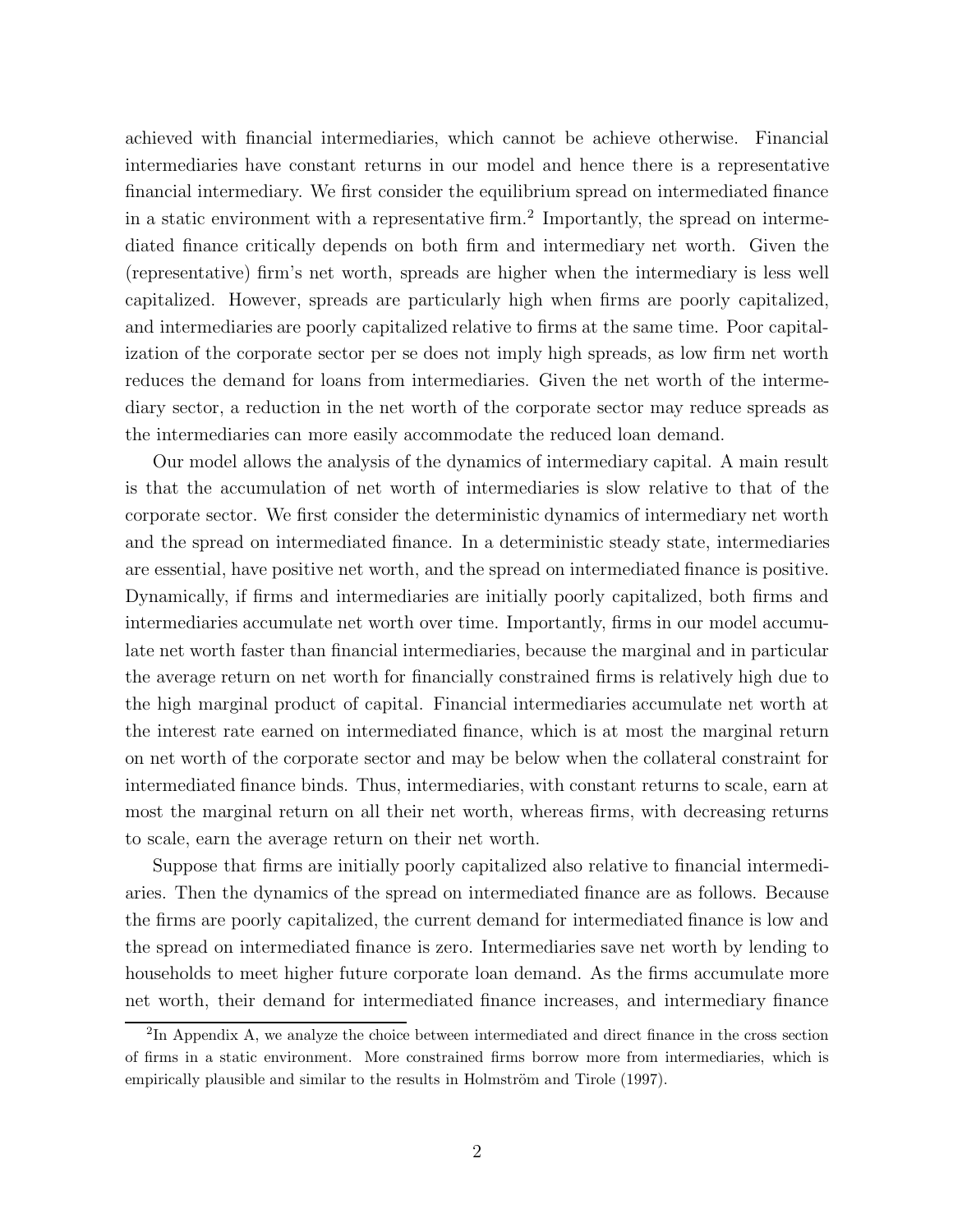becomes scarce and the spread rises. The spread continues to rise as long as the firm's collateral constraint for intermediated finance binds. Once the spread gets so high that the collateral constraint is slack, the spread declines again as both firms and intermediaries accumulate net worth. Since intermediary net worth accumulates more slowly, firms may temporarily accumulate more net worth and then later on re-lever as they switch to more intermediated finance when intermediaries become better capitalized. Eventually, the spread on intermediated finance declines to the steady state spread as intermediaries accumulate their steady state level of net worth.

A credit crunch, modeled as a drop in intermediary net worth, has persistent real effects in our model. While small drops to intermediary net worth can be absorbed by a cut in dividends, larger shocks reduce intermediary lending and raise the spread on intermediated finance. Real investment drops, and indeed drops even if the corporate sector is well capitalized, as the rise in the cost of intermediated finance raises firms' cost of capital. Remarkably, the recovery of investment after a credit crunch can be delayed, or stall, as the cost of intermediated finance only starts to fall once intermediaries have again accumulated sufficient net worth.

In a stochastic economy, we provide sufficient conditions for the marginal value of intermediary and firm net worth to comove. For example, if intermediary net worth is sufficiently low, these values comove and indeed move proportionally. Thus, the marginal value of intermediary net worth may be high exactly when the marginal value of firm net worth is high, too.

Few extant theories of financial intermediaries provide a role for intermediary capital. Notable is in particular Holmström and Tirole (1997) who model intermediaries as monitors that cannot commit to monitoring and hence need to have their own capital at stake to have incentives to monitor. In their analysis, firm and intermediary capital are exogenous and the comparative statics with respect to these are analyzed. Holmström and Tirole conclude that "[a] proper investigation ... must take into account the feedback from interest rates to capital values. This will require an explicitly dynamic model, for instance, along the lines of Kiyotaki and Moore [1997a]." We provide a dynamic model in which the joint evolution of firm and intermediary net worth and the interest rate on intermediated finance are endogenously determined. Diamond and Rajan (2001) and Diamond (2007) model intermediaries as lenders which are better able to enforce their claims due to their specific liquidation or monitoring ability in a similar spirit to our model, but do not consider equilibrium dynamics. In contrast, the capitalization of financial intermediaries plays essentially no role in liquidity provision theories of financial intermediation (Diamond and Dybvig (1983)), in theories of financial intermediaries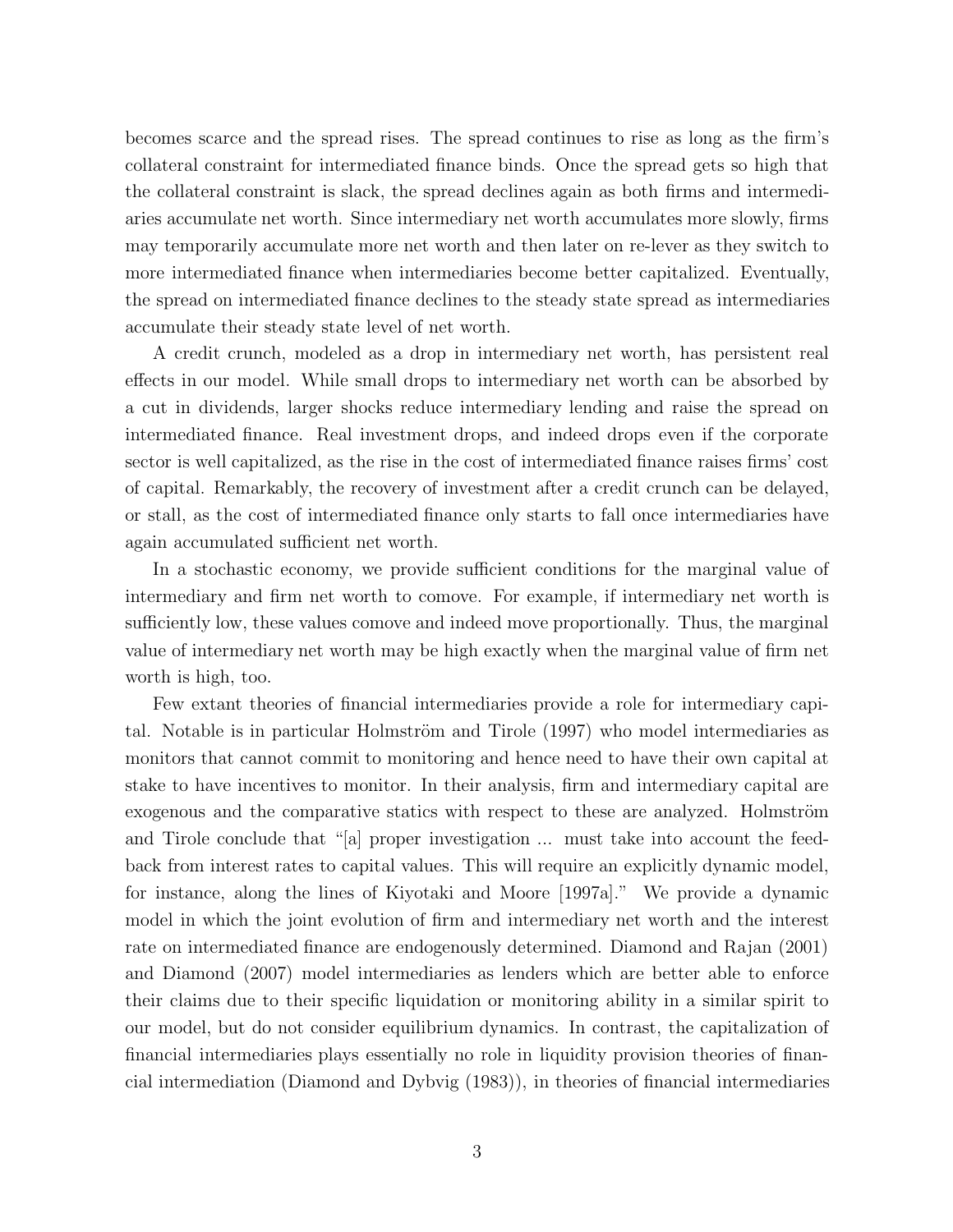as delegated, diversified monitors (Diamond (1984), Ramakrishnan and Thakor (1984), and Williamson (1986)) or in coalition based theories (Townsend (1978) and Boyd and Prescott (1986)).

Dynamic models in which net worth plays a role, such as Bernanke and Gertler (1989) and Kiyotaki and Moore (1997a), typically consider the role of firm net worth only, although dynamic models in which intermediary net worth matters have recently been considered (see, for example, Gertler and Kiyotaki (2010), who also summarize the recent literature, and Brunnermeier and Sannikov (2010)). However, to the best of our knowledge, we are the first to consider a dynamic model in which both firm and intermediary net worth are critical and jointly affect the dynamics of financing, spreads, and economic activity.

In Section 2 we describe the model. Section 3 studies how the spread on intermediated finance varies with firm and intermediary net worth in a simplified static version of the model. The dynamics of intermediary capital are analyzed in Section 4. We first consider the deterministic steady state and dynamics of firm and intermediary capital, and the dynamic effects of a credit crunch. We then provide sufficient conditions for the comovement of the marginal value of intermediary and firm net worth in a stochastic economy. Section 5 concludes. All proofs are in Appendix B.

## **2 Model**

We consider a model in which promises to pay need to be collateralized due to limited enforcement. There are three types of agents: households, financial intermediaries, and agents that run firms; we discuss these in turn. We consider an environment with a representative firm. Time is discrete and the horizon infinite. There is an exogenous state  $s \in S$ , which determines the firm's productivity, that follows a Markov chain with transition probability  $\Pi(s, s')$ , where *S* is a finite state space.<sup>3</sup>

## **2.1 Households**

There is a continuum of households (of measure 1) in the economy which are risk neutral and discount future payoffs at a rate  $R > 1$  where  $R^{-1} > \beta$  and  $\beta \in (0, 1)$  is the discount rate of agents who run firms, that is, households are more patient than the agents who run firms. These lenders are assumed to have a large endowment of funds in all dates and states, and have a large amount of collateral and hence are not subject to enforcement

<sup>3</sup>In a slight abuse of notation, we denote the cardinality of *S* by *S* as well.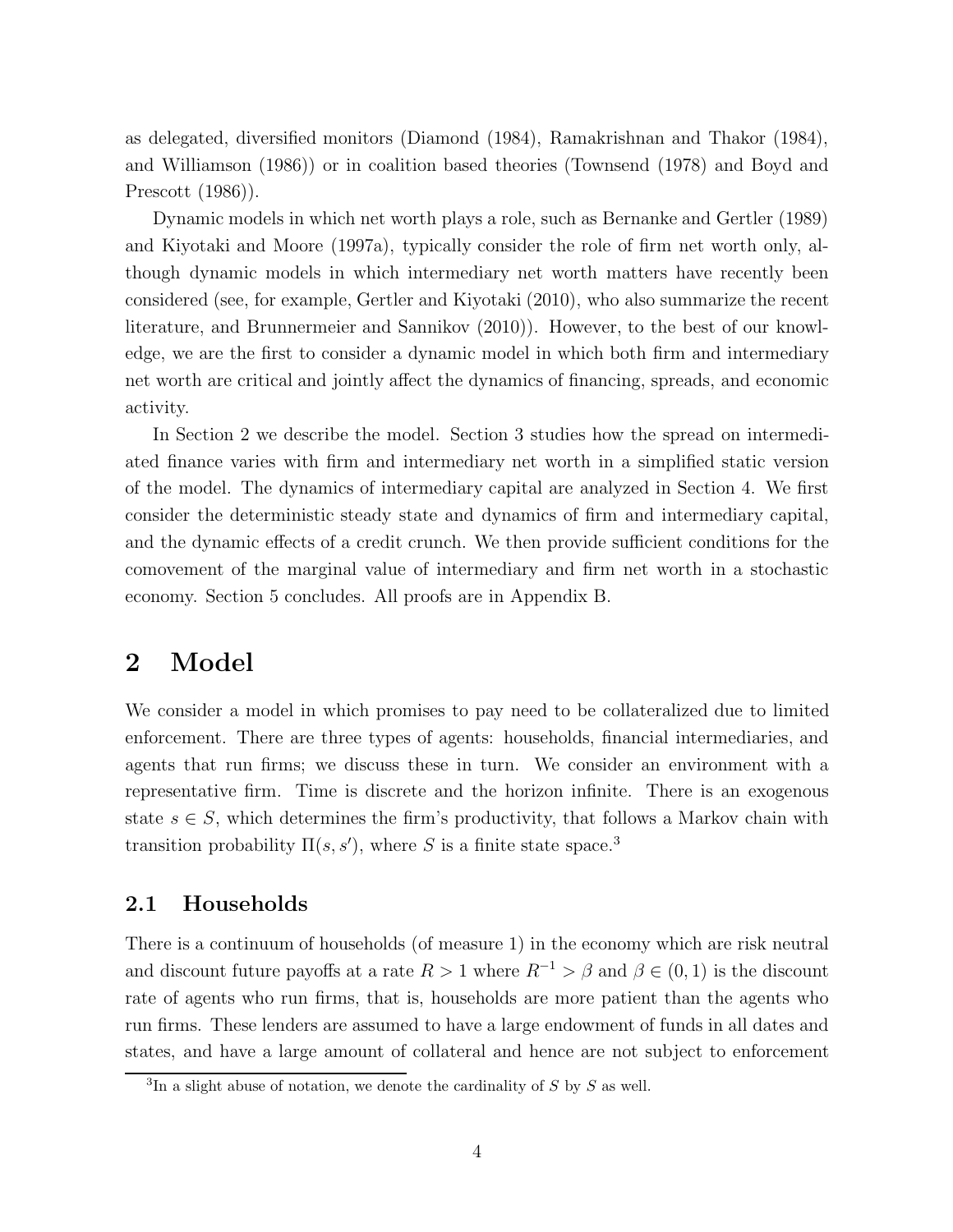problems but rather are able to commit to deliver on their promises. They are willing to provide any state-contingent claim at an expected rate of return *R* so long as such claims satisfy the firms' and intermediaries' collateral constraints.

## **2.2 Financial intermediaries as collateralization specialists**

There is a continuum of financial intermediaries (of measure 1) which are risk neutral, subject to limited liability, and discount future payoffs at  $\beta_i$  where  $\beta_i \in (\beta, R^{-1})$ . Financial intermediaries are *collateralization specialists.* Intermediaries are able to seize up to fraction  $\theta_i \in (0,1)$  of the (resale value of) collateral backing promises issued to them; we assume that  $\theta_i > \theta$  where  $\theta \in (0,1)$  is the fraction of collateral that households can seize. The left-hand side of Figure 1 illustrates this, interpreting the fraction  $\theta$  as structures, which both households and intermediaries can collateralize, and the fraction  $\theta_i - \theta$ as equipment, which only financial intermediaries can collateralize. Financial intermediaries can in turn issue claims against their collateralized loans. Lenders to financial intermediaries can lend to intermediaries up to the amount of the collateral backing the intermediaries' loans that they themselves can seize. Consider the problem of a representative financial intermediary<sup>4</sup> with current net worth  $w_i$  and given the state of the economy  $Z \equiv \{s, w, w_i\}$  which includes the exogenous state *s* as well as two endogenous state variables, the net worth of the corporate sector *w* and the net worth of the intermediary sector  $w_i$ . The state-contingent interest rate on intermediated finance  $R'_i$  depends on state  $s'$  and the state  $Z$  of the economy, as shown below, but we suppress the argument for notational simplicity.

The intermediary maximizes the discounted value of future dividends by choosing a dividend payout policy  $d_i$ , state-contingent loans to households  $l'$ , state-contingent intermediated loans to firms  $l'_i$ , and state-contingent net worth  $w'_i$  next period to solve

$$
v_i(w_i, Z) = \max_{\{d_i, l', l'_i, w'_i\} \in \mathbb{R}_+^{1+3\#Z}} d_i + \beta_i E \left[ v_i(w'_i, Z') \right]
$$
(1)

subject to the budget constraints

$$
w_i \ge d_i + E[l'] + E[l'_i], \tag{2}
$$

$$
Rl' + R_i'l_i' \geq w_i'.\tag{3}
$$

<sup>4</sup>We consider a representative financial intermediary since intermediaries have constant returns to scale in our model and hence aggregation in the intermediation sector is straightforward. The distribution of intermediaries' net worth is hence irrelevant and only the aggregate capital of the intermediation sector matters.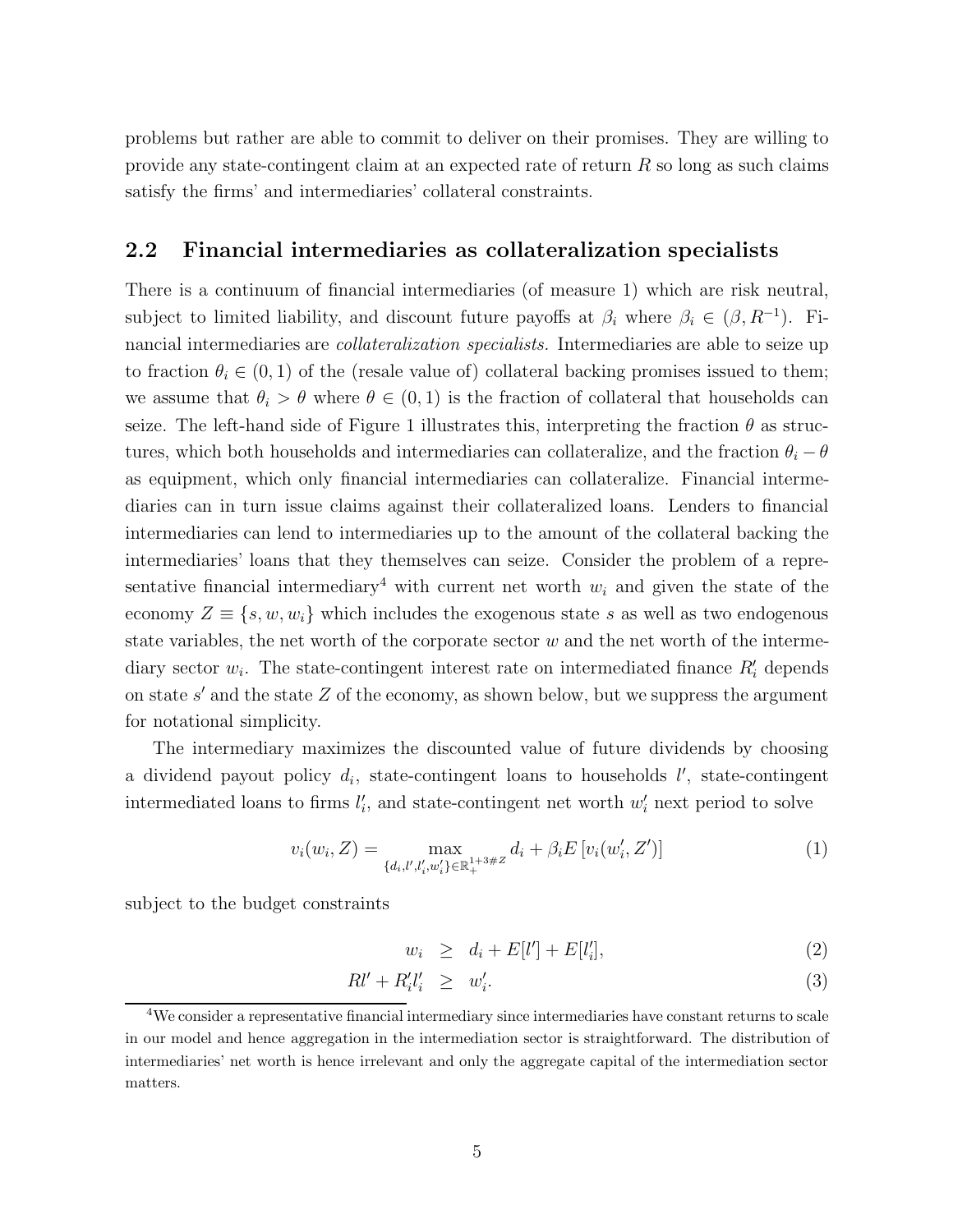We denote variables which are measurable with respect to the next period, that is, depend on the state *s'*, with a prime; that is, we use the shorthand  $w' \equiv w(s')$  and analogously for other variables.

Note that we state the intermediary's problem as if the intermediary only lends the additional amount it can collateralize. This simplifies the notation and analysis. We do not need to consider the intermediary's collateral constraint explicitly, as the firms' collateral constraint for financing ultimately provided by the households already ensures that this constraint is satisfied, rendering the additional constraint redundant. However, whenever the intermediary is essential in the sense that the allocation cannot be supported without an intermediary, the interpretation is that the firms' claims are held by the intermediary and the intermediary in turn refinances the claims with households to the extent that they can collateralize the claims themselves. In contrast, we interpret financing which does not involve the intermediary as direct or unintermediated financing.

The first order conditions, which are necessary and sufficient, can be written as

$$
\mu_i = 1 + \eta_d,\tag{4}
$$

$$
\mu_i = R\beta_i \mu'_i + R\beta_i \eta', \tag{5}
$$

$$
\mu_i = R'_i \beta_i \mu'_i + R'_i \beta_i \eta'_i, \tag{6}
$$

$$
\mu'_i = v_{i,w}(w'_i, Z'),\tag{7}
$$

where the multipliers on the constraints (2) through (3) are  $\mu_i$  and  $\Pi(Z, Z')\beta_i\mu'_i$ , and  $\eta_d$ ,  $\Pi(Z, Z')R\beta_i\eta',$  and  $\Pi(Z, Z')R'_i\beta_i\eta'_i$  are the multipliers on the non-negativity constraints on dividends and direct and intermediated lending; the envelope condition is  $v_{i,w}(w_i, Z) = \mu_i$ .

### **2.3 Corporate sector**

There is a representative firm which is risk neutral and subject to limited liability and discounts the future at rate  $\beta$ . The representative firm (which we at times refer to simply as the firm or the corporate sector) has limited net worth *w* and has access to a standard neoclassical production technology  $A'f(k)$  where  $A' > 0$  is the stochastic total factor productivity,  $f(.)$  is the production function, and k is the amount of capital the firm deploys next period, which depreciates at the rate  $\delta \in (0,1)$ . We assume that the production function  $f(\cdot)$  is strictly increasing and strictly concave and satisfies the usual Inada condition. Total factor productivity  $A<sup>1</sup>$  depends on the exogenous state  $s<sup>1</sup>$  next period, that is,  $A' \equiv A(s')$ . We suppress the dependence on *s'* and use the short-hand  $A'$ throughout as discussed above. The firm can raise financing from both households and intermediaries by issuing one-period collateralized state-contingent claims  $b'$  to households and  $b_i'$  to intermediaries.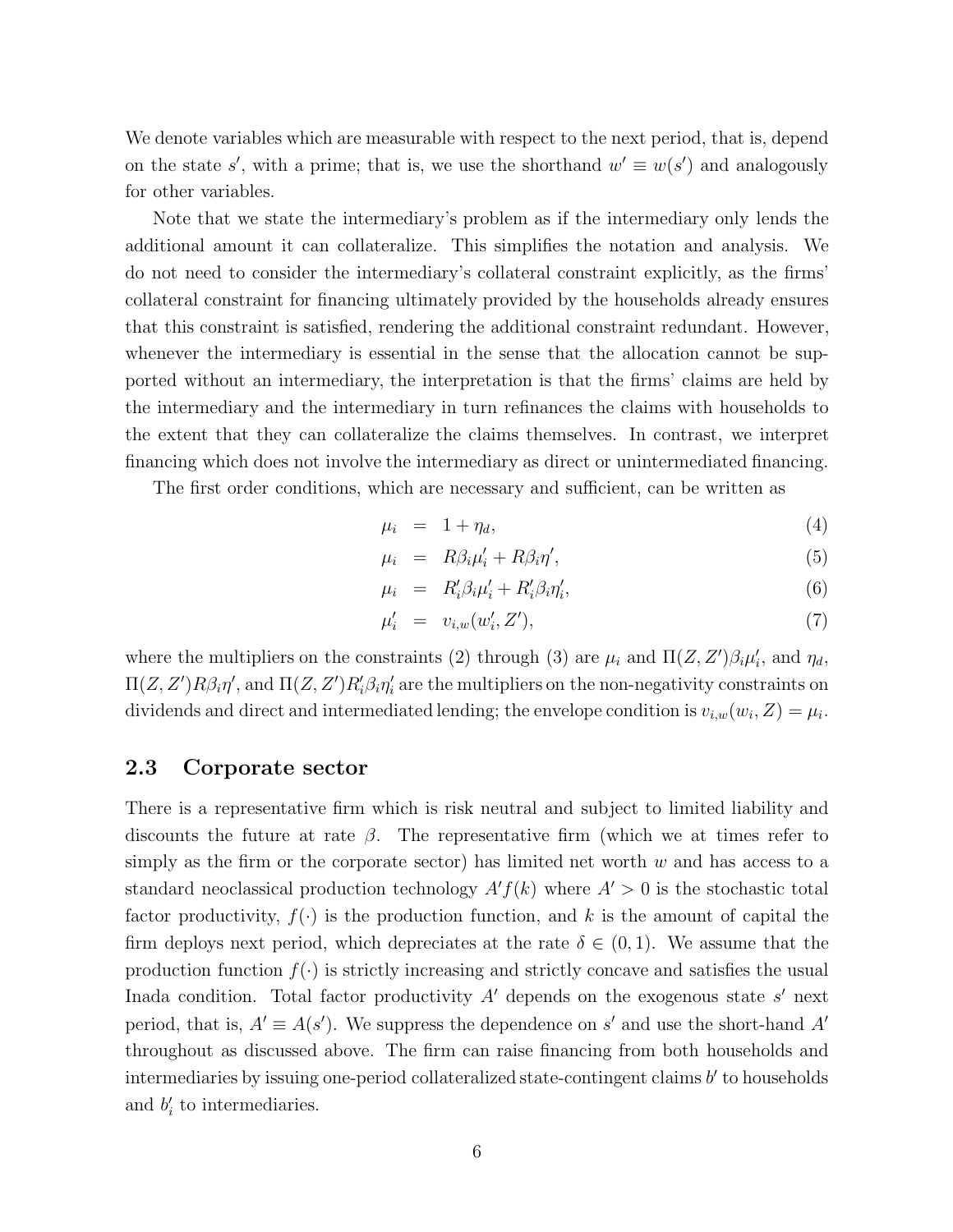We write the representative firm's problem recursively. The firm maximizes the discounted expected value of future dividends by choosing a dividend payout policy *d*, capital  $k$ , state-contingent promises  $b'$  and  $b'_i$  to households and intermediaries, and statecontingent net worth w' for the next period, taking the state-contingent interest rates on intermediated finance  $R_i$ <sup>*a*</sup> and their law of motion as given, to solve:

$$
v(w, Z) = \max_{\{d, k, b', b'_i, w'\} \in \mathbb{R}_+^2 \times \mathbb{R}^S \times \mathbb{R}_+^{2S}} d + \beta E[v(w', Z')] \tag{8}
$$

subject to the budget constraints

$$
w + E\left[b' + b'_i\right] \ge d + k,\tag{9}
$$

$$
A'f(k) + k(1 - \delta) \geq w' + Rb' + R'_i b'_i,
$$
\n(10)

and the collateral constraints

$$
\theta k(1 - \delta) \ge Rb', \tag{11}
$$

$$
(\theta_i - \theta)k(1 - \delta) \ge R_i'b_i', \tag{12}
$$

where  $\theta$  is the fraction of tangible assets, that is, capital, that households can collateralize while  $\theta_i$  is the fraction of tangible assets that intermediaries can collateralize. Since the firm issues state-contingent claims to both households and intermediaries and pricing of the state-contingent loans is risk neutral, it is the expected value of the claims that enters the budget constraint in the current period, equation (9). Depending on the realized state next period, the firm repays  $Rb'$  to households and  $R'_{i}b'_{i}$  to financial intermediaries as the budget constraint for the next period, equation (10), shows. The interest rate on direct finance R is constant as discussed above. The middle and right-hand side of Figure 1 illustrate the collateral constraints (11) and (12). Note that the expectation operator  $E[\cdot]$ denotes the expectation conditional on state *Z*, but the dependence on the state is again suppressed to simplify notation.

Importantly, to simplify the analysis we use notation that keeps track separately of the claims that are ultimately financed by households  $(b')$  and the claims that are financed by intermediaries out of their own net worth  $b_i'$ . In particular, whenever the firm borrows from financial intermediaries and issues strictly positive promises  $R_i' b_i'$ , the corresponding promises  $Rb'$  should be interpreted as being financed by the intermediary who in turn refinances them by issuing equivalent promises to households. Thus, we do not distinguish between claims financed by households directly, and claims financed by households indirectly by lending to financial intermediaries against collateral backing intermediaries' loans. This allows a simple formulation of the collateral constraints: firms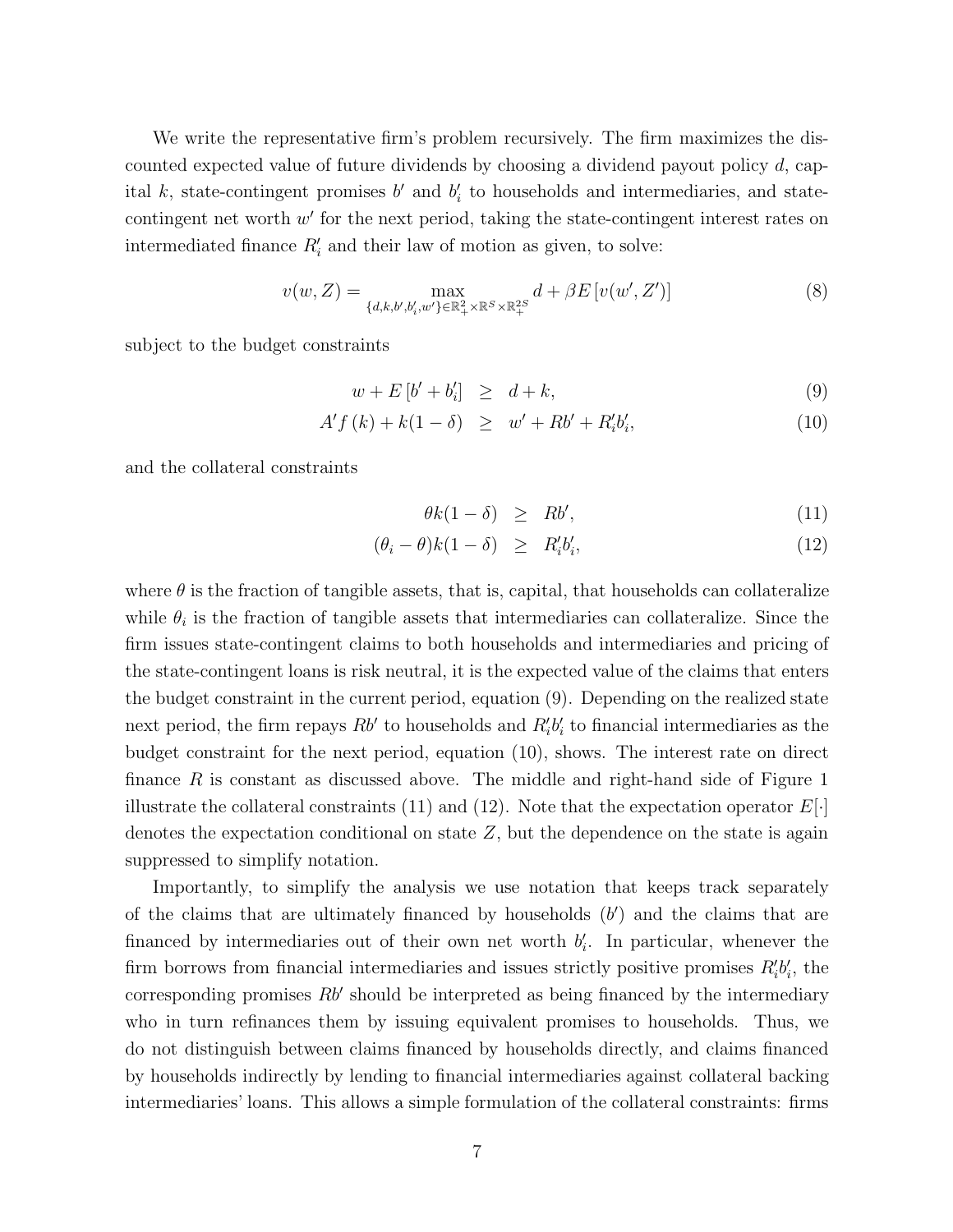can borrow up to fraction  $\theta$  of the resale value of their capital by issuing claims to households (whether these are held directly or are indirectly financed via the intermediary) and can borrow up to the difference in collateralization rates,  $\theta_i - \theta$ , additionally by issuing claims which are financed by intermediaries out of their own net worth. We elaborate on the enforcement and settlement of claims below.<sup>5</sup>

The first order conditions, which are necessary and sufficient, can be written as

$$
\mu = 1 + \nu_d, \tag{13}
$$

$$
\mu = E\left[\beta\left(\mu'\left[A'f_k\left(k\right) + \left(1 - \delta\right)\right] + \left[\lambda'\theta + \lambda_i'(\theta_i - \theta)\right]\left(1 - \delta\right)\right]\right],\tag{14}
$$

$$
\mu = R\beta\mu' + R\beta\lambda',\tag{15}
$$

$$
\mu = R'_i \beta \mu' + R'_i \beta \lambda'_i - R'_i \beta \nu'_i,\tag{16}
$$

$$
\mu' = v_w(w', Z'),\tag{17}
$$

where the multipliers on the constraints (9) through (12) are  $\mu$ ,  $\Pi(Z, Z')\beta\mu'$ ,  $\Pi(Z, Z')\beta\lambda'$ , and  $\Pi(Z, Z')\beta\lambda_i'$ , and  $\nu_d$  and  $\Pi(Z, Z')R_i'\beta\nu_i'$  are the multipliers on the non-negativity constraints on dividends and intermediated borrowing;<sup>6</sup> the envelope condition is  $v_w(w, Z)$  = *µ.*

#### **2.4 Enforcement and settlement**

Rampini and Viswanathan (2010, 2012) study an economy with limited enforcement and show that the optimal allocation can be implemented with complete markets in one period ahead Arrow securities subject to state-by-state collateral constraints. These collateral constraints are similar to the collateral constraints in Kiyotaki and Moore (1997a), except that they are state-contingent. The borrowers' and intermediaries' collateral constraints we analyze in this paper are in a similar spirit, although we do not derive them explicitly from limited enforcement constraints here.

An important additional aspect that arises in the context with financial intermediation is the enforcement of claims intermediaries issue against loans they hold. Our formulation of the contracting problem with separate constraints for promises ultimately issued to households and promises financed by intermediaries themselves allows us to

<sup>5</sup>A model with two types of collateral constraints is also studied by Caballero and Krishnamurthy (2001) who consider international financing in a model in which firms can raise funds from domestic and international financiers subject to separate collateral constraints.

<sup>&</sup>lt;sup>6</sup>We use  $\Pi(Z, Z')$  for the transition probability of the state of the economy in a slight abuse of notation. We ignore the constraints that  $k \geq 0$  and  $w' \geq 0$  as they are redundant, due to the Inada condition and the fact that the firms can never credibly promise their entire net worth next period (which can be seen by combining (10) at equality with (11) and (12).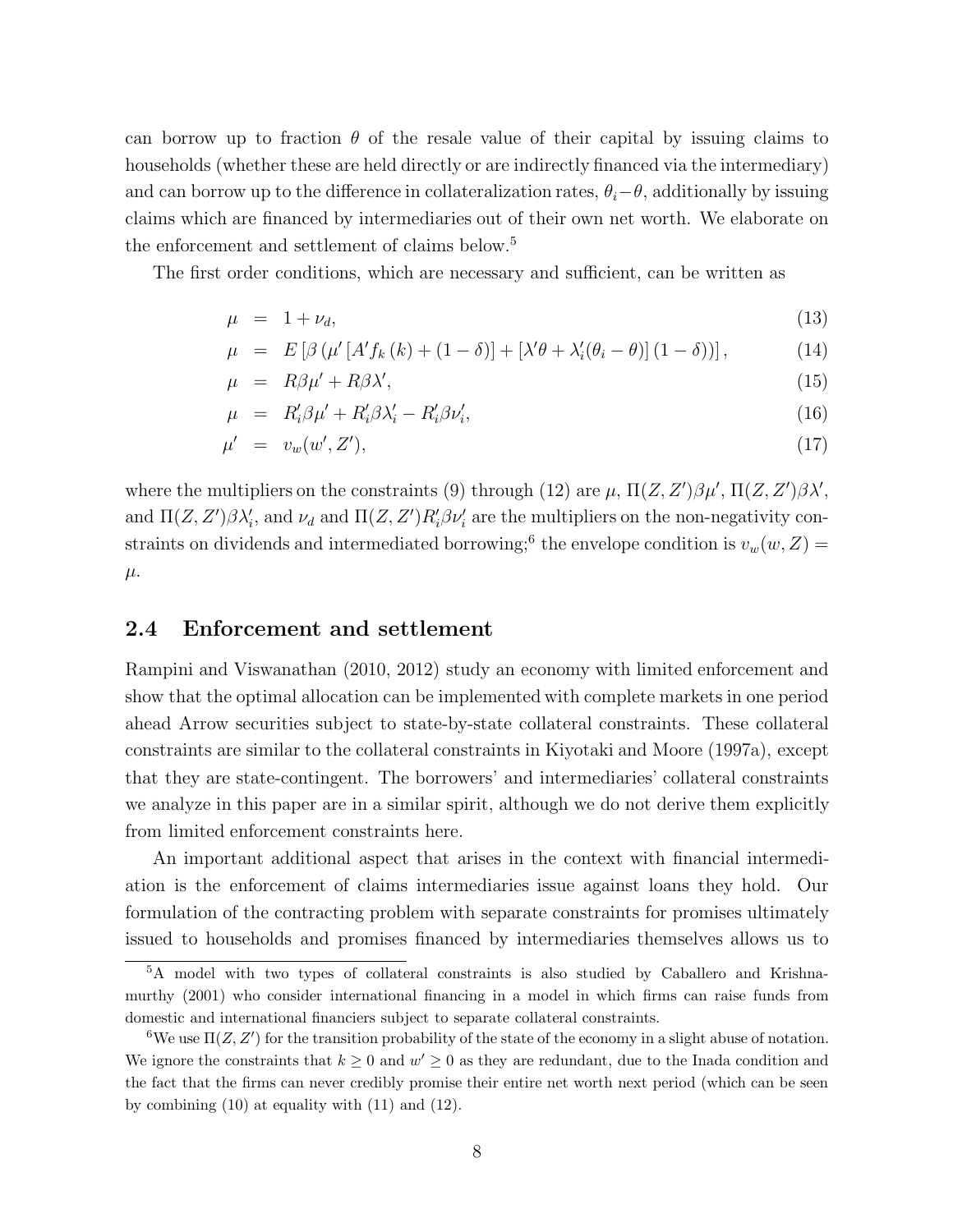sidestep this issue. Nevertheless, it is important to be explicit about our assumptions about enforcement. We assume that collateralized promises can be used as collateral to back other promises, to the extent that other lenders themselves can enforce payment on such promises. Specifically, per unit of the resale value of tangible assets, firms in our model can borrow a fraction  $\theta$  from households and a fraction  $\theta_i$  from intermediaries. Intermediaries in turn can use the collateralized claims they own to back their own promises to other lenders. However, per unit of collateral value backing their loans, intermediaries can only refinance fraction  $\theta$  from other lenders, which is less than the repayment they themselves can enforce, that is,  $\theta_i$ . Thus, intermediaries are forced to finance the difference,  $\theta_i - \theta$ , out of their own net worth. In contrast, an intermediary can promise the entire value  $\theta_i$  to other intermediaries, that is, the interbank market is frictionless in our model, which is why we are able to consider a representative financial intermediary.

In terms of limited enforcement, the assumption is that firms can abscond with all cash flows and a fraction 1−*θ* of collateral backing promises to households and a fraction 1−*θ*<sup>i</sup> of collateral backing promises to financial intermediaries. Financial intermediaries in turn can abscond with their collateralized claims except to the extent that the collateral backing their claims is in turn collateral backing their own promises to households, that is, they can abscond with  $\theta_i - \theta$  per unit of collateral. If a financial intermediary were to default on its promises, its lenders could enforce a claim up to the fraction *θ* of collateral backing the intermediary's loans directly from corporate borrowers.

## **2.5 Equilibrium**

We now define an equilibrium in our economy. An equilibrium determines both aggregate economic activity and the cost of intermediated finance in our economy.

**Definition 1 (Equilibrium)** *An equilibrium is an allocation*  $x \equiv [d, k, b', b'_i, w']$  *for the representative firm and*  $x_i \equiv [d_i, l', l'_i, w'_i]$  *for the representative intermediary for all dates*  $and$  states and a state-contingent interest rate process  $R_i'$  for intermediated finance such *that (i) x solves the firm's problem in (8)-(12) and x*<sup>i</sup> *solves the intermediary's problem (1)-(3) and (ii) the market for intermediated finance clears in all dates and states*

$$
l_i' = b_i'.\tag{18}
$$

Note that equilibrium promises are default free, as the promises satisfy the collateral constraints (11) and (12), which ensures that neither firms nor financial intermediaries are able to issue promises on which it is not credible to deliver. While this is of course the implementation that we study throughout, we emphasize that the promises traded in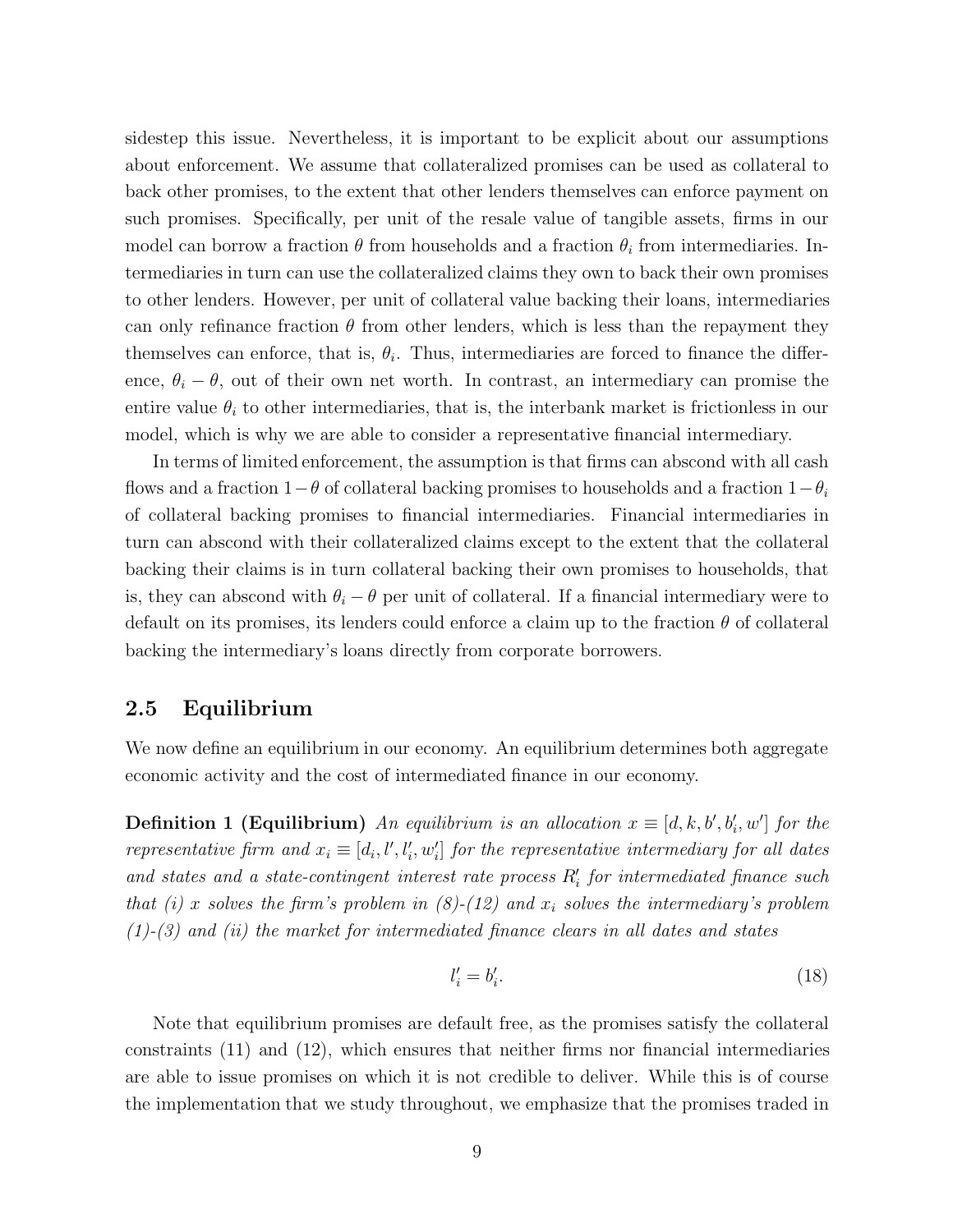our economy are contingent claims and that these contingent claims may be implemented in practice with noncontingent claims on which issuers are expected and in equilibrium indeed do default (see Kehoe and Levine (2006) for an implementation with equilibrium default in this spirit).

## **2.6 Endogenous minimum down payment requirement**

Define the *minimum down payment requirement ℘* when the firm borrows the maximum amount it can from households only as  $\wp = 1 - R^{-1}\theta(1 - \delta)$ .<sup>7</sup> Similarly, define the minimum down payment requirement when the firm borrows the maximum amount it can from both households (at interest rate *R*) and intermediaries (at state-contingent interest rate  $R'_i$ ) as  $\wp_i(R'_i) = 1 - [R^{-1}\theta + E[(R'_i)^{-1}](\theta_i - \theta)](1 - \delta)$  (illustrated on the right-hand side of Figure 1). Note that the minimum down payment requirement, at times referred to as the margin requirement, is endogenous in our model. Using this definition and equations (14) through (16) the firm's investment Euler equation can then be written concisely as

$$
1 \ge E\left[\beta \frac{\mu'}{\mu} \frac{A' f_k(k) + (1 - \theta_i)(1 - \delta)}{\wp_i(R_i')} \right].
$$
\n(19)

## **2.7 User cost of capital with intermediated finance**

We can extend Jorgenson's (1963) definition of the user cost of capital to our model with intermediated finance. Define the premium on internal funds  $\rho$  as  $1/(R+\rho) \equiv E[\beta \mu'/\mu]$ and the premium on intermediated finance  $\rho_i$  as  $1/(R + \rho_i) \equiv E[(R'_i)^{-1}]$ . Using (14) through (16) the user cost of capital *u* is

$$
u \equiv r + \delta + \frac{\rho}{R + \rho} (1 - \theta_i)(1 - \delta) + \frac{\rho_i}{R + \rho_i} (\theta_i - \theta)(1 - \delta), \tag{20}
$$

where  $r + \delta$  is the frictionless user cost derived by Jorgenson (1963) and  $r \equiv R - 1$ . The user cost of capital exceeds the user cost in the frictionless model, because part of investment needs to be financed with internal funds which are scarce and hence command a premium  $\rho$  (the second term on the right hand side) and part of investment is financed with intermediated finance which commands a premium  $\rho_i$ , as the funds of intermediaries are scarce as well (the last term on the right hand side).<sup>8</sup>

<sup>&</sup>lt;sup>7</sup>We use the character  $\varphi$ , a fancy script p, for down payment ( $\varphi$  in LaTeX and available under miscellaneous symbols).

<sup>8</sup>Alternatively, the user cost can be written in a weighted average cost of capital representation as  $u \equiv R/(R+\rho)(r_w+\delta)$  where the weighted average cost of capital  $r_w$  is defined as  $r_w \equiv (r+\rho)\wp_i(R'_i) +$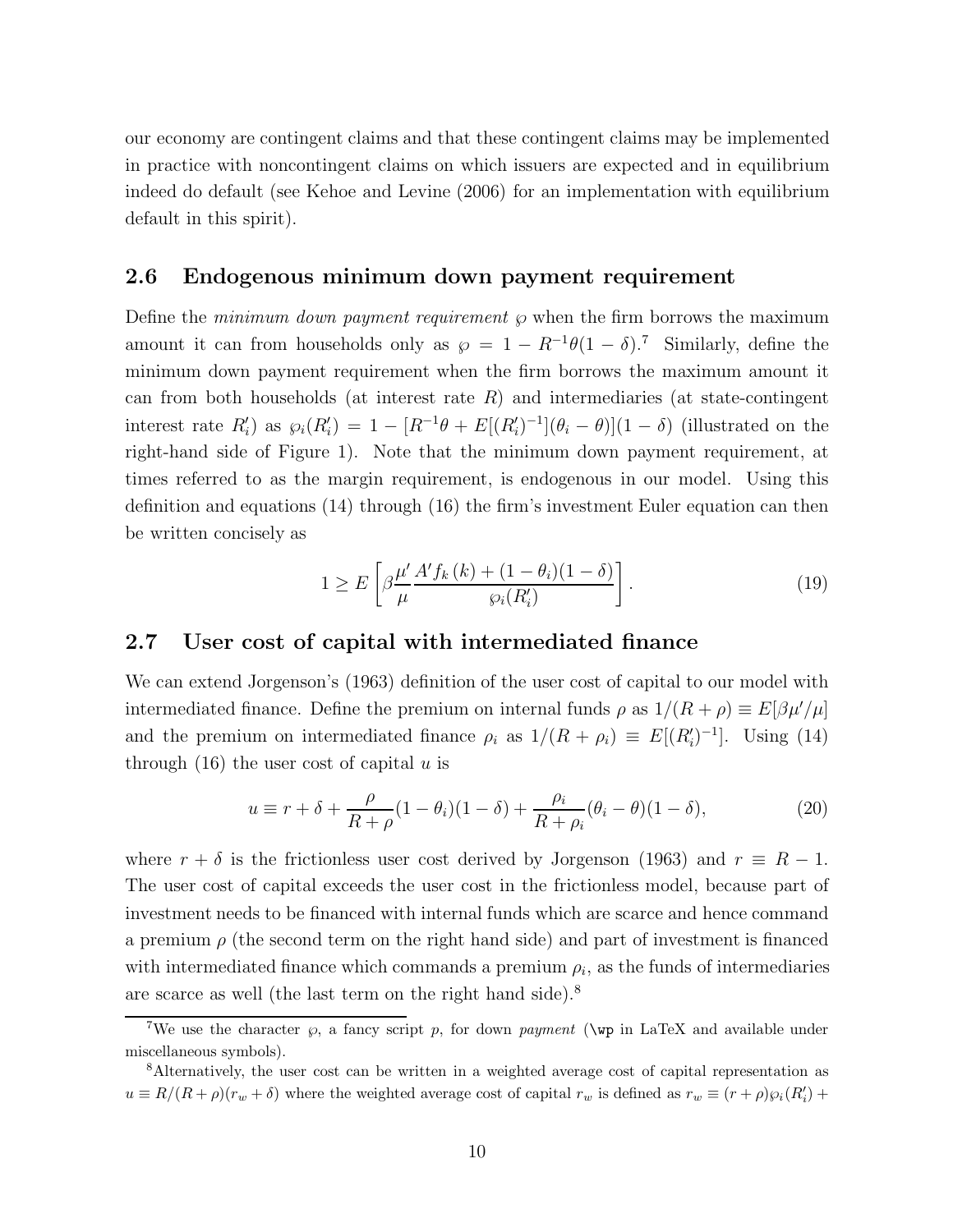Internal funds and intermediated finance are both scarce in our model and command a premium as collateral constraints drive a wedge between the cost of different types of finance. The premium on internal finance is higher than the premium on intermediated finance, as the firm would never be willing to pay more for intermediated finance than the premium on internal funds.

**Proposition 1 (Premia on internal and intermediated finance)** *The premium on internal finance*  $\rho$  *(weakly) exceeds the premium on intermediated finance*  $\rho_i$ 

$$
\rho \ge \rho_i \ge 0,
$$

*and the two premia are equal,*  $\rho = \rho_i$ , iff the collateral constraint for intermediated finance *does not bind for any state next period, that is,*  $E[\lambda'_i] = 0$ *. Moreover, the premium on internal finance is strictly positive,*  $\rho > 0$ *, iff the collateral constraint for direct finance binds for some state next period, that is,*  $E[\lambda'] > 0$ .

When all collateral constraints are slack, there is no premium on either type of finance, but typically the inequalities are strict and both premia are strictly positive, with the premium on internal finance strictly exceeding the premium on intermediated finance.

## **3 Effect of intermediary capital on spreads**

In this section we study how the choice between intermediated and direct finance varies with firm and intermediary net worth in a static (one period) version of our model with a representative firm.<sup>9</sup> We further simplify but considering the deterministic case, although the results in this section do not depend on this assumption.<sup>10</sup> The equilibrium spread on intermediated finance depends on both firm and intermediary net worth. Given firm net worth, spreads are higher when the intermediary is less well capitalized. Importantly, the spread on intermediated finance depends on the relative capitalization of firms and

 $rR^{-1}\theta(1-\delta)+(r+\rho_i)(R+\rho_i)^{-1}(\theta_i-\theta)(1-\delta)$ . The cost of capital  $r_w$  is a weighted average of the fraction of investment financed with internal funds which cost  $r+\rho$  (first term on the right hand side), the fraction financed with households funds at rate *r* (second term), and the fraction financed with intermediated funds at rate  $r + \rho_i$  (third term).

<sup>9</sup>The capital structure implications for the cross section of firms with different net worth is analyzed in Appendix A.

<sup>&</sup>lt;sup>10</sup>With one period only, the interest rate on intermediated finance is independent of the state  $s'$ , as the marginal value of net worth next period for financial intermediaries and firms equals 1 for all states, that is,  $\mu' = \mu'_i = 1$ , rendering the model effectively deterministic.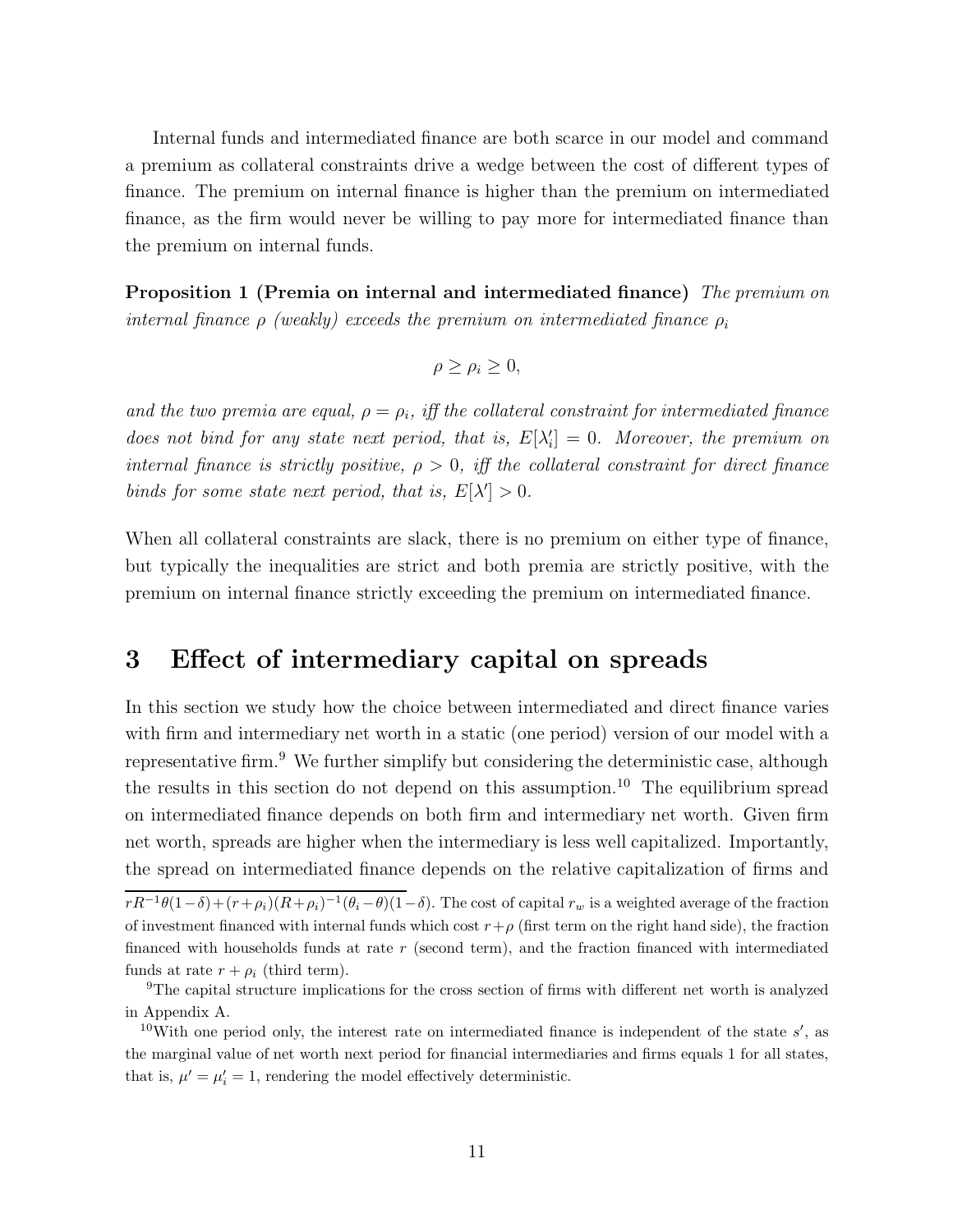intermediaries. Spreads are particularly high when firms are poorly capitalized and intermediaries are relatively poorly capitalized at the same time. Poor capitalization of the corporate sector does not per se imply high spreads, as firms' limited ability to pledge may result in a reduction in firms' loan demand which intermediaries with given net worth can more easily accommodate.<sup>11</sup>

The representative intermediary solves

$$
\max_{\{d_i, l', l'_i, w'_i\} \in \mathbb{R}_+^4} d_i + \beta_i w'_i \tag{21}
$$

subject to (2) through (3). The representative firm solves

$$
\max_{\{d,k,b',b'_i,w'\}\in\mathbb{R}^2_+\times\mathbb{R}\times\mathbb{R}^2_+} d + \beta w'
$$
 (22)

subject to (9) through (12). An equilibrium is defined in Definition 1. In addition to the equilibrium allocation, the spread on intermediated finance,  $R_i' - R$ , is determined in equilibrium.

The following proposition summarizes the characterization of the equilibrium spread. Figures 2 through 4 illustrate the results. The key insight is that the spread on intermediated finance depends on both the firm and intermediary net worth. Importantly, low capitalization of the corporate sector does not necessarily result in a high spread on intermediated finance. Indeed, it may reduce spreads. Similarly, while low capitalization of the intermediation sector raises spreads, spreads are substantial only when the corporate sector is poorly capitalized and intermediaries are poorly capitalized relative to the corporate sector at the same time.

**Proposition 2 (Firm and intermediary net worth)** *(i)* **For**  $w_i \geq w_i^*$ **, intermedi***aries are well capitalized and there is a minimum spread on intermediated finance*  $\beta_i^{-1}$  – *R >* 0 *for all levels of firm net worth. (ii) Otherwise, there is a threshold of firm net worth*  $w(w_i)$  (which depends on  $w_i$ ) such that intermediaries are well capitalized *and the spread on intermediated finance is*  $\beta_i^{-1} - R > 0$  *as long as*  $w \leq w(w_i)$ *. For*  $w > w(w_i)$ , *intermediated finance is scarce and spreads are higher. For*  $w_i \in [\bar{w}_i, w_i^*),$ *spreads are increasing in w until w reaches*  $\hat{w}(w_i)$ *, at which point spreads stay constant*  $\hat{R}'_i(w_i) - R \in (\beta_i^{-1} - R, \beta^{-1} - R]$ *. For*  $w_i \in (0, \bar{w}_i)$ *, spreads are increasing in w until w* reaches  $\hat{w}(w_i)$ , then decreasing in *w until*  $\bar{w}(w_i)$  *is reached, at which point spreads stay constant at*  $\beta^{-1} - R$ *. As*  $w_i \to 0$ ,  $\hat{w}(w_i) \to 0$ .

 $11$ Note that in Holmström and Tirole (1997) aggregate investment only depends on the sum of firm and intermediary capital.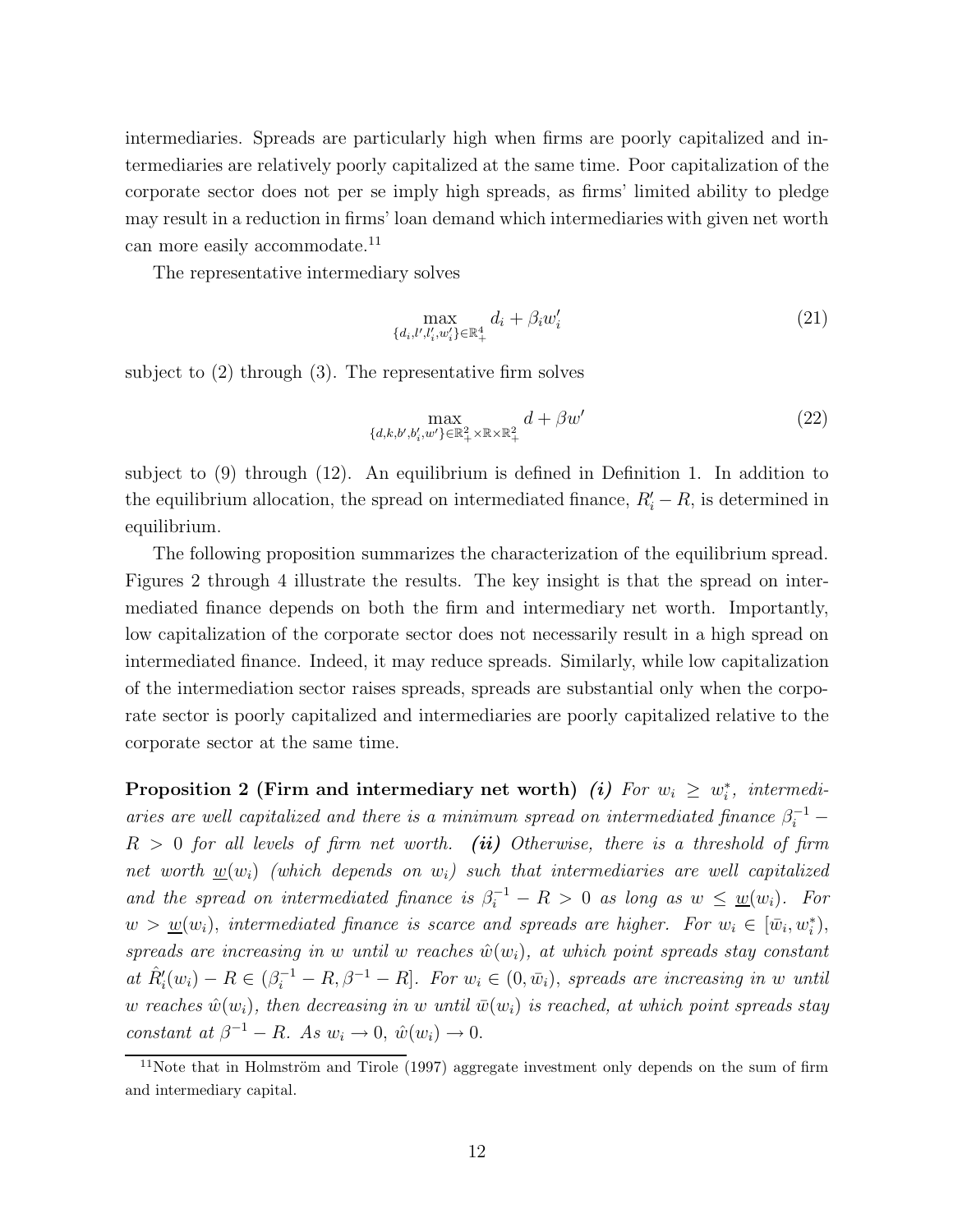Figure 2 displays the cost of intermediated finance as a function of firm net worth (*w*) and intermediary net worth  $(w_i)$ . Figure 3 displays the contours of the various areas in Figure 2. Figure 4 displays the cost of intermediated finance as a function of firm net worth for different levels of intermediary net worth, and is essentially a projection of Figure 2. When financial intermediaries are well capitalized the spread on intermediated finance is at its minimum,  $\beta_i^{-1} - R > 0$ . This is the case when financial intermediary net worth is high enough  $(w_i \geq w_i^*)$  so that they can accommodate the loan demand of even a well capitalized corporate sector or when corporate net worth is relatively low so that the financial intermediary sector is able to accommodate demand despite its low net worth  $(w \leq \underline{w}(w_i))$ . When intermediary capital is below  $w_i^*$  and the corporate sector is not too poorly capitalized  $(w > w(w_i))$ , spreads on intermediated finance are higher. Indeed, when intermediary capital is in this range, higher firm net worth initially raises spreads as loan demand increases (until firm net worth reaches  $\hat{w}(w_i)$ ). This effect can be substantial when  $w_i < \bar{w}_i$ . Indeed, interest rates in our example increase to around 200% when financial intermediary net worth is very low, albeit our example is not calibrated. If firm net worth is still higher, spreads decline as the marginal product of capital and hence firms' willingness to borrow at high interest rates declines. When corporate net worth exceeds  $\bar{w}(w_i)$ , the cost on intermediated finance is constant at  $\beta^{-1}$ , which equals the shadow cost of internal funds of well capitalized firms.

To sum up, spreads are determined by firm and intermediary net worth jointly. Spreads are higher when intermediary net worth is lower. But firm net worth affects both the demand for intermediated loans and, via investment, the collateral available to back such loans. When collateral constraints bind, lower firm net worth reduces spreads.

## **4 Dynamics of intermediary capital**

Our model allows the analysis of the dynamics of intermediary capital and indeed the joint dynamics of the capitalization of the corporate and intermediary sector. We first characterize a deterministic steady state and then analyze the deterministic dynamics of firm and intermediary capitalization. Both firms and intermediaries accumulate capital over time, but the corporate sector initially accumulates net worth faster than the intermediary sector, which has important implications for the dynamics of spreads on intermediated finance. We also study the dynamic effects of a credit crunch, and show that the economy may be slow to recover. Finally, we provide sufficient conditions for the marginal values of firm and intermediary net worth to commove.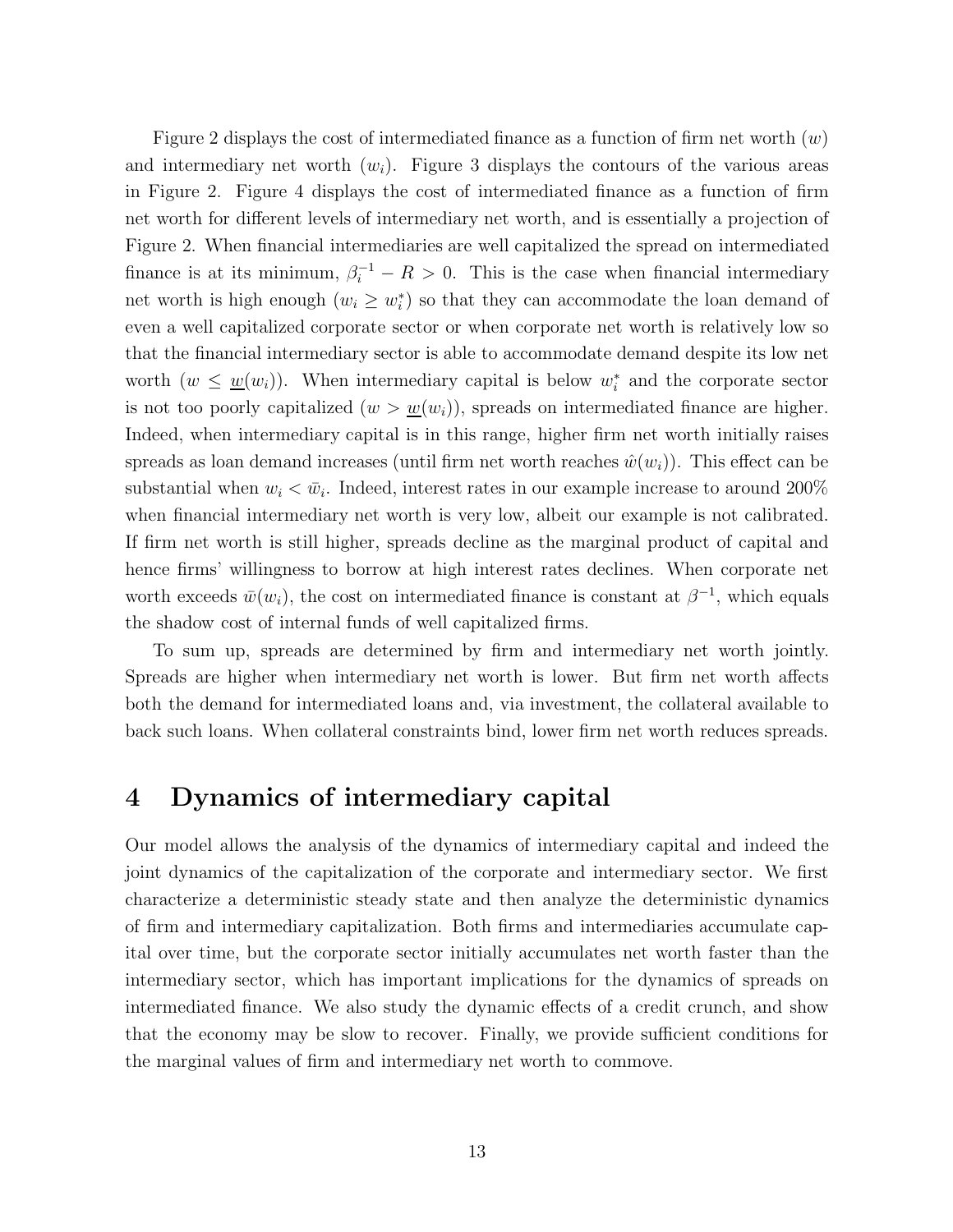## **4.1 Intermediaries are essential in a deterministic economy**

We first show that intermediaries always have positive net worth, that is, they never choose to pay out their entire net worth as dividends if the economy is deterministic or eventually deterministic, that is, deterministic from some time  $T < +\infty$  onward.

**Proposition 3 (Positive intermediary net worth)** *Financial intermediaries always have positive net worth in an equilibrium in a deterministic or eventually deterministic economy.*

Since intermediaries always have positive net worth, the interest rate on intermediated finance  $R'_{i}$  must in equilibrium be such that the representative firm never would want to lend at that interest rate, as the following lemma shows:

**Lemma 1** *In any equilibrium, (i) the cost of intermediated funds (weakly) exceeds the cost of direct finance, that is,*  $R_i' \geq R$ *; (ii) the multiplier on the collateral constraint for direct finance (weakly) exceeds the multiplier on the collateral constraint for intermediated finance, that is,*  $\lambda' \geq \lambda'_{i}$ *; and (iii) the constraint that the representative firm cannot lend at*  $R_i'$  never binds, that is,  $\nu_i' = 0$  *w.l.o.g. Moreover, in a deterministic economy, (iv)* the *constraint that the representative intermediary cannot borrow at*  $R_i'$  *never binds, that is,*  $\eta_i' = 0$ ; and (v) the collateral constraint for direct financing always binds, that is,  $\lambda' > 0$ .

We define the essentiality of intermediaries as follows:

**Definition 2 (Essentiality of intermediation)** *Intermediation is essential if an allocation can be supported with a financial intermediary but not without.*<sup>12</sup>

The above results together imply that financial intermediaries must always be essential. First note that firms are always borrowing the maximal amount from households. If firms moreover always borrow a positive amount from intermediaries, then they must achieve an allocation that would not otherwise be feasible. If  $R_i' = R$ , then the firm must be collateral constrained in terms of intermediated finance, too, that is, borrow a positive amount. If  $R'_i > R$ , then intermediaries lend all their funds to the corporate sector and in equilibrium firms must be borrowing from intermediaries. We have proved the following:

**Proposition 4 (Essentiality of intermediaries)** *In an equilibrium in a deterministic economy, financial intermediaries are always essential.*

 $12$ This definition is analogous to the definition of essentiality of money in monetary theory (see, e.g., Hahn (1973)).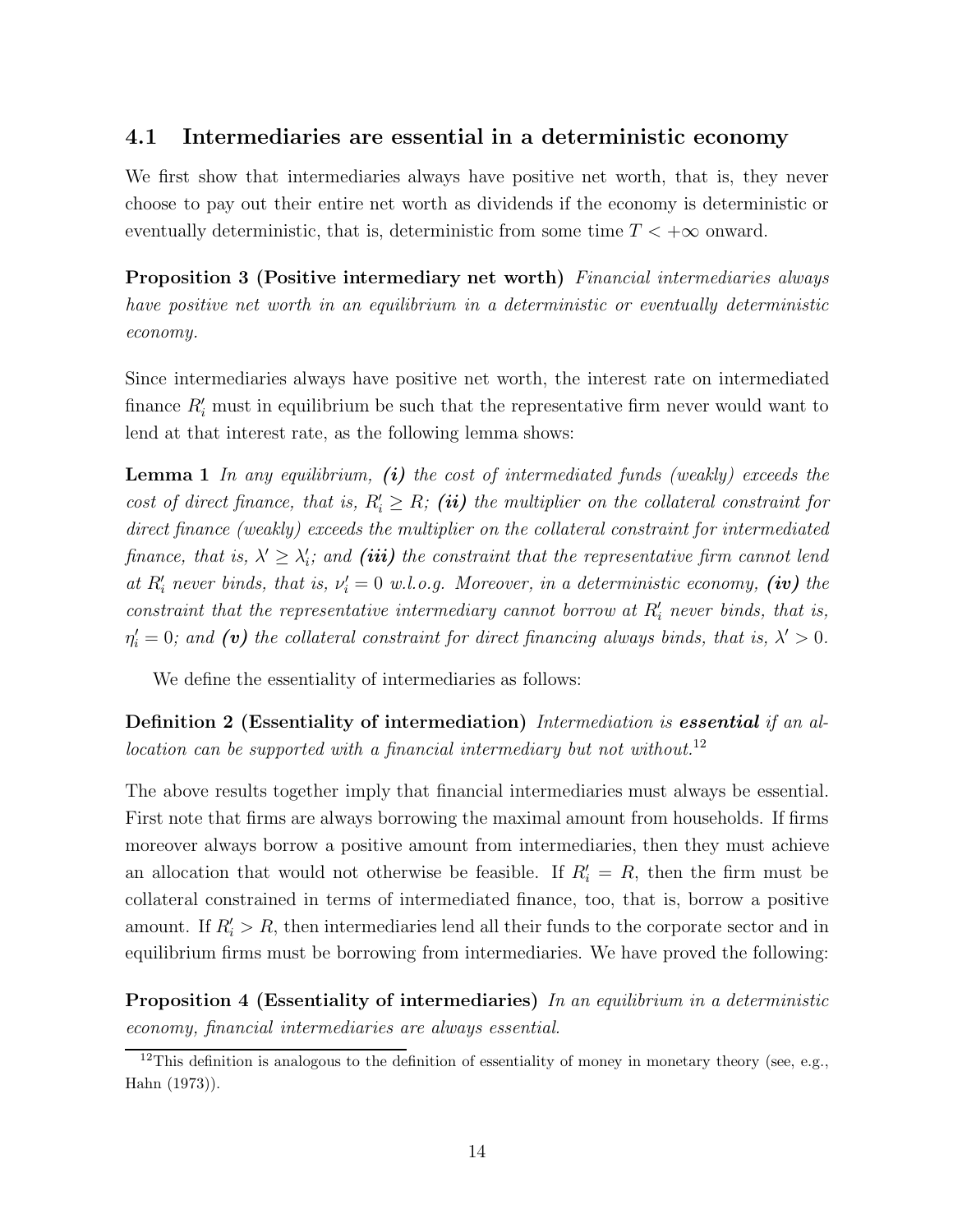## **4.2 Intermediary capitalization and spreads in a steady state**

We define a deterministic steady state in the economy with an infinite horizon as follows:

**Definition 3 (Steady state)** *A deterministic steady state equilibrium is an equilibrium with constant allocations, that is,*  $x^* \equiv [d^*, k^*, b'^*, b'^*_i, w'^*]$  *and*  $x_i^* \equiv [d_i^*, l'^*, l'^*_i, w'^*_i]$ *.* 

In the deterministic steady state, intermediaries are essential, have positive capital, and spreads are positive.

**Proposition 5 (Steady state)** *In a steady state, intermediaries are essential, have positive net worth, and pay positive dividends. The spread on intermediated finance is*  $R_i^* - R = \beta_i^{-1} - R > 0$ . *Firms borrow the maximal amount from intermediaries. The relative (ex dividend) intermediary capitalization is*

$$
\frac{w_i^*}{w^*} = \frac{\beta_i(\theta_i - \theta)(1 - \delta)}{\wp_i(\beta_i^{-1})}.
$$

The relative (ex dividend) intermediary capitalization, that is, the ratio of the representative intermediary's net worth (ex dividend) relative to the representative firm's net worth (ex dividend), is the ratio of the intermediary's financing (per unit of capital) to the firm's down payment requirement (per unit of capital). In a steady state, the shadow cost of internal funds of the firm is  $\beta^{-1} - 1$  while the shadow cost of internal funds of the intermediary is  $\beta_i^{-1} - 1$  and equals the interest rate on intermediated finance  $R_i^{\prime *} - 1$ . Since  $\beta_i > \beta$ , intermediated finance is cheaper than internal funds for firms in the steady state, and firms borrow as much as they can. In a steady state equilibrium, financial intermediaries have positive capital and pay out the steady state interest income as dividends  $d_i^* = (R_i^* - 1)l_i^*$ . Both firms and intermediaries have positive net worth in the steady state despite the fact that their rates of time preference differ and both are less patient than households.

### **4.3 Deterministic dynamics of intermediary capital and spreads**

Consider the dynamics of both firm and intermediary capitalization in an equilibrium converging to the steady state. We show that the equilibrium dynamics evolve in two main phases, an initial one in which the corporate sector pays no dividends and a second one in which the corporate sector pays dividends. Intermediaries do not pay dividends until the steady state is reached, except that they may pay an initial dividend (at time 0), if they are well capitalized relative to the corporate sector at time 0. We first state these results formally and then provide an intuitive discussion of the equilibrium dynamics.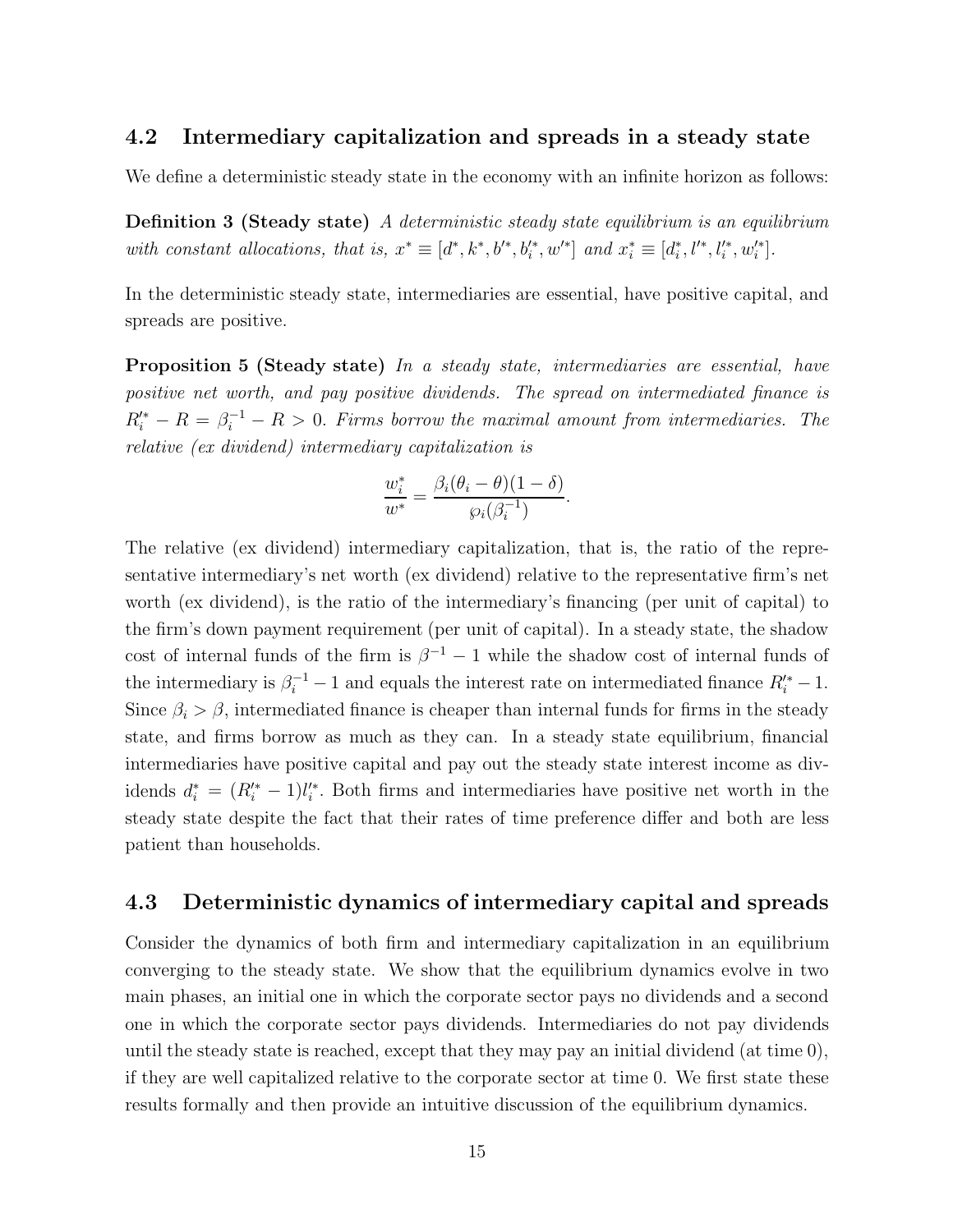**Proposition 6 (Deterministic dynamics)** *Given w and w*i*, there exists a unique deterministic dynamic equilibrium which converges to the steady state characterized by a no dividend region (ND) and a dividend region (D) (which is absorbing) as follows:*

**Region ND**  $w_i \leq w_i^*$  (w.l.o.g.) and  $w < \bar{w}(w_i)$ , and (i)  $d = 0$  ( $\mu > 1$ ), (ii) the cost of *intermediated finance is*

$$
R'_{i} = \max \left\{ R, \min \left\{ \frac{(\theta_{i} - \theta)(1 - \delta) \left( \frac{w}{w_{i}} + 1 \right)}{\wp}, \frac{A' f_{k} \left( \frac{w + w_{i}}{\wp} \right) + (1 - \theta)(1 - \delta)}{\wp} \right\} \right\},\
$$

*(iii)* investment  $k = (w + w_i)/\wp$  if  $R'_i > R$  and  $k = w/\wp_i(R)$  if  $R'_i = R$ , and  $(iv)$   $w'/w'_{i} > w/w_{i}$ , that is, firm net worth increases faster than intermediary net *worth.*

**Region D**  $w \ge \overline{w}(w_i)$  and (i)  $d > 0$  ( $\mu = 1$ ). For  $w_i \in (0, \overline{w}_i)$ , (ii)  $R'_i = \beta^{-1}$ , (iii)  $k = \overline{k}$  $which$  solves  $1 = \beta[A' f_k(\bar{k}) + (1 - \theta)(1 - \delta)]/\wp, \ (iv) \ w'_{ex}/w'_{i} < w_{ex}/w_{i}, \ that \ is,$ *firm net worth (ex dividend) increases more slowly than intermediary net worth,*  $and (v) \ \bar{w}(w_i) = \wp \bar{k} - w_i$ . For  $w_i \in [\bar{w}_i, w_i^*), (ii) \ R'_i = (\theta_i - \theta)(1 - \delta)k/w_i$ , (iii)  $k$  $solves 1 = \beta[A'f_k(k) + (1 - \theta)(1 - \delta)]/(\wp - w_i/k), \ (iv) \ w'_{ex}/w'_i < w_{ex}/w_i, \ that \ is,$ *firm net worth (ex dividend) increases more slowly than intermediary net worth, and*  $(v)$   $\bar{w}(w_i) = \wp_i(R'_i)k$ . For  $w_i \geq w_i^*$ ,  $\bar{w}(w_i) = w^*$  and the steady state of Proposition 5 *is reached with*  $d = w - w^*$  *and*  $d_i = w_i - w_i^*$ .

Figure 5 displays the contours of the two regions in terms of firm net worth *w* and intermediary net worth  $w_i$  and Figure 6 illustrates the dynamics of firm and intermediary net worth, the interest rate on intermediated finance, and investment over time. The representative intermediary's dividend policy is characterized as follows:

**Lemma 2 (Initial intermediary dividend)** *The representative intermediary pays at most an initial dividend and no further dividends until the steady state is reached. If*  $w_i > w_i^*$ , the initial dividend is strictly positive.

To understand the intuition, suppose both firms and financial intermediaries are initially poorly capitalized, and assume moreover that firms are poorly capitalized even relative to financial intermediaries. The dynamics of financial intermediary net worth are relatively simple, since as long as no dividends are paid (which is the case until the steady state is reached, except possibly at time 0), the intermediaries' net worth evolves according to the law of motion  $w'_i = R'_i w_i$ , that is, intermediary net worth next period is simply intermediary net worth this period plus interest income. When no dividends are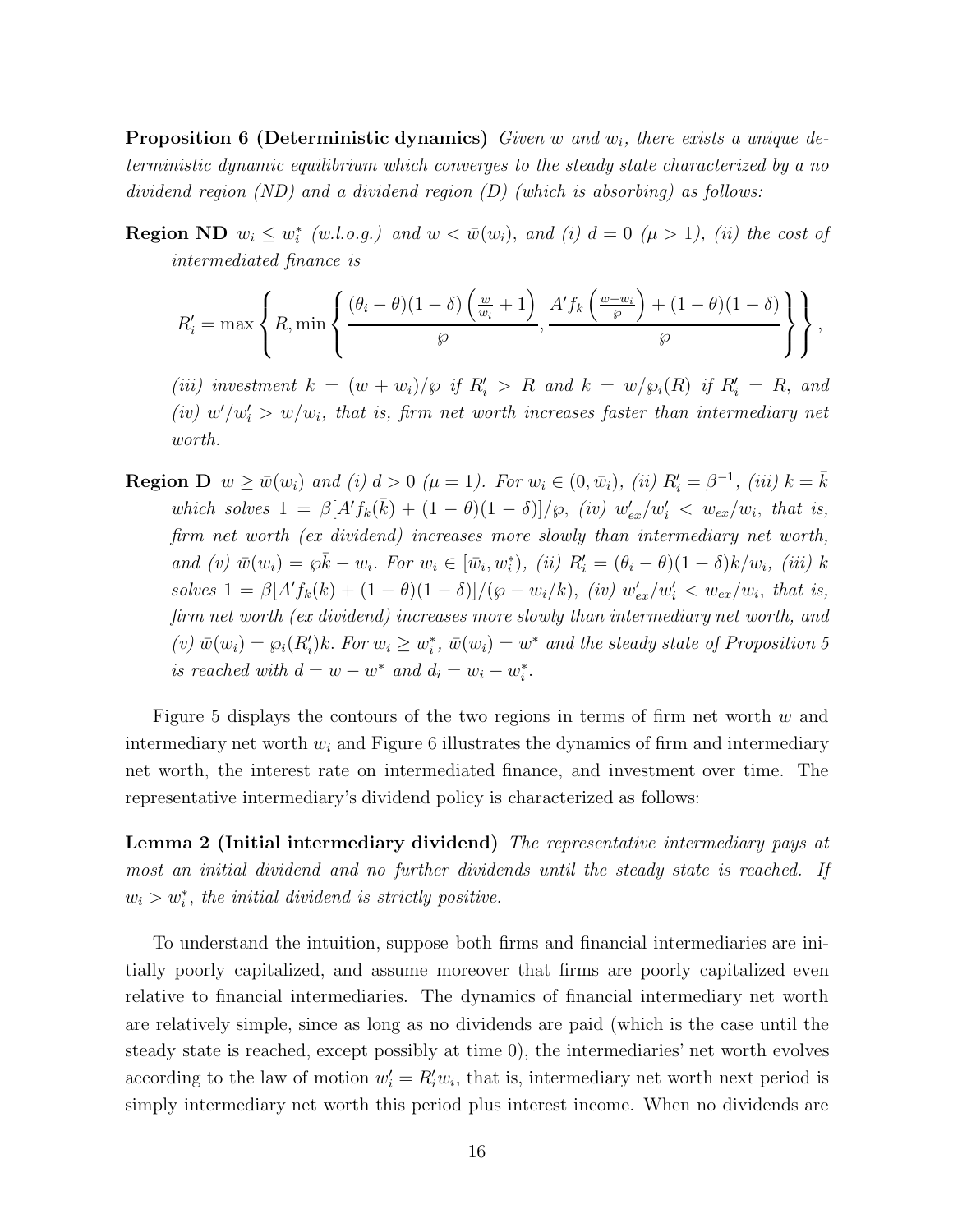paid, intermediaries lend out all their funds at the interest rate  $R_i'$ . Of course, the interest rate  $R_i'$  needs to be determined in equilibrium.

Given our assumptions, the corporate sector's net worth, investment and loan demand evolve in several phases, which are reflected in the dynamics of the equilibrium interest rate. If firms are initially poorly capitalized even relative to financial intermediaries, as we assume, loan demand is low and intermediaries are relatively well capitalized. In this case, except for a potential initial dividend, intermediaries conserve net worth to meet future loan demand by lending some of their funds to households (see Panel B3 of Figure 6) and spreads are zero, that is,  $R_i' = R$  (see Panel B1). In fact, the intermediaries' lending to households exceeds their lending to the corporate sector early on. Corporate investment is then  $k = w/\wp_i(R)$ . Intermediaries accumulate net worth at rate R in this phase while the corporate sector accumulates net worth at a faster rate, given the high marginal product; thus, the net worth of the corporate sector rises relative to the net worth of intermediaries. In Figure 6, this phase last from time  $t = 0$  to  $t = 3$ , except that the intermediary pays an initial dividend at  $t = 0$ , since Figure 6 considers an initial drop in corporate net worth only.

Eventually, the increased net worth of the corporate sector raises loan demand so that intermediated finance becomes scarce. The corporate sector then borrows all the funds intermediaries are able to lend and invests  $k = (w + w_i)/\wp$ . The interest rate on intermediated finance is determined by the collateral constraint, which is binding, and equals  $R_i' = (\theta_i - \theta)(1 - \delta)(w/w_i + 1) / \wp$ . Note that since corporate net worth increases faster than intermediary net worth, the interest rate on intermediated finance rises in this phase. As the corporate sector accumulates net worth, it can pledge more and the equilibrium interest rate rises. In Figure 6, this occurs between  $t = 3$  and  $t = 4$ .

As the net worth and investment of the corporate sector continues to rise faster than intermediary net worth, the increase in firms' collateral means that firms' ability to pledge no longer constrains their ability to raise intermediated finance. Intermediated finance is scarce in this phase because of limited intermediary net worth, however, and so spreads are high but declining. The law of motion of investment is as in the previous phase  $k = (w +$  $w_i$ / $\langle \varphi, \varphi \rangle$  while the equilibrium interest rate on intermediated finance is determined by  $R_i' =$  $[A' f_k(k) + (1 - \theta)(1 - \delta)]/\wp$ . Both firm and intermediary net worth continue to increase, and hence investment increases and the equilibrium interest rate on intermediated finance decreases. In Figure 6, this occurs between  $t = 4$  and  $t = 5$ .

Eventually, the interest rate on intermediated finance reaches  $\beta^{-1}$ , the shadow cost of internal funds of the corporate sector. At that point, corporate investment stays constant and firms start to pay dividends. However, intermediaries continue to accumulate net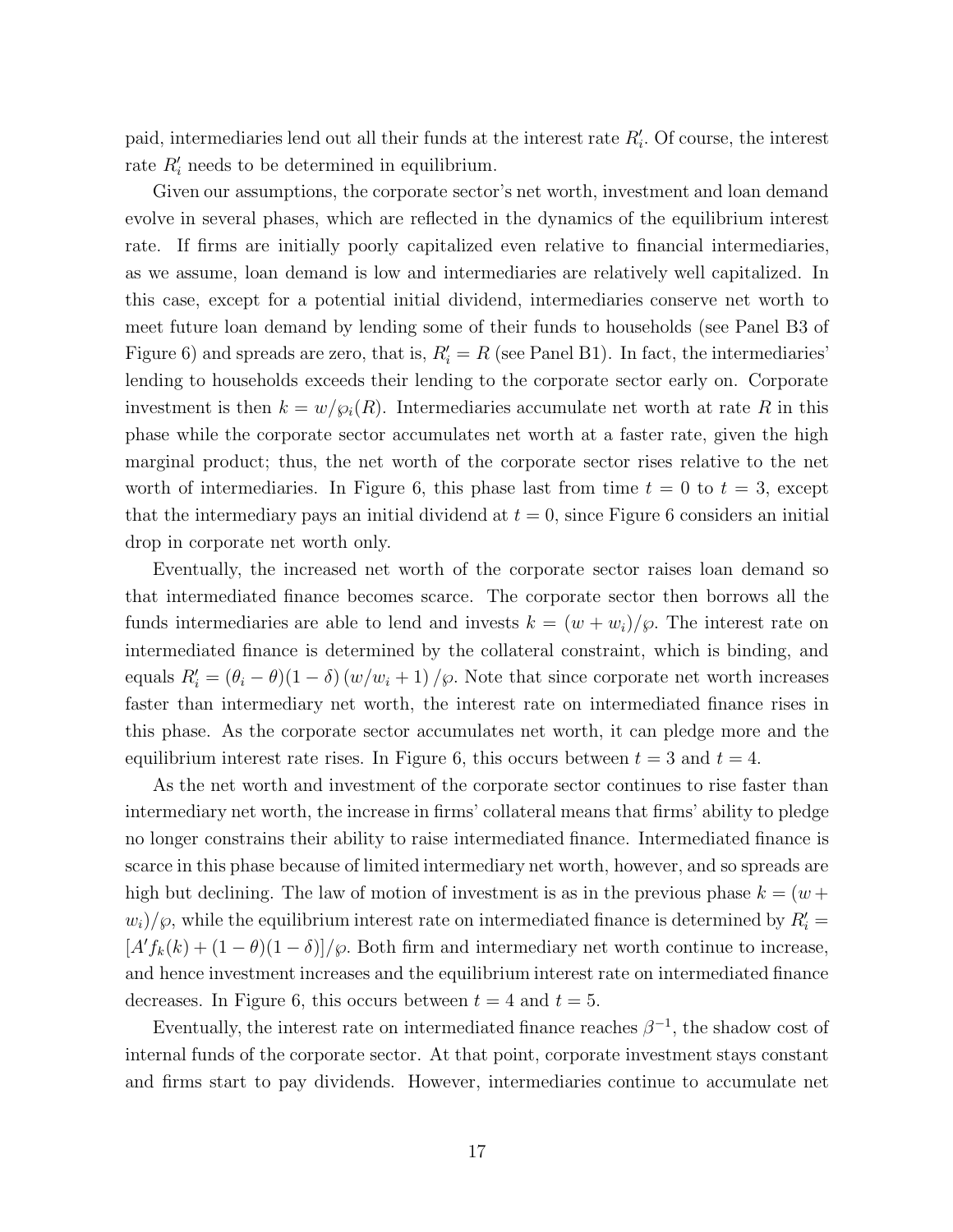worth and the economy is not yet in steady state. As intermediaries accumulate net worth, the corporate sector reduces its net worth by paying dividends. Essentially, the corporate sector relevers as the supply of intermediated finance increases when financial intermediary net worth increases. This is the case at  $t = 5$  and  $t = 6$  in Figure 6.

Once intermediary capital is sufficiently high to accommodate the entire loan demand of the corporate sector at an interest rate  $\beta^{-1}$ , the cost of intermediated funds decreases further. As the interest rate on intermediated finance is now below the shadow cost of internal funds of the corporate sector, the collateral constraint binds again. Investment increases due to the reduced cost of intermediated financing. This phase lasts from  $t = 7$ to  $t = 9$  in Figure 6. Eventually, intermediaries accumulate their steady state level of net worth and the cost of intermediated finance reaches  $\beta_i^{-1}$ , the intermediaries' shadow cost of internal funds. The steady state is reached at  $t = 9$  in Figure 6.

We emphasize two key aspects of the dynamics of intermediary capital, beyond the fact that intermediary and firm net worth affect the dynamics jointly. First, intermediary capital accumulates more slowly than corporate net worth in our model. Second, the interest rate on intermediated finance is low when intermediaries conserve net worth to meet the higher loan demand later on when the corporate sector is temporarily relatively poorly capitalized. And vice versa, the corporate sector accumulates additional net worth and spreads remain higher (and investment lower than in the steady state) as the corporate sector "waits" for intermediary net worth to rise and eventually reduce spreads, at which point firms relever. The second two observations of course are a reflection of the relatively slow pace of intermediary capital accumulation.

## **4.4 Dynamics of a credit crunch**

Suppose the economy experiences a *credit crunch*, which we model here as an unanticipated one-time drop in intermediary net worth  $w_i$ . We assume that the economy is otherwise deterministic and is in steady state when the credit crunch hits. Figure 7 illustrates the effects of such a credit crunch on interest rates, net worth, intermediary lending, and investment. The effect of a credit crunch depends on its size. Intermediaries can absorb a small enough credit crunch simply by cutting dividends. But a larger drop in intermediary net worth results in a reduction in lending and an increase in the spread on intermediated finance. Moreover, the higher cost of intermediated finance increases the user cost of capital (20) (as the premium on internal finance is either unchanged or increases) and so investment drops. Thus, a credit crunch has real effects in our model. Remarkably, investment drops even if the corporate sector is still well capitalized (that is, even if  $w^* > \bar{w}$ ). The reason is that the cost of capital increases even if the corporate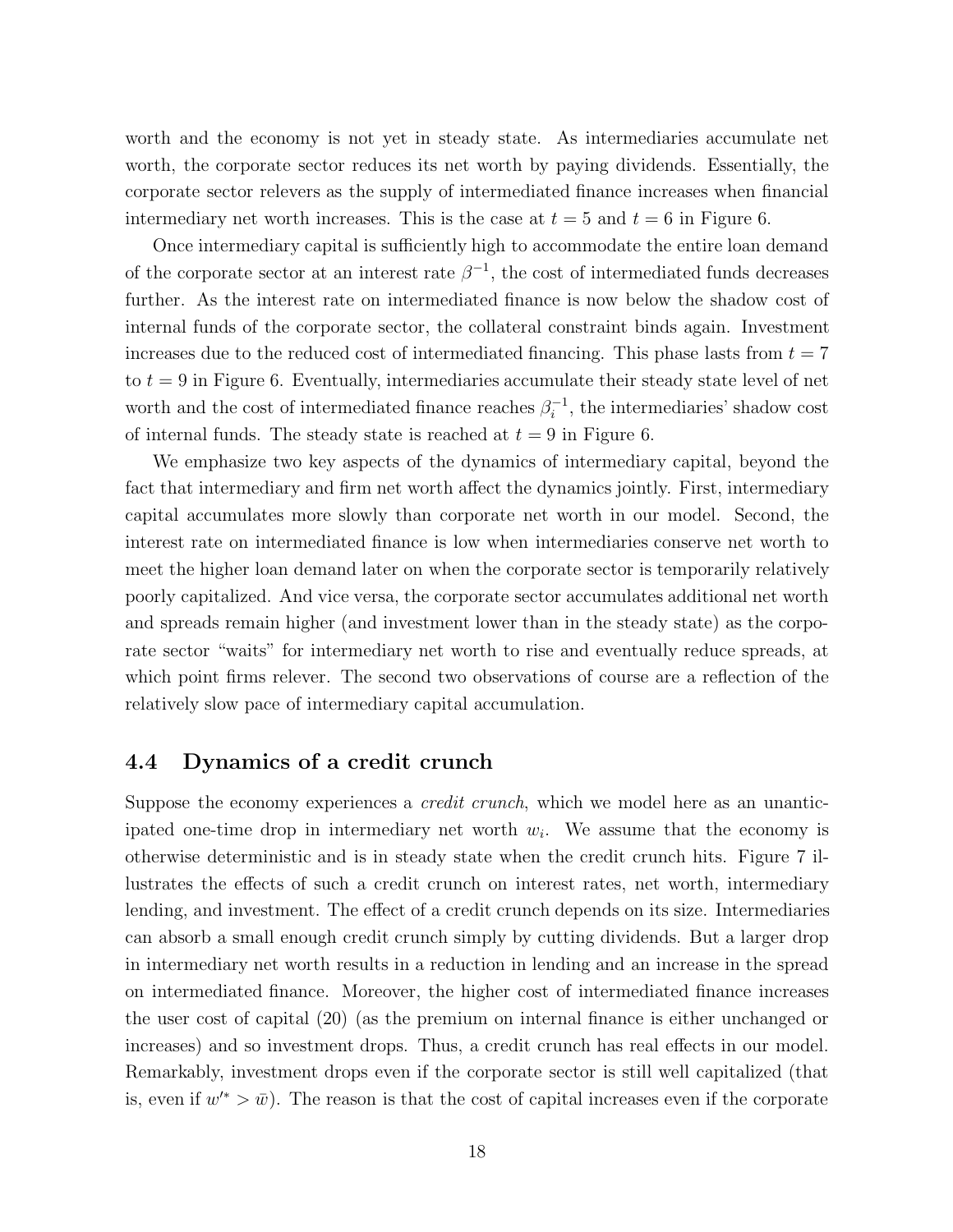sector is well capitalized, as intermediaries' capacity to extend relatively cheap financing is reduced. In that case, the credit crunch results in a jump in the interest rate on intermediated finance to  $R_i' = \beta^{-1} > R_i'^* = \beta_i^{-1}$  and an immediate drop in investment (and capital, which drops to  $\bar{k} < k^*$ ). The real effects in our model are moreover persistent, even if the corporate sector remains well capitalized. Indeed, the recovery of the real economy can be delayed. After a sufficiently large credit crunch, investment and capital remain constant at the lower level, and spreads remain constant at the elevated level, until the intermediary sector accumulates sufficient capital to meet the loan demand. At that point, intermediary interest rates start to fall and investment begins to recover, until the economy eventually recovers fully.

If the corporate sector is no longer well capitalized after the credit crunch, the spread on intermediated finance rises further and investment drops even more. This is the case in Figure 7 at time 0 (see Panel B1 and B4). Moreover, after an initial partial recovery, the recovery stalls, potentially for a long time (from time 1 to time 23 in Figure 7), in the sense that the interest rate on intermediated finance remains at  $R_i' = \beta^{-1}$  and investment remains constant below its steady state level (in fact, capital remains constant at  $\bar{k}$ ), until the intermediaries accumulate sufficient capital. Then the recovery resumes.

If net worth of both the intermediaries and the corporate sector drop at the same time, for example, because of a one-time depreciation shock to capital, then investment and output fall more substantially. The dynamics of the recovery from such a downturn are as described in Section 4.3. It is noteworthy, though, that the spreads on intermediated finance may or may not go up in such a general downturn, and in fact may well go down despite the scarcity of intermediary capital. The point is that the lower net worth of the corporate sector reduces loan demand, possibly by more than the drop in intermediary net worth reduces loanable funds. If corporate loan demand drops sufficiently, intermediaries may pay a one time dividend when the downturn hits, and then cut dividends to zero until the economy recovers.

## **4.5 Comovement of firm and intermediary capital**

Do the marginal value of firm and intermediary net worth comove? We consider this question in a stochastic economy which is deterministic from time 1 onward. Importantly, this allows both firms and intermediaries to engage in risk management at time 0 and hedge the net worth available to them in different states  $s' \in S$  at time 1. We first show that the representative firm optimally engages in incomplete risk management, that is, the collateral constraint for direct finance against at least one state  $s' \in S$  must bind. We then provide sufficient conditions for the marginal value of net worth of the representative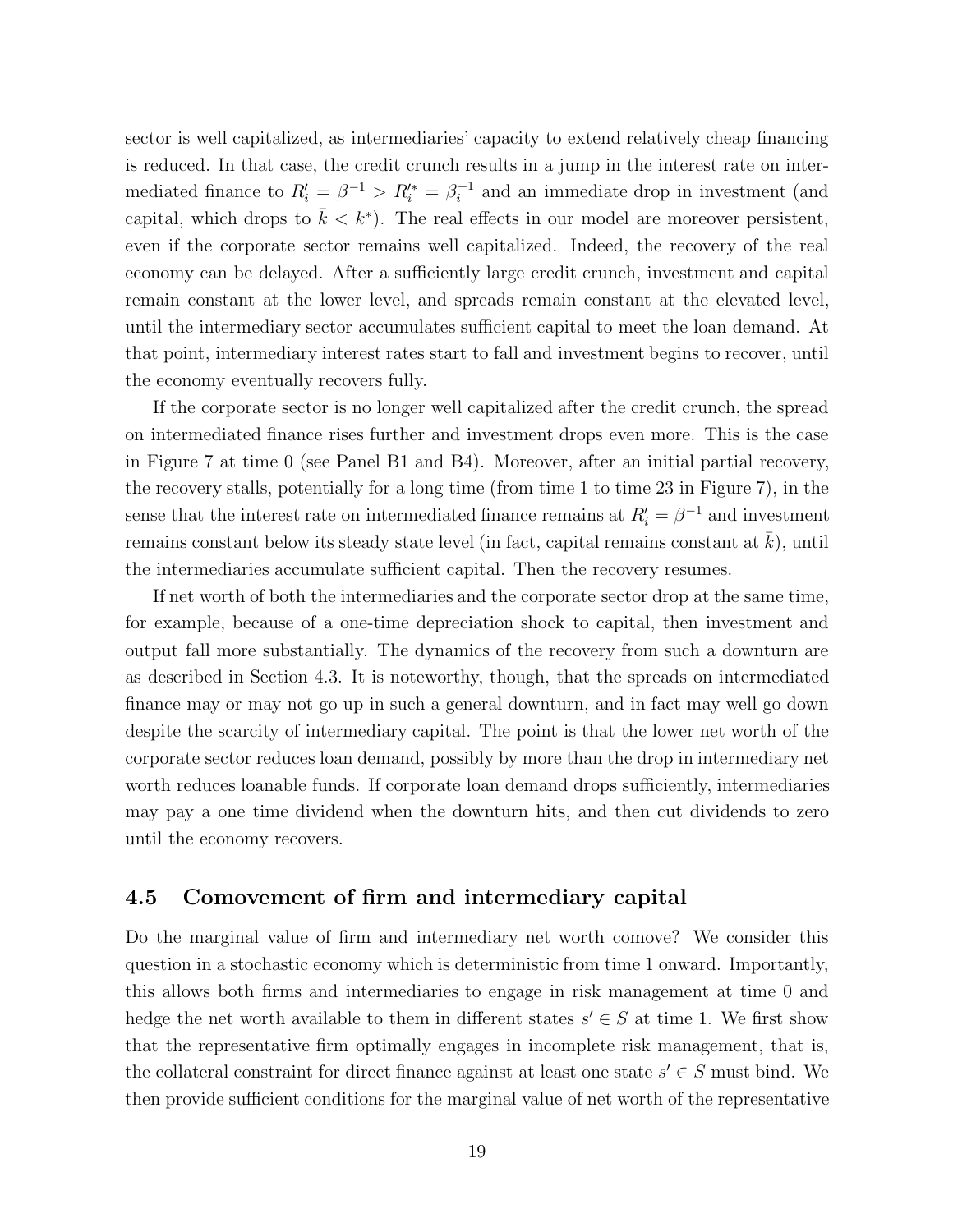firm and the representative intermediary to comove.

**Proposition 7 (Comovement of the value of firm and intermediary capital)** *In an economy that is deterministic from time* 1 *onward and has constant expected productivity, (i) the representative firm must be collateral constrained for direct finance against at least one state at time* 1*; (ii) the marginal value of firm and intermediary net worth* comove, in fact  $\mu(s')/\mu(s'_{+}) = \mu_i(s')/\mu_i(s'_{+}), \forall s', s'_{+} \in S, \text{ if } \lambda_i(s') = 0, \forall s' \in S.$  (iii) Sup*pose moreover that there are just two states, that is,*  $S = \{\hat{s}', \check{s}'\}$ . If only one of the *collateral constraints for direct finance binds,*  $\lambda(\check{s}') > 0 = \lambda(\hat{s}')$ , then the marginal values *must comove,*  $\mu(\hat{s}') > \mu(\check{s}')$  *and*  $\mu_i(\hat{s}') \geq \mu_i(\check{s}')$ *.* 

Proposition 7 implies that the marginal values of firm and intermediary net worth comove, for example, when the intermediary has very limited net worth and hence the collateral constraints for intermediated finance are slack for all states. They also comove if the firm hedges one of two possible states, as then the intermediary effectively must be hedging that state, too. Thus, the marginal value of intermediary net worth may be high exactly when the marginal value of firm net worth is high, too. The marginal values may however move in opposite directions, for example, if a high realization of productivity raises firm net worth substantially, which lowers the marginal product of capital and hence the marginal value of firm net worth, while it may raise loan demand substantially and hence raise the marginal value of intermediary net worth.

## **5 Conclusion**

We develop a dynamic theory of financial intermediation and show that the capital of both the financial intermediary and corporate sector affect real economic activity, such as firm investment, financing, and the spread between intermediated and direct finance. Financial intermediaries are modeled as collateralization specialists that are better able to collateralize claims than households themselves. Financial intermediaries require capital as their ability to borrow against their collateralized loans is limited by households' ability to collateralize the assets backing the loans themselves.

The spread on intermediated finance is high when both firms and intermediaries are poorly capitalized, and in particular when intermediaries are moreover poorly capitalized relative to firms. Intermediary capital in our model accumulates more slowly than the capital of firms, and thus spreads on intermediated finance may initially rise as loan demand increases more than loanable funds as the net worth of the corporate sector increases relative to the net worth of financial intermediaries. A credit crunch, that is,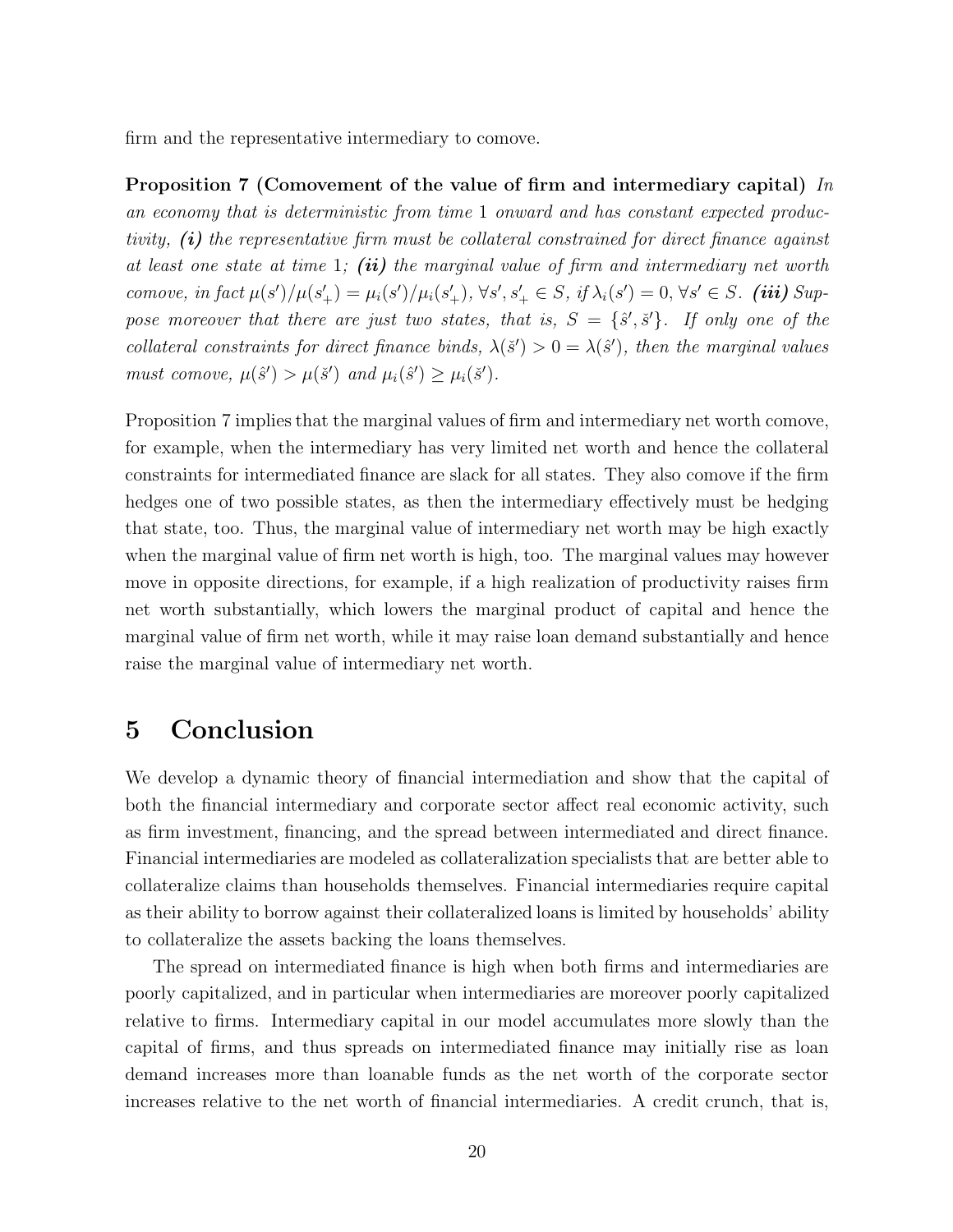a drop in intermediary net worth results in a drop in intermediated finance, a rise in spreads on intermediated loans, and a drop in real activity. The recovery can be delayed, or stall, with real activity constant at a reduced level and persistently high spreads on intermediated finance, because it takes time for intermediaries to reaccumulate sufficient net worth. In the cross section, the model predicts that more constrained firms borrow from financial intermediaries, consistent with stylized facts. In addition, the model shows that the marginal value of intermediary and firm net worth may comove. Our model may provide a useful framework for the analysis of the dynamic interaction between financial structure and economic activity.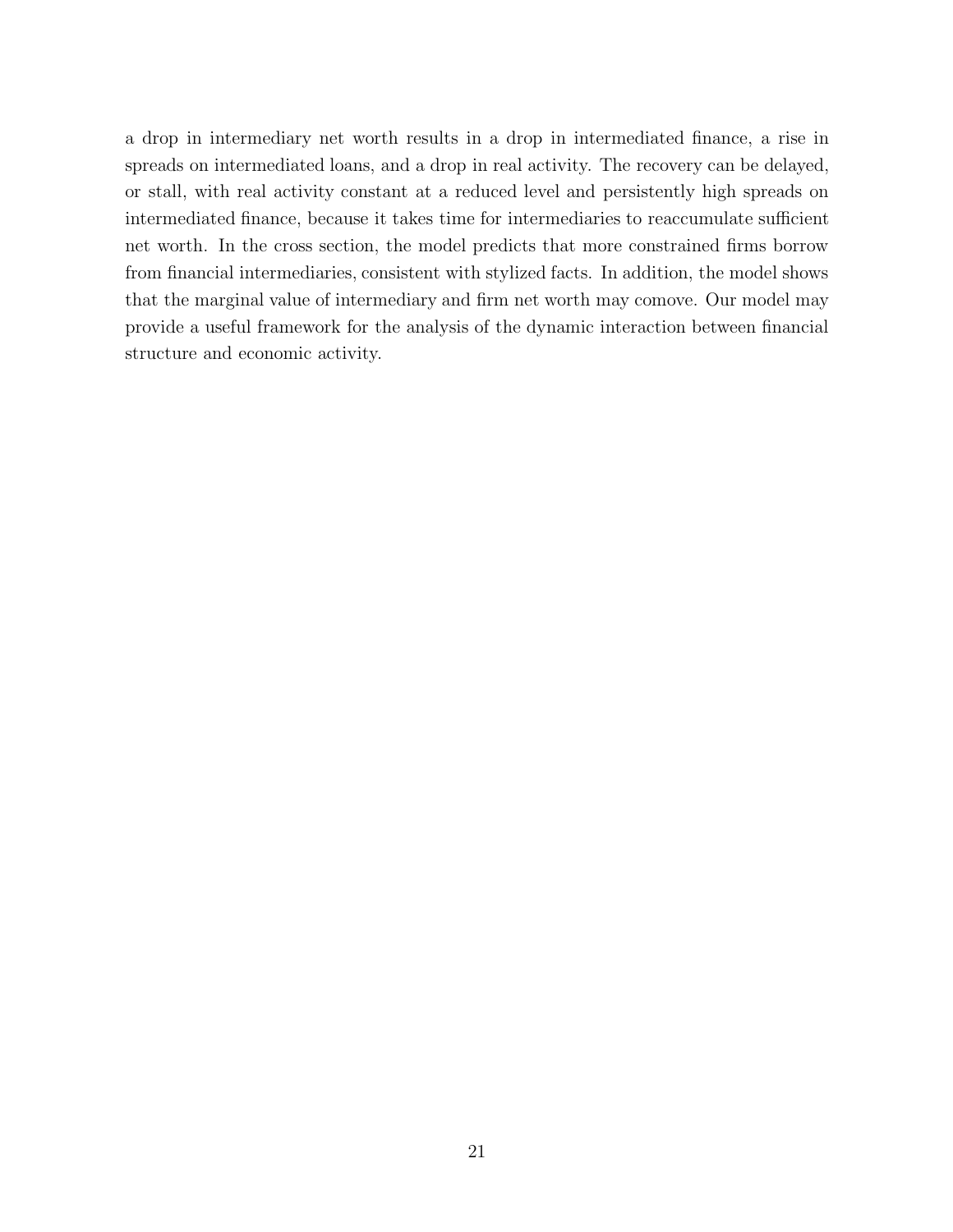## **Appendix**

## **Appendix A: Intermediated vs. direct finance in the cross section**

This appendix considers the static environment without uncertainty of Section 3 taking the spread on intermediated finance as given to show that our model has plausible implications for the choice between intermediated and direct finance in the cross section of firms. Consider the firm's problem taking the interest rate on intermediated finance  $R'_{i}$  as given. Each firm maximizes (22) subject to (9) through (12) given its net worth *w*. Severely constrained firms borrow as much as possible from intermediaries while less constrained firms borrow less from intermediaries and dividend paying firms do not borrow from intermediaries at all, consistent with the cross sectional stylized facts. These cross-sectional results are similar to the ones in Holmström and Tirole (1997).

**Proposition 8 (Intermediated vs. direct finance across firms)** *Suppose*  $R_i' > \beta^{-1}$ .<sup>13</sup> *(i) Firms with net worth*  $w \leq w_l$  *borrow as much as possible from intermediaries, firms with net worth*  $w_l < w < w_u$  *borrow a positive amount from intermediaries but less than the maximal amount, and firms with net worth exceeding*  $\underline{w}_u$  *do not borrow from intermediaries, where*  $0 < \underline{w}_l < \underline{w}_u$ . *(ii) Only firms with net worth exceeding*  $\overline{w}$  *pay dividends at time 0, where*  $w_u < \bar{w} < \infty$ *. (iii) Investment is increasing in w and strictly increasing for*  $w \leq w_l$  *and*  $w_u < w < \bar{w}$ *.* 

Intermediated finance is costlier than direct finance. Indeed, under the conditions of the proposition, intermediated finance is costlier than the shadow cost of internal finance of well capitalized firms. Thus, well capitalized firms, which pay dividends, do not borrow from financial intermediaries. In contrast, firms with net worth below some threshold  $(\underline{w}_u)$  have a shadow cost of internal finance which is sufficiently high that they choose to borrow a positive amount from intermediaries. For severely constrained firms, with net worth below  $\underline{w}_l$ , the shadow cost of internal funds is so high that they borrow as much as they can from intermediaries, that is, their collateral constraint for intermediated finance binds. Moreover, more constrained firms have lower investment and are hence smaller.

The cross-sectional capital structure implications are plausible: smaller (and more constrained) firms borrow more from financial intermediaries and have higher costs of financing, while larger (and less constrained firms) borrow from households, for example in bond markets, and have lower financing costs.

<sup>&</sup>lt;sup>13</sup>We consider the case in which  $R_i' > \beta^{-1}$  since, proceeding analogously as in the first part of the proof, one can show that  $R'_i < \beta^{-1}$  would imply that  $\lambda'_i > 0$  and thus the cross sectional financing implications would be trivial as all firms would borrow the maximal amount from intermediaries. When  $R_i' = \beta^{-1}$ , this would also be true without loss of generality.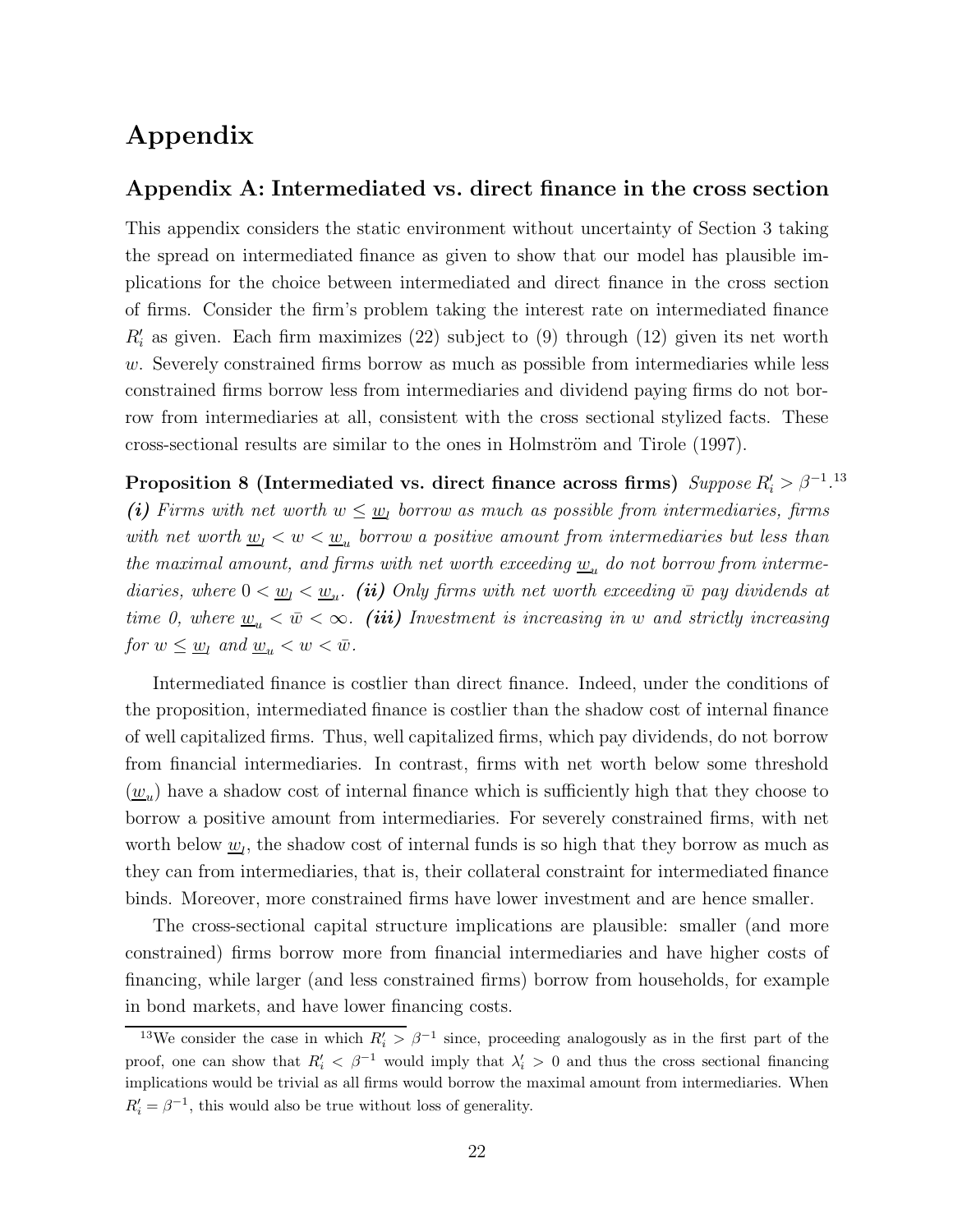## **Appendix B: Proofs**

**Proof of Proposition 1.** Using (16) and the fact that  $\nu_i' = 0$  (proved below in Lemma 1, part (iii)), we have  $(R'_i)^{-1} = \frac{\beta \mu'}{\mu} + \frac{\beta \lambda'_i}{\mu}$  and, taking expectations,

$$
\frac{1}{R+\rho_i} \equiv E\left[ (R_i')^{-1} \right] = \frac{1}{R+\rho} + E\left[ \beta \frac{\lambda_i'}{\mu} \right]
$$

and hence  $\rho \ge \rho_i$  with equality iff  $E[\lambda'_i] = 0$ . Moreover, since  $R'_i \ge R$  (proved below in Lemma 1, part (i)),  $\rho_i \geq 0$ . Finally, using (15), we have  $1/(R + \rho) \equiv E[\beta \mu'/\mu] =$  $1/R - E[\beta \lambda'/\mu]$ , implying that  $\rho > 0$  iff  $E[\lambda'] > 0$ .  $\Box$ 

**Proof of Proposition 2.** First, consider the intermediary's problem. The first order conditions are (4)-(6) and  $\mu'_i = 1 + \eta'_d$ , where  $\beta_i \eta'_d$  is the multiplier on the constraint  $w'_i \geq 0$ . Since (3) holds with equality, the non-negativity constraints on *l'* and *l*<sub>i</sub> render the non-negativity constraint on  $w_i'$  redundant and hence  $\mu'_i = 1$ . Using (5) we have  $\eta' = (R\beta_i)^{-1}\mu_i - 1 \ge (R\beta_i)^{-1} - 1 > 0$  (and  $l' = 0$ ) and similarly using (6)  $\eta'_i > 0$  as long as  $R'_i < \beta_i^{-1}$ . Therefore, for  $l'_i > 0$  it is necessary that  $R'_i \geq \beta_i^{-1}$ . If  $R'_i > \beta_i^{-1}$ , then  $\mu'_i > 1$  $(\text{and } l'_i = w_i)$  while if  $R'_i = \beta_i^{-1}, 0 \le l'_i \le w_i$ .

Now consider the representative firm's problem. The first order conditions are (4)-(6) and  $\mu' = 1 + \nu'_{d}$ , where  $\beta \nu'_{d}$  is the multiplier on the constraint  $w' \geq 0$ . Proceeding as in the proof of Proposition 8 one can show that  $\mu' = 1$ . Suppose  $\nu'_i > 0$  (and hence  $b'_i = 0$ ). Since  $k > 0$ , (12) is slack and  $\lambda'_i = 0$ . Using (13) and (16) we have  $1 \leq \mu < R'_i \beta$  which implies that  $R_i' > \beta^{-1}$ . But at such an interest rate on intermediated finance  $l_i' = w_i > 0$ , which is not an equilibrium as  $b'_i = 0$ . Therefore,  $\nu'_i = 0$  and  $R'_i \leq \beta^{-1}$ . Moreover, if  $R_i' < \beta^{-1}$ , then  $\lambda_i' = (R_i' \beta)^{-1} \mu - 1 > 0$  and hence  $b_i' = (R_i')^{-1} (\theta_i - \theta) k (1 - \delta) > 0$ . Since  $l'_i = 0$  if  $R'_i < \beta_i^{-1}$ , we have  $R'_i \in [\beta_i^{-1}, \beta^{-1}]$  in equilibrium. The firm's investment Euler equation (19) simplifies to  $1 = \beta(1/\mu)[A' f_k(k) + (1 - \theta_i)(1 - \delta)]/\wp_i(R'_i)$ . Given the interest rate on intermediated finance, the firm's problem induces a concave value function and thus  $\mu$  (weakly) decreases in  $w$ , implying that  $k$  (weakly) increases.

We first show that intermediaries are well capitalized and there is a minimum spread on intermediated finance  $\beta_i^{-1} - R > 0$  for all levels of firm net worth when  $w_i \geq w_i^*$  and for levels of firm net worth  $w \leq \underline{w}(w_i)$  when  $w_i < w_i^*$ . If  $R'_i = \beta_i^{-1}$ , a well capitalized firm invests  $k^*$  which solves (19) specialized to  $1 = \beta [A' f_k(k^*) + (1 - \theta_i)(1 - \delta)] / \wp_i(\beta_i^{-1})$ , while less well capitalized firms invests  $k \leq k^*$ . The intermediary can meet the required demand for intermediated finance for any level of firm net worth *w* if  $w_i \geq w_i^* \equiv \beta_i(\theta_i - \theta)k^*(1 - \delta)$ . Suppose instead that  $w_i < w_i^*$ . In this case the intermediary is able to meet the firm's loan demand at  $R_i' = \beta_i^{-1}$  only if the firm is sufficiently constrained; the constrained firm invests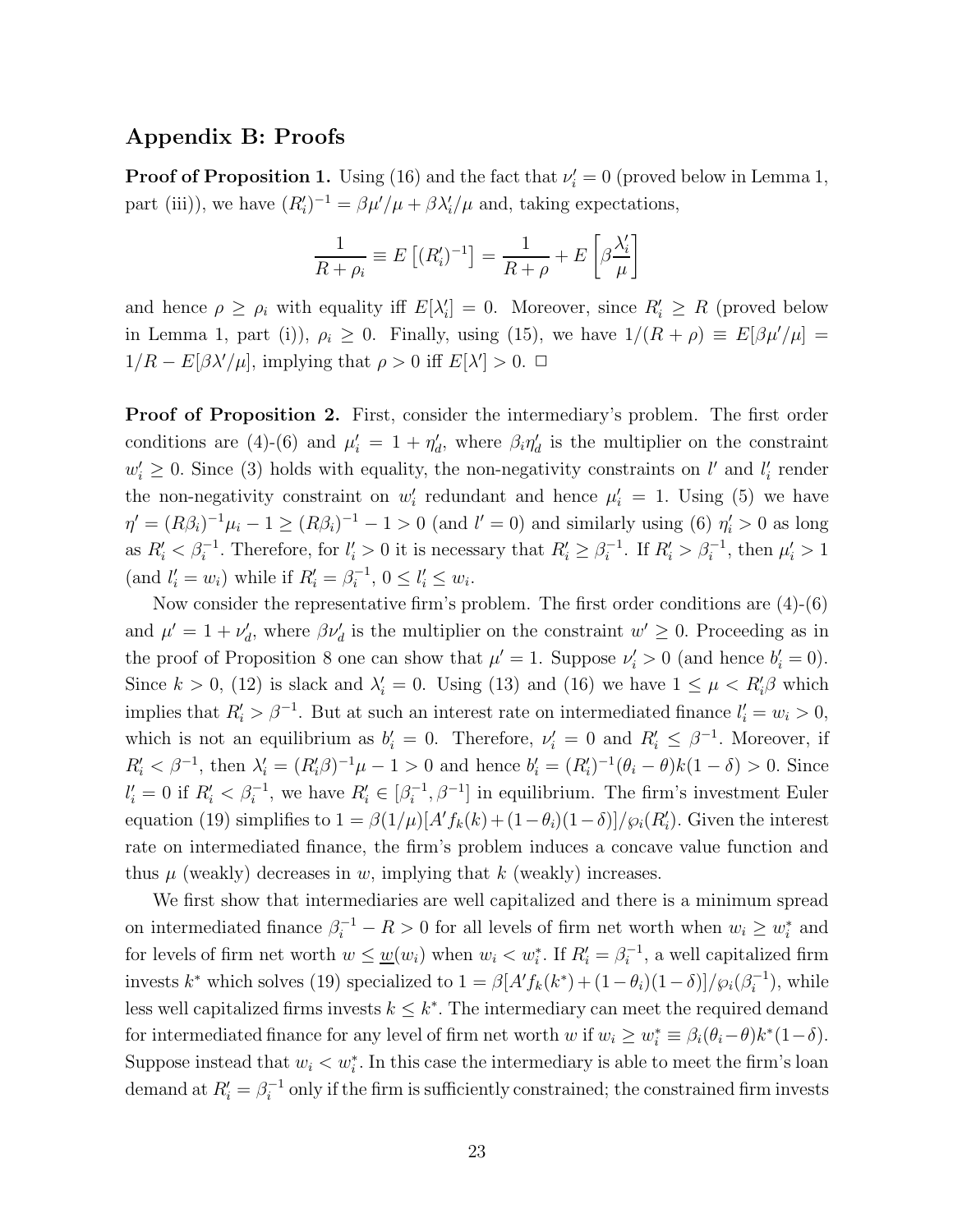$k = w/\wp_i(\beta_i^{-1})$  using (9), (11), and (12) at equality, and thus  $b_i' = \beta_i(\theta_i - \theta)k(1 - \delta)$ ; the intermediary can meet this demand as long as  $w \leq \underline{w}(w_i) \equiv \wp_i(\beta_i^{-1})/[\beta_i(\theta_i - \theta)(1 - \delta)]w_i$ .

Suppose now that  $w_i < w_i^*$  and  $w > w(w_i)$  as defined above. First, consider  $w_i \in$  $[\bar{w}_i, w_i^*]$  where  $\bar{w}_i \equiv \beta(\theta_i - \theta)\bar{k}(1 - \delta)$  and  $1 = \beta[A'f_k(\bar{k}) + (1 - \theta)(1 - \delta)]/\wp$ , that is,  $\bar{w}_i$ is the loan demand of the well capitalized firm when the cost of intermediated finance is  $R_i' = \beta^{-1}$ . Note that  $R_i' < \beta^{-1}$  on  $(\bar{w}_i, w_i^*)$  since the intermediary has more than enough net worth to accommodate the loan demand of the well capitalized firm (and thus any constrained firm) at  $R_i' = \beta^{-1}$ . Thus, the firm's collateral constraint binds, that is,  $w_i = (R'_i)^{-1}(\theta_i - \theta)k(1 - \delta)$ . If the firm is poorly capitalized,  $d = 0$  and (9) implies  $w + w_i = \wp k$ , and  $R'_i = (\theta_i - \theta)(1 - \delta)(w/w_i + 1)$ . If the firm is well capitalized,  $\mu = 1$  and  $\bar{k}(w_i)$  solves  $1 = \beta [A' f_k(\bar{k}(w_i)) + (1 - \theta_i)(1 - \delta)]/[\wp - w_i/\bar{k}(w_i)]$ . Moreover,  $\bar{w}(w_i) \equiv \wp \bar{k}(w_i) - w_i$  and for  $w \ge \bar{w}(w_i)$  the cost of intermediated finance is constant at  $\bar{R}'_i(w_i) = (\theta_i - \theta)\bar{k}(w_i)(1 - \delta)/w_i$ . Note that  $\bar{R}'_i(w_i^*) = \beta_i^{-1}$  and  $\bar{w}(w_i^*) = \wp k^* - w_i^* =$  $\wp_i(\beta_i^{-1})k^* = \underline{w}(w_i^*),$  that is, the two boundaries coincide at  $w_i^*$ . In contrast, at  $\bar{w}_i$  we have  $\underline{w}(\bar{w}_i) = \varphi_i(\beta_i^{-1})/[\beta_i(\theta_i - \theta)(1 - \delta)]\bar{w}_i = \varphi_i(\beta_i^{-1})\beta/\beta_i\bar{k} = \varphi\bar{k}\beta/\beta_i - \bar{w}_i < \bar{w}(\bar{w}_i)$  and  $\bar{R}'_i(\bar{w}_i) = \beta^{-1}.$ 

Finally, consider  $w_i \in (0, \bar{w}_i)$  and  $w > w(w_i)$  as defined above. If the firm is well capitalized (16) implies  $\lambda'_i = (R'_i \beta)^{-1} - 1 \geq 0$ . Moreover, since  $w_i < \bar{w}_i$  the intermediary cannot meet the well capitalized firm's loan demand at  $R_i' = \beta^{-1}$  and thus the cost of intermediated finance is in fact  $\beta^{-1}$  and  $\lambda_i' = 0$ , that is, the collateral constraint for intermediated finance does not bind. Thus, the firm's investment Euler equation (19)  $\sin\phi$  is implifies to  $1 = \beta[A' f_k(\bar{k}) + (1 - \theta_i)(1 - \delta)]/\wp_i(\beta^{-1})$  which is solved by  $\bar{k}$  as defined earlier in the proof. Define  $\bar{w}(w_i) \equiv \wp \bar{k} - w_i$ ; the firm is well capitalized for  $w \ge \bar{w}(w_i)$ . Suppose  $w < \bar{w}(w_i)$  and hence  $\mu > 1$ . If the collateral constraint for intermediated finance does not bind, then (16) implies  $R_i' = \beta^{-1}\mu > \beta^{-1}$  and (19) implies  $R_i' = [A' f_k(k) + (1-\theta)(1-\delta)]/\wp$ , while (9) yields  $w + w_i = \wp k$ . Observe that  $k < \bar{k}$  and  $R'_i$  decreases in *w*. If instead the collateral constraint binds, then  $R_i' = (\theta_i - \theta)k(1 - \delta)/w_i$  and  $w + w_i = \wp k$  (so long as  $w > w(w_i)$ ). Note that *k* and  $R'_i$  increase in *w* in this range. The collateral constrain is just binding at  $\hat{w}(w_i) \equiv \hat{\delta}(w_i) - w_i$  where  $[A' f_k(\hat{k}(w_i)) + (1 - \theta)(1 - \delta)]/\wp =$  $(\theta_i - \theta)\hat{k}(w_i)(1 - \delta)/w_i.$ 

We now show that if the collateral constraint for intermediated finance binds at some  $w < \bar{w}(w_i)$  then it binds for all  $w^- < w$ . Note that  $d = 0$  in this range and  $w + w_i = \wp k$ . At  $w^-$ , either  $b_i' - < w_i$  and  $R_i' = \beta_i^{-1}$  and hence  $\lambda_i' = (\beta_i^{-1}\beta)^{-1}\mu^- - 1 > 0$  or  $b_i' = w_i$ and  $w^- + w_i = \wp k^-$ , implying  $k^- < k$ . Suppose the collateral constraint for intermediated finance is slack at *w*<sup>−</sup>. Then  $R_i'^{-}b_i'^{-} < (\theta_i - \theta)k^-(1 - \delta) < (\theta_i - \theta)k(1 - \delta) = R_i'b_i'$  and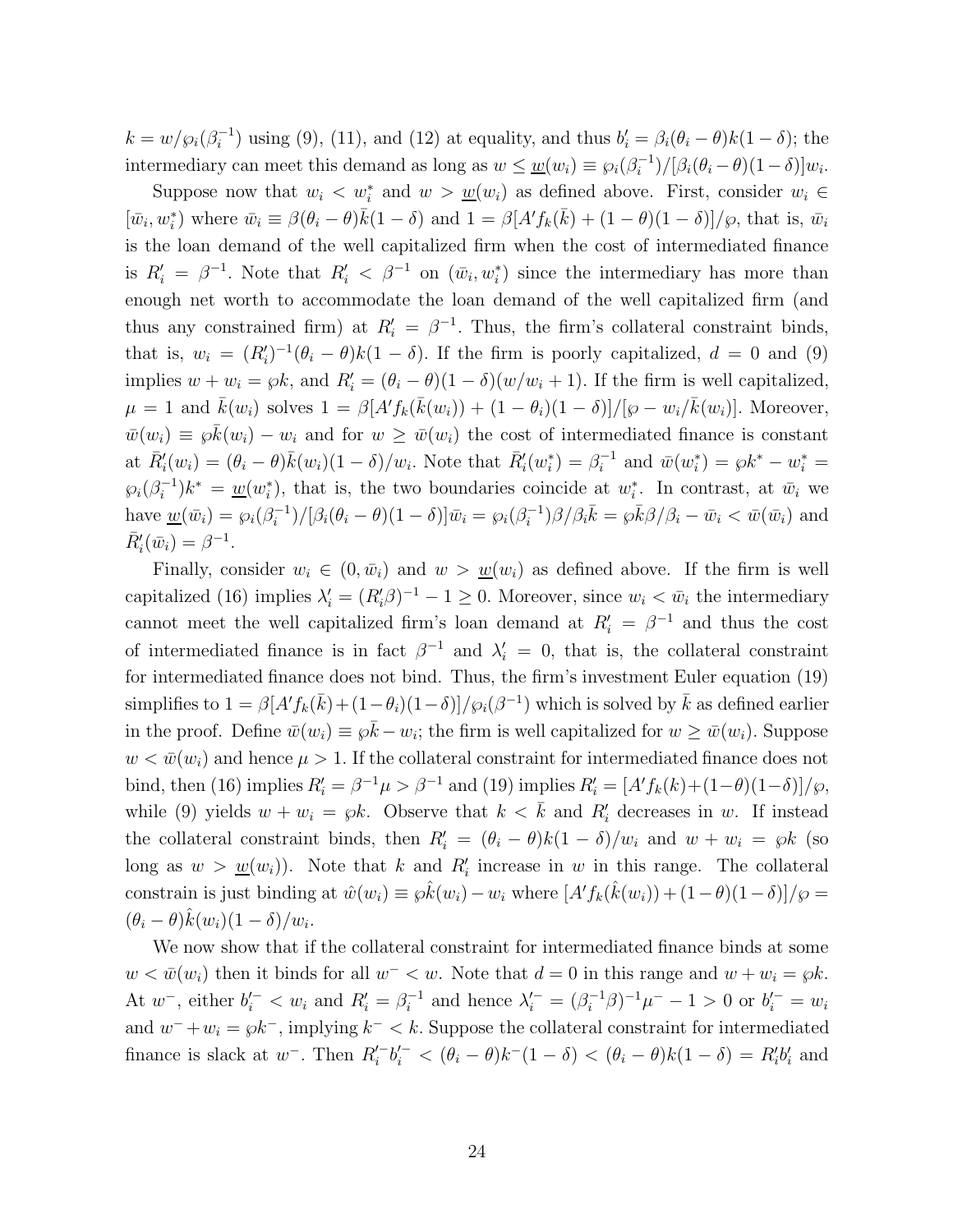since  $b_i^{\prime -} = w_i$  and  $b_i^{\prime} \leq w_i$  by above  $R_i^{\prime -} w_i < R_i^{\prime} b_i^{\prime} \leq R_i^{\prime} w_i$  which implies  $R_i^{\prime -} < R_i^{\prime}$ . But

$$
R_i^{\prime -} \beta = \mu^- = \beta \frac{A' f_k(k^-) + (1 - \theta_i)(1 - \delta)}{\wp - (R_i^{\prime -})^{-1}(\theta_i - \theta)(1 - \delta)} > \beta \frac{A' f_k(k) + (1 - \theta_i)(1 - \delta)}{\wp - (R_i^{\prime})^{-1}(\theta_i - \theta)(1 - \delta)} = \mu > R_i^{\prime} \beta
$$

or  $R_i' > R_i'$ , a contradiction.

Moreover,  $w(w_i) < \hat{w}(w_i) < \overline{w}(w_i)$  on  $w_i \in (0, \overline{w}_i)$ . Suppose, by contradiction, that  $\hat{w}(w_i) \leq \underline{w}(w_i)$  and recall that  $\underline{w}(w_i) + w_i = \wp k$  and  $\hat{w}(w_i) + w_i = \wp \hat{k}(w_i)$ ,  $\int \hat{k}(w_i) \leq k$ . But  $\hat{R}'_i(w_i) = (\theta_i - \theta)\hat{k}(w_i)(1 - \delta)/w_i \leq (\theta_i - \theta)k(1 - \delta)/w_i = \beta_i^{-1}$ . But if  $\hat{R}'_i(w_i) \leq \beta_i^{-1}$ , then at  $\hat{w}(w_i)$  we have  $\mu = \hat{R}'_i(w_i)\beta < 1$  (since the collateral constraint is slack), a contradiction. Thus,  $w(w_i) < \hat{w}(w_i)$ . Suppose, again by contradiction, that  $\bar{w}(w_i) \leq \hat{w}(w_i)$  and hence  $\bar{k} \leq \hat{k}(w_i)$ . Recall that  $\hat{k}(w_i)$  solves  $[A' f_k(\hat{k}(w_i)) + (1 - \theta)(1 - \delta)]/\wp = (\theta_i - \theta)\hat{k}(w_i)(1 - \delta)/w_i$ . At  $\bar{w}_i$  this equation is solved by  $\bar{k}$  (and  $\hat{R}'_i(\bar{w}_i) = \beta^{-1}$ ), but since  $w_i < \bar{w}_i$ ,  $\hat{k}(w_i) < \bar{k}$ , a contradiction. Moreover, as  $w_i \to 0$ ,  $\hat{k}(w_i) \to 0$  and  $\hat{w}(w_i) = \wp \hat{k}(w_i) - w_i \to 0$ .  $\Box$ 

**Proof of Proposition 3.** Consider a deterministic economy. Suppose intermediaries pay out their entire net worth at some point. From that point on, the firm's problem is as if there is no intermediary. We first characterize the solution to this problem and then show that the solution implies shadow interest rates on intermediated finance at which it would not be optimal for intermediaries to exit.

To characterize the solution in the absence of intermediaries, consider a steady state at which  $\mu = \mu' \equiv \bar{\mu}$  and note that (15) implies  $\bar{\lambda}' = ((R\beta)^{-1} - 1)\bar{\mu} > 0$ . The investment Euler equation (19) simplifies to  $1 = \beta[A' f_k(k) + (1 - \theta)(1 - \delta)/\wp$  which defines  $\bar{k}$ . The firm's steady state net worth is  $\bar{w}' = A' f(\bar{k}) + (1 - \theta)\bar{k}(1 - \delta)$  and the firm pays out

$$
\bar{d} = \bar{w}' - \wp \bar{k} = A' f(\bar{k}) - \bar{k} [1 - (R^{-1}\theta + (1 - \theta))(1 - \delta)]
$$
  
> 
$$
A' f(\bar{k}) - \beta^{-1} \bar{k} [1 - (R^{-1}\theta + \beta(1 - \theta))(1 - \delta)]
$$
  
= 
$$
\int_0^{\bar{k}} [A' f_k(k) - \beta^{-1} (1 - (R^{-1}\theta + \beta(1 - \theta))(1 - \delta))] dk > 0.
$$

Therefore,  $\bar{\mu} = 1$ . Investment  $\bar{k}$  is feasible as long as  $w \ge \bar{w} = \bar{w}' - \bar{d}$ . Whenever  $w < \bar{w}$ ,  $k < \bar{k}$  and hence using (19) we have  $\mu/\mu' = \beta[A' f_k(k) + (1 - \theta)(1 - \delta)]/\wp > 1$ . The shadow interest rate on intermediated finance is  $R_i' = \frac{\beta^{-1}\mu}{\mu'} \geq \frac{\beta^{-1}}{\beta}$  for all values of *w*. But then it cannot be optimal for intermediaries to pay out all their net worth in a deterministic economy as keeping  $\varepsilon > 0$  net worth for one more period improves the objective by  $(\beta_i R'_i - 1)\varepsilon > 0$ .

Consider now an eventually deterministic economy. From time *T* onward, the economy is deterministic and the conclusion obtains by above as long as the intermediary has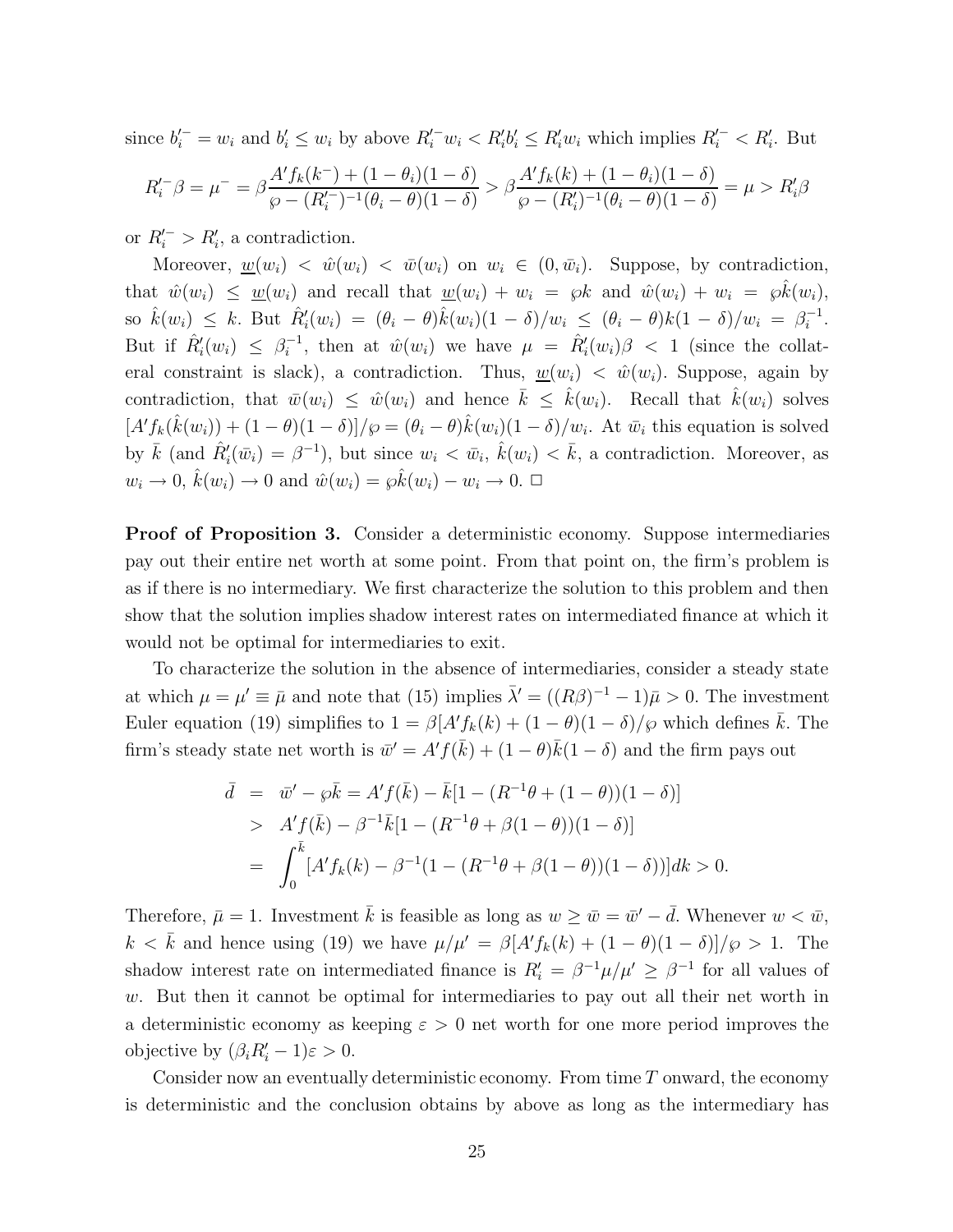positive net worth in all states at time *T*. Suppose not, that is, suppose intermediary net worth is zero for some state. As before the discounted marginal value on an infinitesimal amount of intermediary net worth at time *T* lent out for one period is at least  $\beta_i R'_i \geq$  $\beta_i \beta^{-1} > 1$  since  $R'_i \geq \beta^{-1}$ . Lending for  $\tau$  periods thus guarantees a discounted marginal value of  $(\beta_i \beta)^{\tau}$ . As  $\tau \to \infty$ , the marginal value grows without bound. (Note that since we consider an infinitesimal amount, the collateral constraint cannot be biding for any finite  $\tau$ .) The expected marginal value of this lending policy at time 0 is at least  $(\beta_i R)^T$ times the marginal value at time *T* and hence grows without bound as  $\tau \to \infty$ *.* 

But the marginal value of intermediary net worth at time 0 is finite as either the intermediary pays dividends and the marginal value is one, or the intermediary saves into at least one state at  $R'_i$  and thus  $\mu_i = R'_i \beta \mu'_i$  and  $R'_i$  is bounded above by (12) and otherwise  $R_i' = R$ . Furthermore,  $\mu_i'$  is bounded by a similar argument going forward until dividends are paid at which point the marginal value is one. But then it cannot be an equilibrium for intermediaries to pay out all their net worth.  $\Box$ 

**Proof of Lemma 1.** Part (i): If  $R'_i < R$ , then using (15) and (16) we have  $0 <$  $(R - R'_i)\beta\mu' \leq R'_i\beta\lambda'_i$  and thus  $b'_i > 0$ . But (5) and (6) imply that  $0 < (R - R'_i)\beta\mu'_i \leq R'_i\beta\eta'_i$ and thus  $l_i' = 0$ , which is not an equilibrium.

Part (ii): Given  $\nu'_{i} = 0$  (see part (iii)), (15) and (16) imply that  $\lambda' = (R'_{i}/R - 1)\mu' +$  $R'_i/R\lambda'_i \geq \lambda'_i.$ 

Part (iii): First, suppose to the contrary that  $\nu'_i > 0$ . Then  $\lambda'_i = 0$  as  $b'_i = 0$  $(R_i')^{-1}(\theta_i - \theta)k(1 - \delta)$  implies that (12) is slack. Using (16) and (15) we have  $\beta \mu' R_i'$  $\mu \ge \beta \mu' R$  and thus  $R_i' > R$ . Equations (5) and (6) imply that  $R\eta' - R_i' \eta_i' = (R_i' - R)\mu_i' > 0$ and thus  $\eta' > 0$  and  $l' = 0$ . But if  $w'_i > 0$ , which is always true under the conditions of Proposition 3, we have  $l'_{i} = (R'_{i})^{-1}w'_{i} > 0 = b'_{i}$ , which is not an equilibrium. If instead  $w'_{i} = 0$ , then  $l'_{i} = 0$  and we can set  $R'_{i} = (\beta \mu'/\mu)^{-1}$  and  $\eta'_{i} = 0$  w.l.o.g.

Part (iv): Suppose to the contrary that  $\eta_i' > 0$  (and hence  $l_i' = 0$ ). Since intermediaries never pay out all their net worth in a deterministic economy, equation (3) implies 0 *<*  $w'_i \leq R l'$  and hence  $\eta' = 0$ . But then (5) and (6) imply  $\beta_i \mu'_i / \mu_i R = 1 > \beta_i \mu'_i / \mu_i R'_i$  or  $R > R'_i$  contradicting the result of part (i). Thus,  $\eta'_i = 0$  and  $\mu'_i = (\beta_i R'_i)^{-1} \mu_i$ .

Part (v): Suppose  $\lambda' = 0$ . Then (15) reduces to  $1 = \frac{\beta \mu'}{\mu R}$  and thus  $1 \leq \mu = \beta R \mu' <$  $\mu'$  and  $d' = 0$ . By part (ii),  $\lambda'_{i} = 0$  and using (16) we have  $R'_{i} = R$ ,  $\mu'_{i} = (\beta R)^{-1} \mu_{i} >$ 1, and  $d'_i = 0$ . The investment  $k^{**}$  solves  $R = [A' f_k(k^{**}) + (1 - \theta_i)(1 - \delta)]/\wp_i(R)$  or  $R-1+\delta = A' f_k(k^{**})$ ; this is the first best investment when dividends are discounted at *R* and it can never be optimal to invest more than that. To see this use (19) and note  $[A' f_k(k) + (1 - \theta_i)(1 - \delta)]/\wp_i(R'_i) = \mu/(\beta \mu') \ge R = [A' f_k(k^{**}) + (1 - \theta_i)(1 - \delta)]/\wp_i(R)$ ,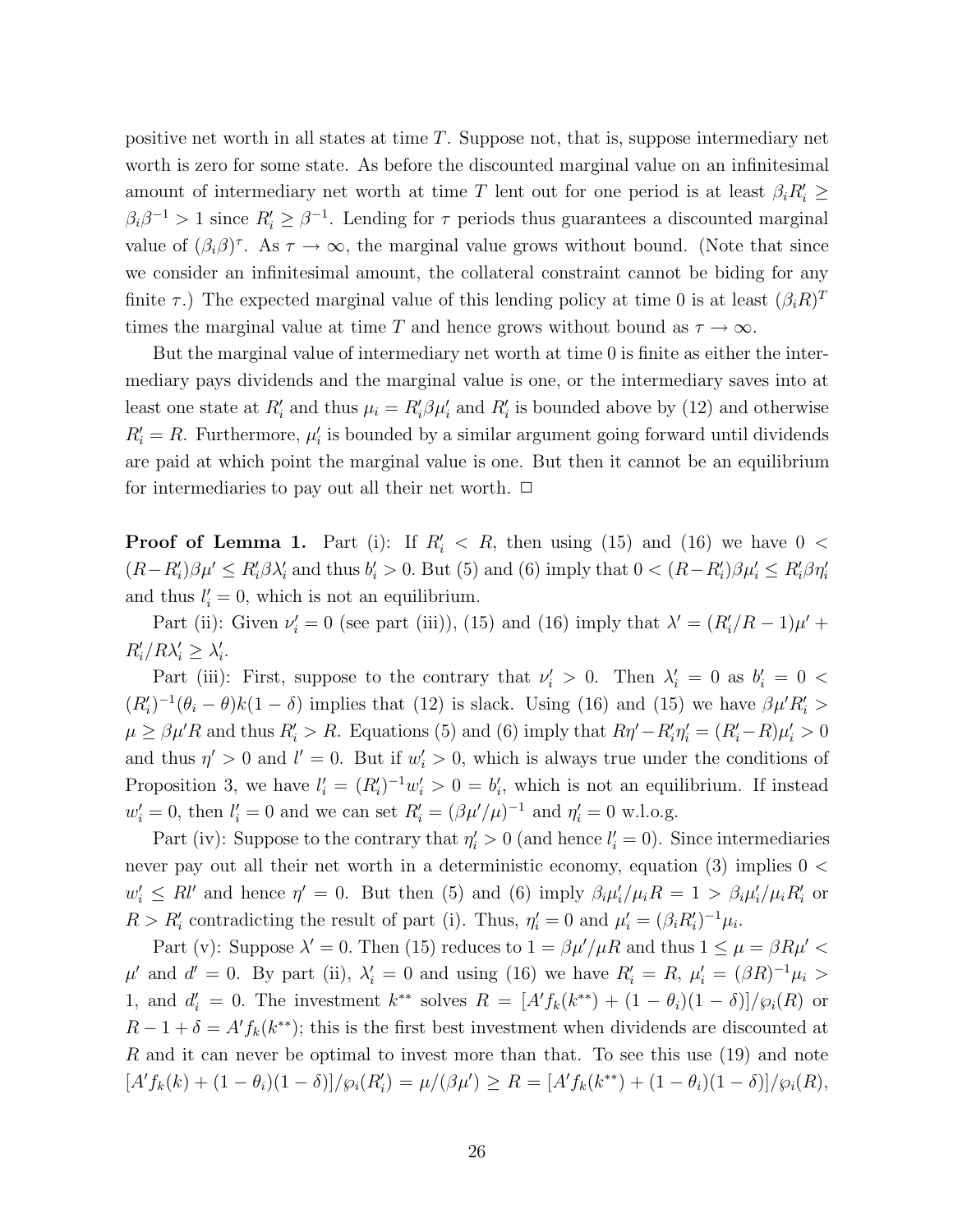that is,  $f_k(k) \ge f_k(k^{**})$ . Note that the firm's net worth next period, using (10) and (19), is

$$
w' = A' f(k^{**}) + (1 - \theta_i)(1 - \delta)k^{**} - [Rb' - \theta(1 - \delta)k^{**}] - [Rb'_i - (\theta_i - \theta)(1 - \delta)k^{**}]
$$
  
>  $R\wp_i(R)k^{**} - [Rb' - \theta(1 - \delta)k^{**}] - [Rb'_i - (\theta_i - \theta)(1 - \delta)k^{**}] = R[k^{**} - b' - b'_i]$   
=  $Rw_{ex}$ .

Note that  $d' = 0$ ,  $d'_{i} = 0$ ,  $k' \leq k^{**}$ , and  $w' > w_{ex}$ , and from (9) next period,  $k' = w' + b'' + b''_{i}$ . If  $R_i'' > R$ , then  $b_i'' = w_i'$  and  $b'' = R^{-1}\theta(1-\delta)k'$ . Therefore,  $\wp k' = w' + w_i'$ , but using (9) we have  $\wp k^{**} \leq k^{**} - b' = w_{ex} + b'_i < w' + w'_i = \wp k'$ , a contradiction. If  $R''_i = R$ , then  $b'' + b''_i = k' - w' < k^{**} - w_{ex} = b' + b'_i$ , that is, the firm is paying down debt, and  $w'' > w'$  and  $w''_i > w'_i$ . But then *w* and  $w_i$  grow without bound unless the firm or the intermediary eventually pay a dividend. But since  $\mu$  and  $\mu_i$  are strictly increasing as long as  $R_i' = R$ , if either pays a dividend at some future date, then  $\mu < 1$  or  $\mu_i < 1$  currently, a contradiction.  $\Box$ 

**Proof of Proposition 5.** First, note that *k*<sup>∗</sup> *>* 0 due to the Inada condition and hence  $w'^{*} \geq A' f(k^{*}) + k^{*} (1 - \theta_i) (1 - \delta) > 0$ . Moreover,  $d^{*} > 0$  since otherwise the value would be zero which would be dominated by paying out all net worth. Hence,  $\mu^* = \mu^{k} = 1$ . By Proposition 3 intermediary net worth is positive and hence  $d_i^* > 0$  (arguing as above), which implies  $\mu_i^* = \mu_i^{\prime *} = 1$ . But then  $\eta^{\prime *} = (R\beta_i)^{-1} - 1 > 0$  and  $l_i^{\prime *} > 0$  (and  $\eta_i^{\prime *} = 0$ ), since otherwise intermediary net worth would be 0 next period. Therefore,  $R_i^* = \beta_i^{-1}$ , and thus  $\lambda_i^{\prime*} = (\beta_i^{-1}\beta)^{-1} - 1 > 0$ , that is, the firm's collateral constraint for intermediated finance binds. Moreover,  $k^*$  solves  $1 = \beta [A' f_k(k^*) + (1 - \theta_i)(1 - \delta)]/\wp_i(\beta_i^{-1})$ and  $d^*$ ,  $b^*$ ,  $b_i^*$ , and  $w^*$  are determined by (9)-(12) at equality. Specifically,  $d^*$  =  $A'f(k^*) + k^*(1 - \theta_i)(1 - \delta) - \wp_i(\beta_i^{-1})k^* > 0$  and  $b_i^* = \beta_i(\theta_i - \theta)k^*(1 - \delta)$ . The net worth of the firm after dividends is  $w^* = \wp_i(\beta_i^{-1})k^*$ . Finally,  $l_i^* = b_i^* = w_i^*$  and  $d_i^* = (\beta_i^{-1} - 1)w_i^*$ .  $\Box$ 

**Proof of Proposition 6.** Consider first region D and take  $w \geq \bar{w}(w_i)$  (to be defined below) and  $d > 0$  forever  $(\mu = \mu' = 1)$ . The investment Euler equation then implies  $1 = \beta [A' f_k(k) + (1 - \theta_i)(1 - \delta)]/\wp_i(R_i)$ . If the collateral constraint for intermediated finance (12) does not bind, then  $\mu = R_i' \beta \mu'$ , that is,  $R_i' = \beta^{-1}$ , and investment is constant at  $\bar{k}$  which solves  $1 = \beta [A' f_k(\bar{k}) + (1 - \theta_i)(1 - \delta)]/\wp_i(\beta^{-1})$  or, equivalently,  $1 = \beta [A' f_k(\bar{k}) +$  $(1 - \theta)(1 - \delta)/\wp$ . Define  $\bar{w}(w_i) \equiv \wp \bar{k} - w_i$  and  $\bar{w}_i = \beta(\theta_i - \theta)\bar{k}(1 - \delta)$ . At  $\bar{w}_i$ , (12) is just binding. For  $w_i \in (0, \bar{w}_i)$ , (12) is slack. Moreover,  $w'_i = \beta^{-1}w_i$  and, if  $w'_i \in (0, \bar{w}_i)$ , the ex dividend net worth is  $w_{ex} = \bar{w}(w_i)$  both in the current and next period, and we have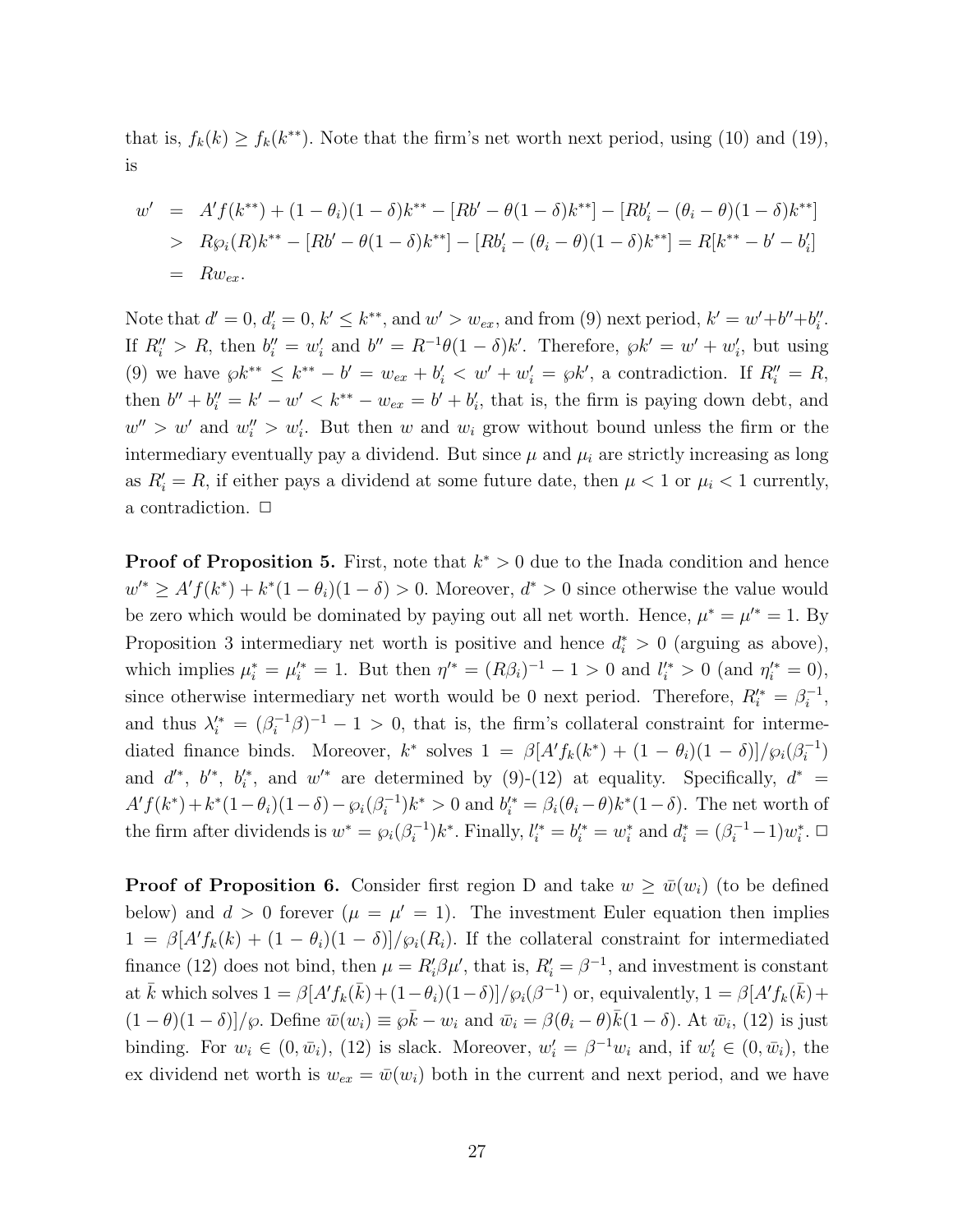immediately  $w'_{ex}/w'_{i} < w_{ex}/w_{i}$ . Further, using (10) and (19) we have

$$
w' = A'f(\bar{k}) + (1 - \theta)\bar{k}(1 - \delta) - R'_i w_i > [A'f_k(\bar{k}) + (1 - \theta)(1 - \delta)]\bar{k} - R'_i w_i = R'_i \bar{w}(w_i).
$$

But  $w'_{ex} = \bar{w}(w'_i) < \bar{w}(w_i)w'_i/w_i = R'_iw_{ex},$  so  $d' = w' - w'_{ex} > 0$ . For  $w_i \in [\bar{w}_i, w_i^*),$ (12) binds and  $k(w_i)$  solves  $1 = \beta [A' f_k(k(w_i)) + (1 - \theta_i)(1 - \delta)]/[\wp - w_i/k(w_i)]$  and  $R_i' = (\theta_i - \theta)k(w_i)/w_i(1 - \delta)$ . Note that the last two equations imply that  $k(w_i) \geq \overline{k}$ ,  $w_i/k(w_i) \ge \bar{w}_i/\bar{k}$ , and  $R_i' \le \beta^{-1}$  in this region. As before, define  $\bar{w}(w_i) = \wp k(w_i) - w_i$ and note that the ex dividend net worth is  $w_{ex} = \bar{w}(w_i)$ . Suppose  $w_i^+ > w_i$  then  $k(w_i^+) >$  $k(w_i)$ ,  $k(w_i^+) / w_i^+ < k(w_i) / w_i$ , and  $w_{ex}^+ / w_i^+ = \wp k(w_i^+) / w_i^+ - 1 < w_{ex} / w_i$ . Moreover,  $w_i' = R_i' w_i > w_i$  and hence *k* (strictly) increases and  $R_i'$  (strictly) decreases in this region. Proceeding as before,

$$
w' = A' f(k(w_i)) + (1 - \theta_i) k(w_i) (1 - \delta) > [A' f_k(k(w_i)) + (1 - \theta_i) (1 - \delta)] k(w_i)
$$
  
\n
$$
\geq R'_i \beta [A' f_k(k(w_i)) + (1 - \theta_i) (1 - \delta)] k(w_i) = R'_i \bar{w}(w_i).
$$

But  $w'_{ex} = \bar{w}(w'_i) < \bar{w}(w_i)w'_i/w_i = R'_iw_{ex}$ , so  $d' = w' - w'_{ex} > 0$ . Finally, if  $w_i \geq w_i^*$  and  $w \geq \bar{w}(w_i) = w^*$ , the steady state of Proposition 5 is reached.

We now show that the above policies are optimal for both the firm and the intermediary given the interest rate process in region D and hence constitute an equilibrium. Since  $R_i' > \beta_i^{-1}$  before the steady state is reached, the intermediary lends its entire net worth to the firm,  $l'_i = w_i$ , and does not pay dividends until the steady state is reached. Hence, the intermediary's policy is optimal. To see that the firm's policy is optimal in region D, suppose that the firm follows the optimal policy from the next period onward but sets  $\tilde{d} = 0$  in the current period. If the firm invests the additional amount, then  $\tilde{k} = (w_i + w)/\wp > k$  and  $\tilde{w}' > w'$  (and therefore  $\tilde{\mu}' = 1$ ). The investment Euler equation requires  $1 = \beta / \tilde{\mu}[A' f_k(\tilde{k}) + (1 - \theta_i)(1 - \delta)] / \varphi_i(R'_i)$ , but since  $f_k(\tilde{k}) < f_k(k)$  and  $k$  satisfies the investment Euler equation at  $\mu = \mu' = 1$ , this implies  $\tilde{\mu} < 1$ , a contradiction. Suppose the firm instead invests the same amount  $\tilde{k} = k$  but borrows less  $\tilde{b}'_i < b'_i$ . Then  $\tilde{w}' > w'$ ,  $\tilde{\mu}' = 1$ , and from (19)  $\tilde{\mu} = 1$ . If  $R'_i < \beta^{-1}$ , then (12) is binding, a contradiction. If  $R_i' = \beta^{-1}$ , then the firm is indifferent between paying dividends in the current period or in the next period. But in equilibrium  $b_i' = w_i$  and hence  $\tilde{d} = d > 0$  for the representative firm. By induction starting at the steady state and working backwards, the firm's policy is optimal in region D. Further, we show in Lemmata 3 and 4 that the equilibrium in region D is the unique equilibrium converging to the steady state.

Consider now region ND with  $w_i \leq w_i^*$  (as Lemma 2 shows) and  $w < \bar{w}(w_i)$  as defined in the characterization of region D above and  $d = 0$ . Denote the firm's ex dividend net worth by  $w_{ex} \leq w$ . There are 3 cases to consider:  $w_{ex}/w_i > \bar{w}/\bar{w}_i$ ,  $w_{ex}/w_i \in$  $[w^*/w_i^*, \bar{w}/\bar{w}_i]$ , and  $w_{ex}/w_i < w^*/w_i^*$ .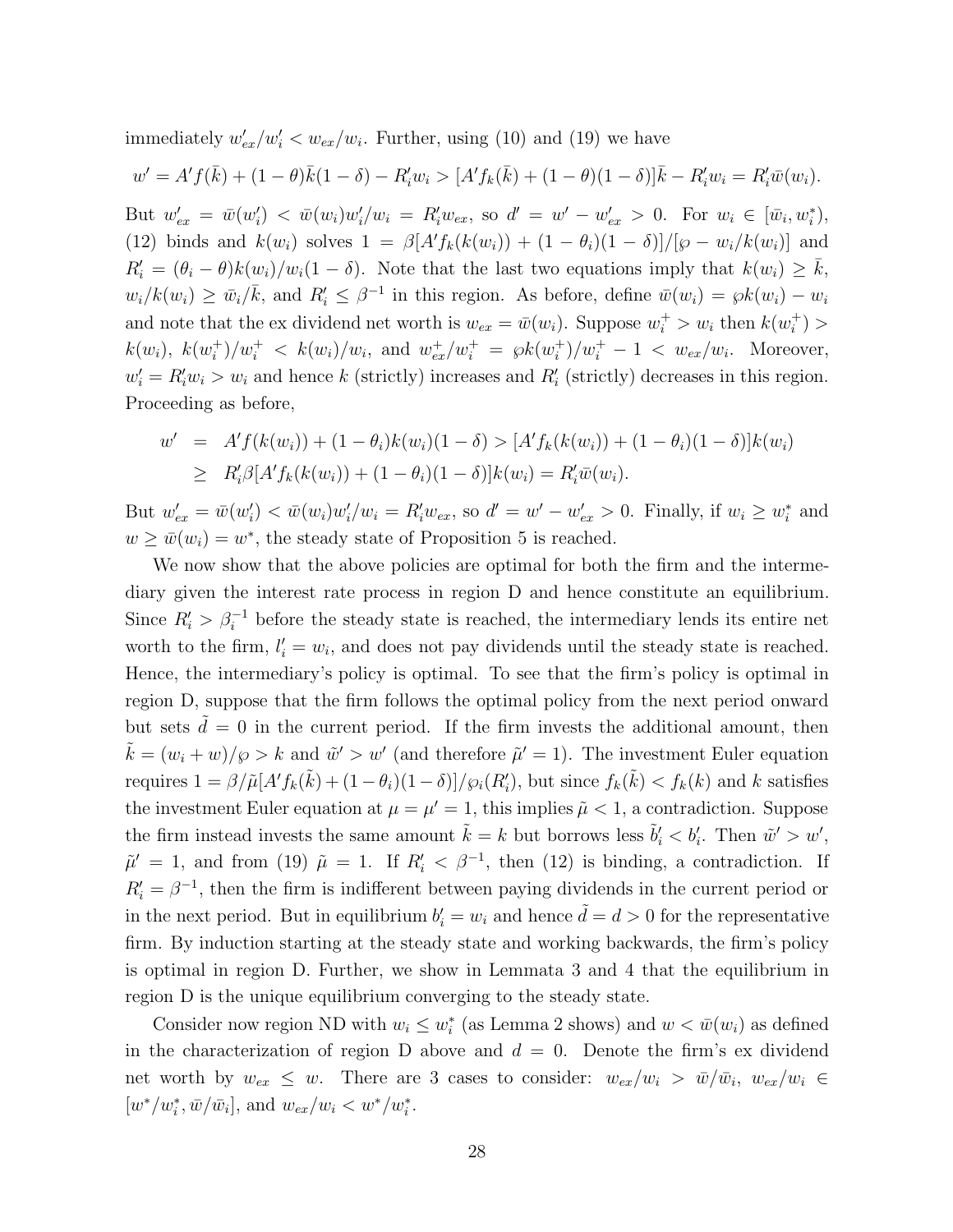First, if  $w_{ex}/w_i > \bar{w}/\bar{w}_i$ , then  $w_{ex} + w_i < \bar{w}(w_i) + w_i = \bar{w} + \bar{w}_i$  and  $k \leq (w_{ex} + w_i)/\wp <$  $(\bar{w} + \bar{w}_i)/\wp = \bar{k}$ . Note that since  $b'_i \leq w_i - d_i \leq w_i$ , we have  $w_{ex}/b'_i \geq w_{ex}/w_i > \bar{w}/\bar{w}_i$ . If (12) binds, then  $R_i' = (\theta_i - \theta)(1 - \delta)(w_{ex}/b_i' + 1)/\wp > (\theta_i - \theta)(1 - \delta)(\bar{w}/\bar{w}_i + 1)/\wp = \beta^{-1}$ . If  $(12)$  does not bind, then  $R'_i = [A' f_k(k) + (1 - \theta)(1 - \delta)]/\wp > [A' f_k(\bar{k}) + (1 - \theta)(1 - \delta)]/\wp =$ *β*<sup>−1</sup>. In either case,  $R_i' > \beta^{-1}$ , and hence  $d = 0$ ,  $d_i = 0$ , and  $b_i' = w_i$ .

Second, consider  $w_{ex}/w_i \in [w^*/w_i^*, \bar{w}/\bar{w}_i]$ . If  $w_{ex}/b_i' > \bar{w}/\bar{w}_i$  we are in the first region and hence  $d_i = 0$  and  $b'_i = w_i$ , a contradiction. Hence, w.l.o.g.  $w_{ex}/b'_i \in [w^*/w_i^*, \bar{w}/\bar{w}_i]$ . Take  $\tilde{w}_i$  such that  $w_{ex}/b'_i = \bar{w}(\tilde{w}_i)/\tilde{w}_i$ . Note that (12) binds at  $\tilde{w}_i$  and  $\bar{w}(\tilde{w}_i)$ , and thus  $b'_i + w_{ex} < \tilde{w}_i + \bar{w}(\tilde{w}_i)$  and moreover  $k < \hat{k}(\tilde{w}_i)$ . If (12) does not bind, then

$$
\hat{R}'_i(\tilde{w}_i) = (\theta_i - \theta)(1 - \delta)(\bar{w}(\tilde{w}_i)/\tilde{w}_i + 1)/\wp > (\theta_i - \theta)(1 - \delta)(w_{ex}/b'_i + 1)/\wp > R'_i
$$
  
=  $[A'f_k(k) + (1 - \theta)(1 - \delta)]/\wp > [A'f_k(\hat{k}(\tilde{w})) + (1 - \theta)(1 - \delta)]/\wp.$ 

But since (12) binds at  $\tilde{w}_i$  and  $\bar{w}(\tilde{w}_i)$ ,  $\hat{R}'_i(\tilde{w}_i) < [A'f_k(\hat{k}(\tilde{w})) + (1 - \theta)(1 - \delta)]/\wp$ , a contradiction. Therefore, (12) binds and  $R'_i = \hat{R}'_i(\tilde{w}_i)$ . From (19),  $\beta \mu'/\mu[A'f_k(k) + (1 \theta_i$ (1 – *δ*)]/ $\wp_i(R'_i) = 1 = \beta[A' f_k(\hat{k}(\tilde{w}_i)) + (1 - \theta_i)(1 - \delta)]/\wp_i(\hat{R}'_i(\tilde{w}_i))$  and, since  $k < \hat{k}(\tilde{w}_i)$ ,  $\mu > \mu' \geq 1$ , that is,  $d = 0$ . Further, if  $w_{ex}/w_i \in (w^*/w_i^*, \bar{w}/\bar{w}_i]$ , then  $R'_i \in (\beta_i^{-1}, \beta^{-1}]$ , and thus  $d_i = 0$  and  $b'_i = w_i$ . If  $w_{ex}/w_i = w^*/w_i^*$ , then either  $d_i > 0$  or  $b'_i < w_i$  yields  $R'_i > \beta_i^{-1}$ and therefore  $d_i = 0$  and  $b'_i = w_i$  at such  $w_{ex}$  and  $w_i$  as well.

Third, consider  $w_{ex}/w_i < w^*/w_i^*$ . As before, w.l.o.g.  $w_{ex}/b_i' < w^*/w_i^*$ . Then from (12),  $R'_i \leq (\theta_i - \theta)(1 - \delta)(w_{ex}/b'_i + 1)/\wp < (\theta_i - \theta)(1 - \delta)(w^*/w_i^* + 1)/\wp = \beta_i^{-1}$ , that is,  $R'_i < \beta_i^{-1}$ .  $\text{From (19), } \beta \mu'/\mu[A' f_k(k) + (1 - \theta_i)(1 - \delta)]/\wp_i(R'_i) = 1 = \beta[A' f_k(k^*) + (1 - \theta_i)(1 - \delta)]/\wp_i(\beta_i^{-1})$ and, since  $k < k^*$  and  $R'_i < \beta_i^{-1}$ ,  $\mu > \mu' \ge 1$ , that is,  $d = 0$ . Moreover, (12) binds, since otherwise  $\beta_i^{-1} > R'_i = [A' f_k(k) + (1 - \theta)(1 - \delta)]/\wp > [A' f_k(k^*) + (1 - \theta)(1 - \delta)]/\wp$ , but since in the steady state (12) binds  $\beta_i^{-1} < [A' f_k(k^*) + (1 - \theta)(1 - \delta)]/\wp$ , a contradiction.

Thus, we conclude that  $d = 0$ , (property (i) in the statement of the proposition),  $d_i = 0$  (except possibly in the first period (see Lemma 2), that  $R'_i$  satisfies the equation in property (ii) of the proposition), and that  $b_i' = w_i$  and  $k = (w + w_i)/\wp$  if  $R_i' > R$  and  $k = w/\wp_i(R)$  if  $R'_i = R$  (property (iii)). Moreover, using (10) and (19) we have

$$
w' = A'f(k) + (1 - \theta_i)(1 - \delta)k - [R'_i b'_i - (\theta_i - \theta)(1 - \delta)k]
$$
  
>  $R'_i \wp_i (R'_i)k - [R'_i b'_i - (\theta_i - \theta)(1 - \delta)k] \ge R'_i \wp k - R'_i b'_i = R'_i w$ ,

which, together with the fact that  $w'_i = R'_i w_i$ , implies that  $w'/w'_i > w/w_i$  (property (iv)). Note that the equilibrium is thus unique in region ND as well.  $\Box$ 

**Proof of Lemma 2.** We first show that  $d_i > 0$  when  $w_i > w_i^*$ . If  $w \geq w^*$ , the stationary state is reached and the result is immediate. Suppose hence that  $w < w^*$ . Suppose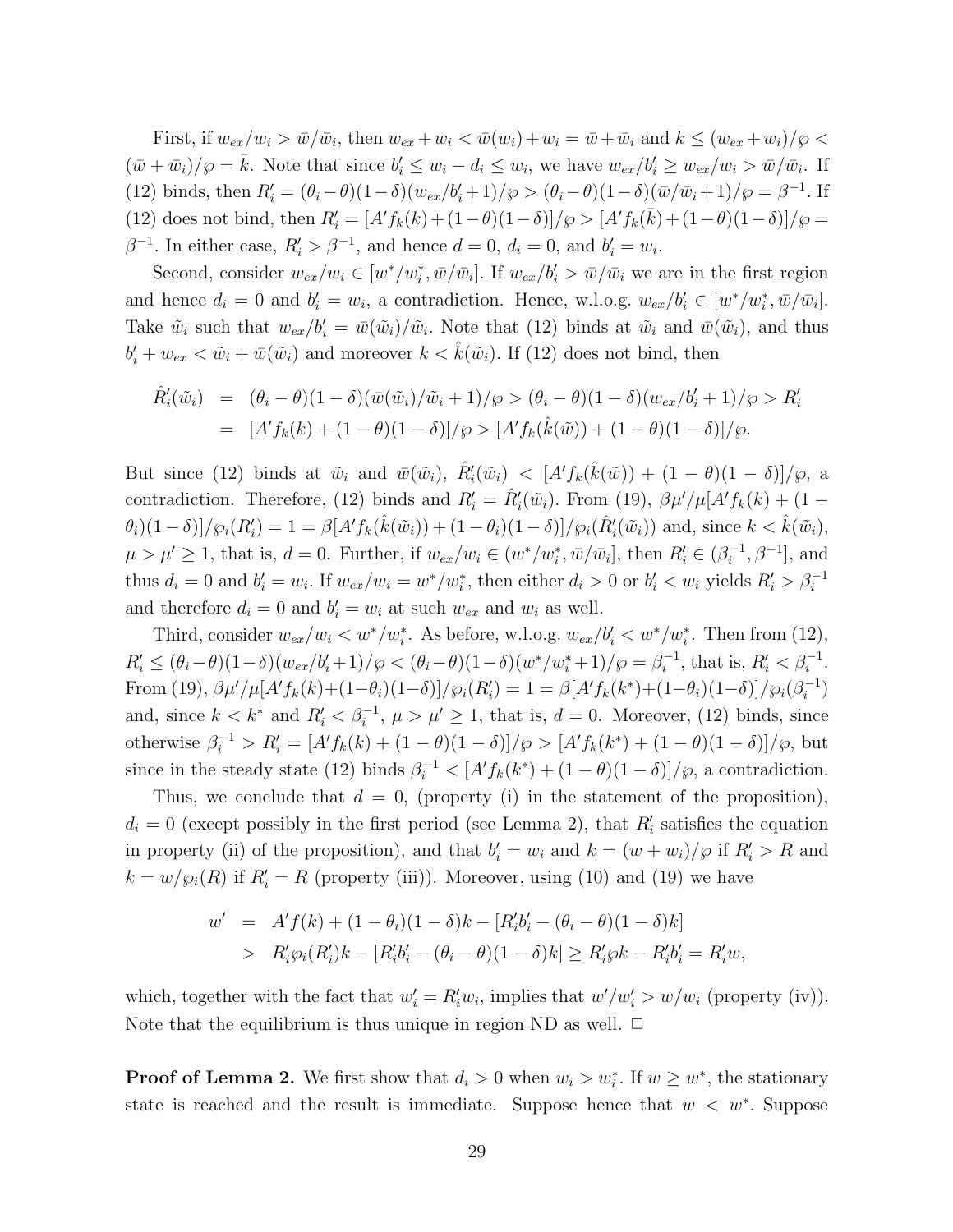instead that  $d_i = 0$ . We claim that  $R'_i < \beta_i^{-1}$  for such  $w_i$  and  $w$ . Either  $R'_i = R$  and hence the claim is obviously true or  $R'_i > R$ , but then  $b'_i = w_i$ . Using (12) and (9) we have  $R'_i \leq (\theta_i - \theta)(1 - \delta)k/b'_i \leq (\theta_i - \theta)(1 - \delta)(w/w_i + 1) < (\theta_i - \theta)(1 - \delta)(w^*/w_i^* + 1) = \beta_i^{-1}$ , that is,  $R \leq R'_i < \beta_i^{-1}$ . But as long as  $d_i = 0$ ,  $w'_i = R'_i w_i \geq R w_i > w_i$ , that is, intermediary net worth keeps rising. If eventually firm net worth exceeds *w*<sup>∗</sup>, then the steady state is reached and  $\mu'_i = 1$  from then onward. But then  $\mu_i = \beta_i R'_i \mu'_i = \beta_i R'_i < 1$ , which is not possible. The intermediary must pay a dividend in the first period, because if it pays a dividend at any pont after that, an analogous argument would again imply that  $\mu_i < 1$  in the first period, which is not possible. Similarly, if  $w < w^*$  forever, then  $w > w_i^*$  forever and the firm must eventually pay a dividend in this region, as never paying a dividend cannot be optimal. But by the same argument again then the dividend must be paid in the first period.

To see that at most an initial dividend is paid and no further dividends are paid until the steady state is reached, note that in equilibrium once  $R_i' > \beta_i^{-1}$ , then this is the case until the steady state is reached. But as long as  $R_i' > \beta_i^{-1}$ , the intermediary does not pay a dividend (and this is true w.l.o.g. also at a point where  $R_i' = \beta_i^{-1}$  before the steady state is reached). Before this region is reached,  $R_i' < \beta_i^{-1}$ , but then the intermediary would not postpone a dividend in this region, as other wise again  $\mu_i = \beta_i R'_i \mu'_i = \beta_i R'_i < 1$ , which is not possible.  $\Box$ 

**Lemma 3** *Consider an equilibrium with*  $R'_i \in [\beta_i^{-1}, \beta^{-1}]$  *and*  $\mu = \mu' = 1$  *and assume the equilibrium is unique from the next period onward. Consider another equilibrium interest rate*  $\tilde{R}'_i$ , then  $\tilde{k} \leq k$  *and*  $\tilde{R}'_i \leq R'_i$  *is impossible.* 

**Proof of Lemma 3.** Using (19) at the two different equilibria, if  $\tilde{k} \leq k$  and  $\tilde{R}'_i \leq R'_i$ , then

$$
\frac{\tilde{\mu}}{\tilde{\mu}'} = \beta \frac{A' f_k(\tilde{k}) + (1 - \theta_i)(1 - \delta)}{\wp_i(\tilde{R}'_i)} \ge \beta \frac{A' f_k(k) + (1 - \theta_i)(1 - \delta)}{\wp_i(R'_i)} = 1
$$
\n(23)

If  $\tilde{k} < k$  and  $\tilde{R}'_i < R'_i = \beta_i^{-1}$ , then by (23)  $\tilde{\mu} > \tilde{\mu}'$ . Thus,  $\tilde{\mu} > \tilde{\mu}' \tilde{R}'_i \beta_i$  implying that (12) must be binding. But then the firm must pay a dividend and  $1 = \tilde{\mu} > \tilde{\mu}'$ , a contradiction.

If  $\tilde{k} > k$  and  $\tilde{R}'_i > R'_i$  and the collateral constraint binds at the original equilibrium, then  $\tilde{w}' \geq A'f(\tilde{k}) + (1 - \theta)i(1 - \delta)\tilde{k} > A'f(k) + (1 - \theta_i)(1 - \delta)k = w'$ . Since  $\tilde{w}' > w'$ ,  $\mu' = 1$ , and the equilibrium is unique,  $\tilde{\mu}' = 1$ . By (23),  $\tilde{\mu} < \tilde{\mu}' = 1$ , a contradiction.

If  $\tilde{k} > k$  and  $\tilde{R}'_i > R'_i$  and the collateral constraint does not bind at the original equilibrium, the  $R'_i = \beta^{-1}$  (using (16)). But then  $\tilde{\mu}/\tilde{\mu}' \ge \tilde{R}'_i \beta > 1$  while (23) implies  $\tilde{\mu}/\tilde{\mu}' < 1$ , a contradiction.  $\Box$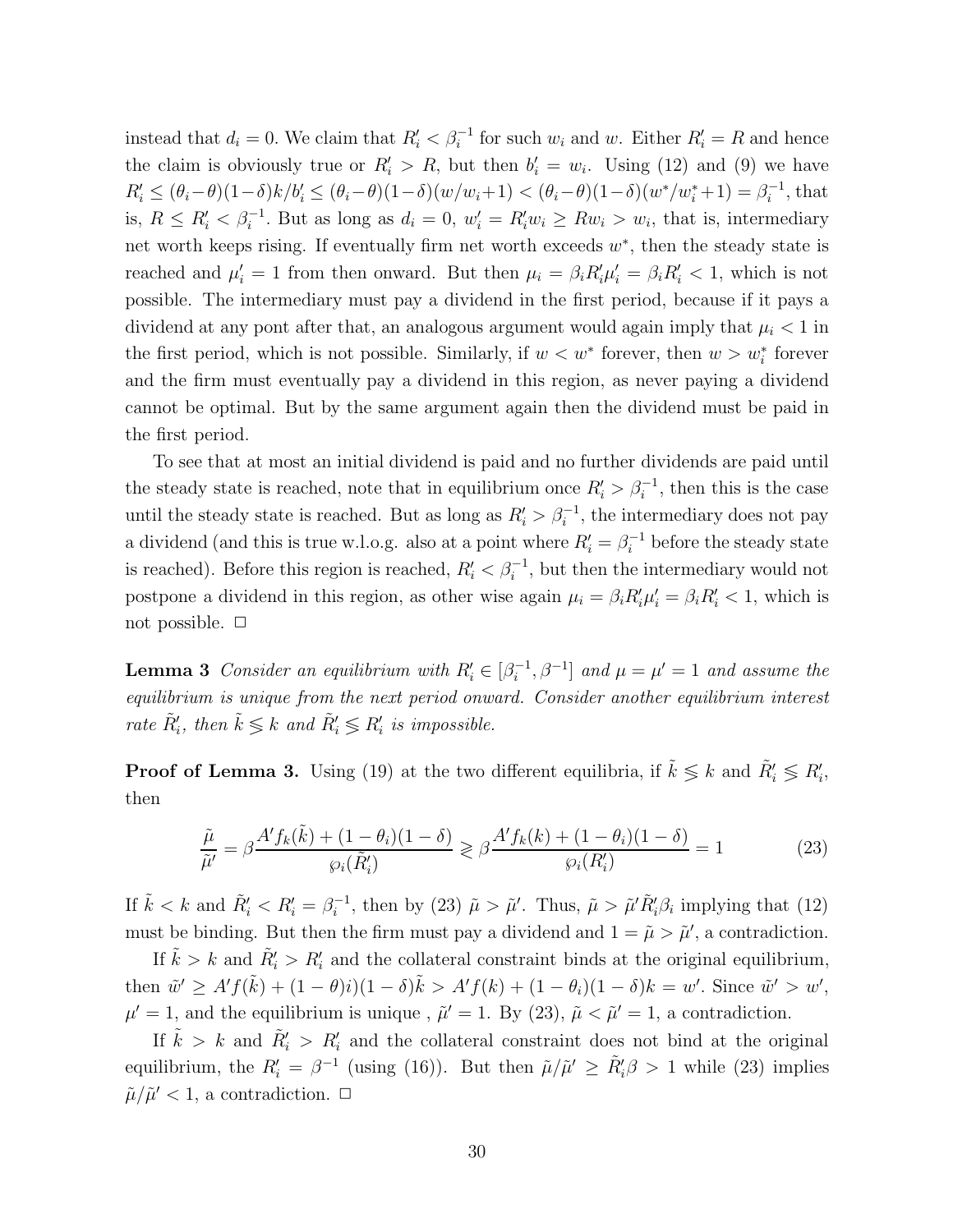**Lemma 4** *The equilibrium in region D is the unique equilibrium converging to the steady state.*

**Proof of Lemma 4.** The proof is by induction. First, note that if  $w \geq w^*$  and  $w_i \geq w_i^*$ , then the unique steady state is reached. Consider an equilibrium interest rate  $R'_{i}$  in region D and suppose the equilibrium is unique from the next period on. Suppose  $R'_i \in [\beta_i^{-1}, \beta^{-1}]$  and consider another equilibrium with  $R'_i$ . If the collateral constraint (12) binds at this equilibrium, then  $\tilde{R}'_i = (\theta_i - \theta)(1 - \delta)\tilde{k}/w_i \geq (\theta_i - \theta)(1 - \delta)k/w_i = R'_i$ , which is impossible by Lemma  $(3)$ . If the collateral constraint  $(12)$  does not bind at this equilibrium and  $\tilde{k} < k$ , then  $\tilde{R}'_i < (\theta_i - \theta)(1 - \delta)\tilde{k}/w_i < (\theta_i - \theta)(1 - \delta)k/w_i = R'_i$ , which is also impossible by Lemma (3). If the collateral constraint (12) does not bind at this equilibrium and  $\tilde{k} > k$ , by Lemma (3)  $\tilde{R}'_i < R_i$ . But then by (16)  $\tilde{\mu}/\tilde{\mu}' = \beta \tilde{R}'_i < \beta R'_i < 1$ . Since  $\tilde{k} > k$  and the collateral constraint binds at  $R'_i$ ,  $\tilde{w}' > w'$  implying  $\tilde{\mu}' = 1$  and by above inequality  $\tilde{\mu} < 1$ , a contradiction. Thus for  $R'_i \in [\beta_i^{-1}, \beta^{-1}]$  the equilibrium is unique. Suppose  $R'_i = \beta^{-1}$ . By Lemma (3), we need only consider the two cases  $\tilde{k} \geq k$  and  $\tilde{R}'_i \leq R'_i = \beta^{-1}$ . If  $\tilde{k} < k$  and  $\tilde{R}'_i > \beta^{-1}$ , (16) implies that  $\tilde{\mu} > 1$  and hence the firm does not pay a dividend. But then the firm must be borrowing less from intermediaries, which cannot be an equilibrium as  $l'_i = w_i$  at this interest rate. If  $\tilde{k} > k$  and  $\tilde{R}'_i < R'_i = \beta^{-1}$ , and if (12) binds at  $\tilde{R}'_i$ ,  $\tilde{R}'_i = (\theta_i - \theta)(1 - \delta)\tilde{k}/w_i > (\theta_i - \theta)(1 - \delta)k/w_i \ge R'_i$ , a contradiction; if (12) instead does not bind at  $\tilde{R}'_i$ ,  $\tilde{\mu}/\tilde{\mu}' = \beta \tilde{R}'_i < 1$ . Since  $\tilde{k} > k$  and  $\tilde{R}'_i \tilde{b}'_i \le R'_i w_i$ ,  $\tilde{w}' > w'$  implying  $\tilde{\mu}' = 1$  and by above inequality  $\tilde{\mu} < 1$ , a contradiction. Therefore the equilibrium in region D is unique.  $\Box$ 

**Proof of Proposition 7.** Part (i): By assumption the expected productivity in the first period equals the deterministic productivity from time 1 onward (denoted  $\bar{A}^{\prime}$  here), that is,  $E[A'] = \overline{A}'$ . Define the first best level of capital  $k_{fb}$  by  $r + \delta = \overline{A}' f_k(k_{fb})$ . Using the definition of the user cost of capital the investment Euler equation (19) for the deterministic case can be written as

$$
r + \delta + \frac{\rho}{R + \rho} (1 - \theta_i)(1 - \delta) + \frac{\rho_i}{R + \rho_i} (\theta_i - \theta)(1 - \delta) = R\beta \bar{A}' f_k(k^*) < \bar{A}' f_k(k^*)
$$

and thus  $k^* < k_{fb}$ . Now suppose that  $\lambda(s') = 0$ ,  $\forall s' \in S$ . Part (ii) of Lemma 1 then implies that  $\lambda_i(s') = 0$ ,  $\forall s' \in S$ , and (15) and (16) simplify to  $\mu = R\beta\mu'$  and  $\mu = R'_i\beta\mu'$ , implying that  $R_i' = R$ ,  $\forall s' \in S$ , and that  $d' = 0$ ,  $\forall s' \in S$ , as otherwise  $\mu < 1$ . Moreover, (6) simplifies to  $\mu_i = R\beta_i\mu'_i$  and thus  $d'_i = 0, \forall s' \in S$ , as well since otherwise  $\mu_i < 1$ . Investment Euler equation (19) reduces to  $r + \delta = \bar{A}' f_k(k_{fb})$ , that is, investment must be  $k_{fb}$ . We now show that this implies that the sum of the net worth of the intermediary and the firm exceeds their steady state (cum dividend) net worth in at least one state,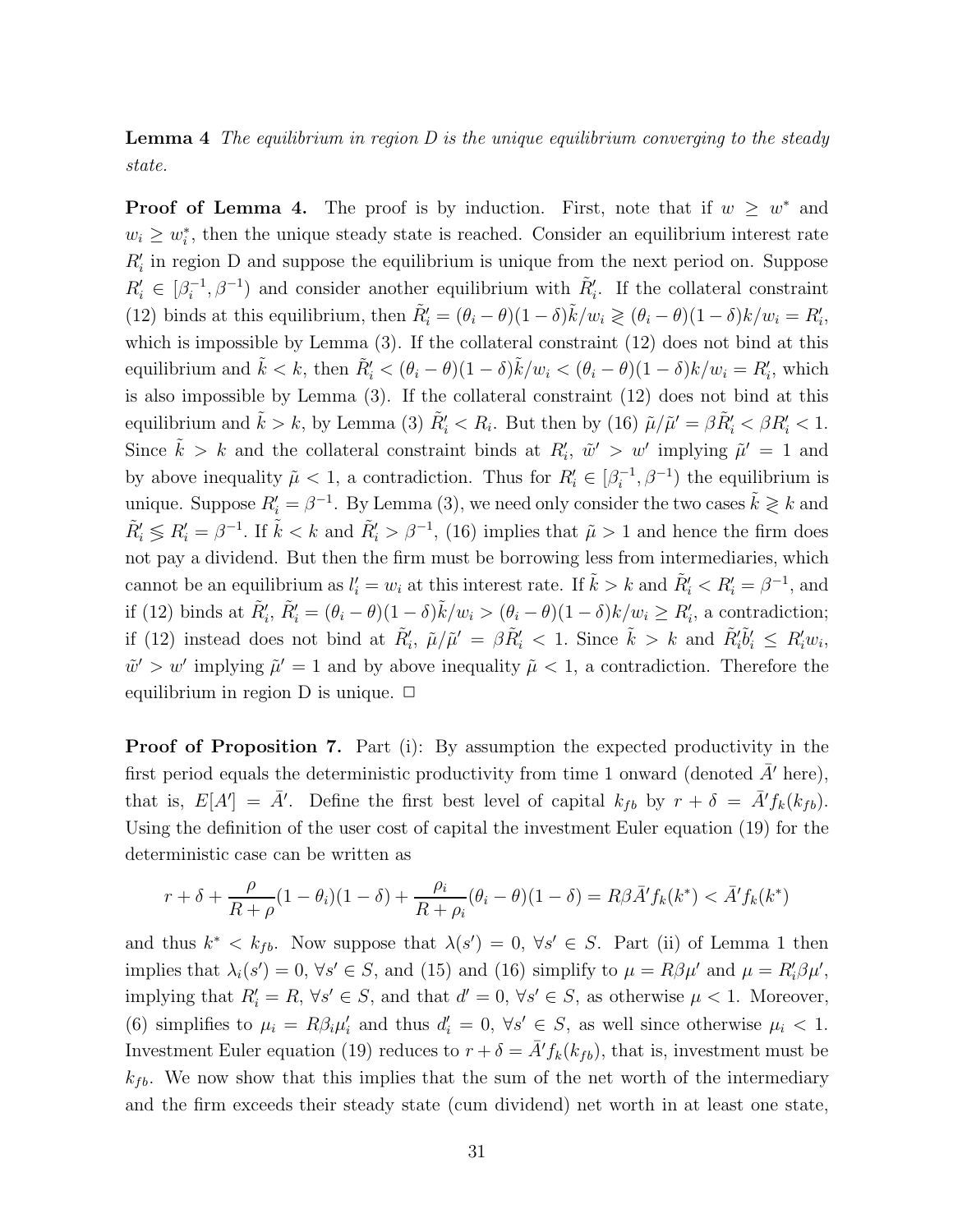which in turn implies that at least one of them pays a dividend, a contradiction. To see this note that  $w' = A' f(k_{fb}) + k_{fb} (1 - \delta) - Rb' - R'_{i} b'_{i}$  and  $w'_{i} = Rl' + R'_{i} l'_{i} \ge R'_{i} l'_{i} = R'_{i} b'_{i}$ and thus

 $w' + w'_i \ge A' f(k_{fb}) + k_{fb}(1-\delta) - Rb' \ge A' f(k_{fb}) + (1-\theta)k_{fb}(1-\delta) > A' f(k^*) + (1-\theta)k^*(1-\delta)$  $w'' + w''_i = \overline{A}'f(k^*) + (1 - \theta)k^*(1 - \delta)$ . For  $A' > \overline{A}'$ ,  $w' + w'_i > w''^* + w''_i$ , and either the intermediary or the firm (or both) must pay a dividend, a contradiction.

Part (ii): If  $\lambda_i(s') = 0$ ,  $\forall s' \in S$ , then  $(\beta \mu'/\mu)^{-1} = R'_i = (\beta_i \mu'_i/\mu_i)^{-1}$  where the first equality uses (16) and the second equality uses (6) and the fact that part (iv) of Lemma 1 holds for an eventually deterministic economy.

Part (iii): Since  $\lambda(\hat{s}') = 0$ ,  $\lambda_i(\hat{s}') = 0$  by part (ii) of Lemma 1 and  $R_i(\hat{s}') = R$ . From (15),  $\mu(\hat{s}') = \mu(\check{s}') + \lambda(\check{s}') > \mu(\check{s}')$ . Using (6),  $(\beta_i \mu_i(\hat{s}')/\mu_i)^{-1} = R \le R_i(\check{s}') =$  $(\beta_i \mu_i(\check{s}')/\mu_i)^{-1}$  and thus  $\mu_i(\hat{s}') \geq \mu_i(\check{s}')$ .  $\Box$ 

**Proof of Proposition 8.** The first order conditions are (13)-(16) and  $\mu' = 1 + \nu'_{d}$  where  $\beta \nu'_{d}$  is the multiplier on the constraint  $w' \geq 0$ . By the Inada condition, (14) implies that *k* > 0 and using (10) at equality and (11) and (12) we have  $d' \geq A'f(k)+k(1-\theta_i)(1-\delta) > 0$ and  $\mu' = 1$ . But (13) and (15) imply  $1 \leq \mu = R\beta + R\beta\lambda'$  and thus  $\lambda' > 0$  since  $R\beta < 1$ by assumption; that is, all firms raise as much financing as possible from households.

Suppose the firm pays dividends at time 0. Then  $\mu = \mu' = 1$  and (16) implies  $0 > 1 - R'_i \beta = R'_i \beta \lambda'_i - R'_i \beta \nu'_i$  and thus  $\nu'_i = 1 - (R'_i \beta)^{-1} > 0$ ,  $b'_i = 0$ , and  $\lambda'_i = 0$ ; thus, the firm does not use intermediated finance. Note that the problem of maximizing (22) subject to (9) through (12) has a (weakly) concave objective and a convex constraint set and hence induces a (weakly) concave value function. Thus,  $\mu$  is (weakly) decreasing in *w* and let  $\bar{w}$ be the lowest value of net worth for which  $\mu = 1$ ; by the Inada condition, such a  $\bar{w} < +\infty$ exists. At  $\bar{w}$ ,  $d = 0$ ,  $\bar{w} = \bar{k}\wp$  (using (9)), and  $\bar{k}$  solves  $1 = \beta[A' f_k(\bar{k}) + (1 - \theta)(1 - \delta)]/\wp$ (using (14)). For  $w \ge \bar{w}$ ,  $d = w - \bar{w}$  while the rest of the optimal policy is unchanged.

Suppose  $\lambda_i' = 0$  and  $\nu_i' = 0$ . Then  $\mu = R_i' \beta > 1$ . Moreover, rearranging (14) we have  $1 = \beta/(R_i^{\prime} \beta)[A^{\prime} f_k(\underline{k}) + (1 - \theta)(1 - \delta)]/\varphi$  which defines  $\underline{k} < \overline{k}$ . Define  $\underline{w}_u$  such that investment is <u>k</u> and  $b_i' = 0$ ; then  $\underline{w}_u = k\wp$ . Similarly, define  $\underline{w}_l$  such that investment is  $\underline{k}$  and  $b_i' = (R_i')^{-1}(\theta_i - \theta)\underline{k}(1 - \delta)$ ; then  $\underline{w}_l = \underline{k}[\wp - (R_i')^{-1}(\theta_i - \theta)(1 - \delta)]$ . Note that  $w_l < w_u < \bar{w}$ . So firms below  $w_l$  raise as much financing as possible from intermediaries (since  $\mu > R'_i\beta$  by concavity and hence  $\lambda'_i > 0$ ). Firms with net worth between <u> $w_l$ </u> and  $w_u$ pay down intermediary financing linearly. Firms with net worth above  $\underline{w}_u$  do not borrow from intermediaries and scale up until  $\bar{k}$  is reached at  $\bar{w}$ , at which point firms initiate dividends. □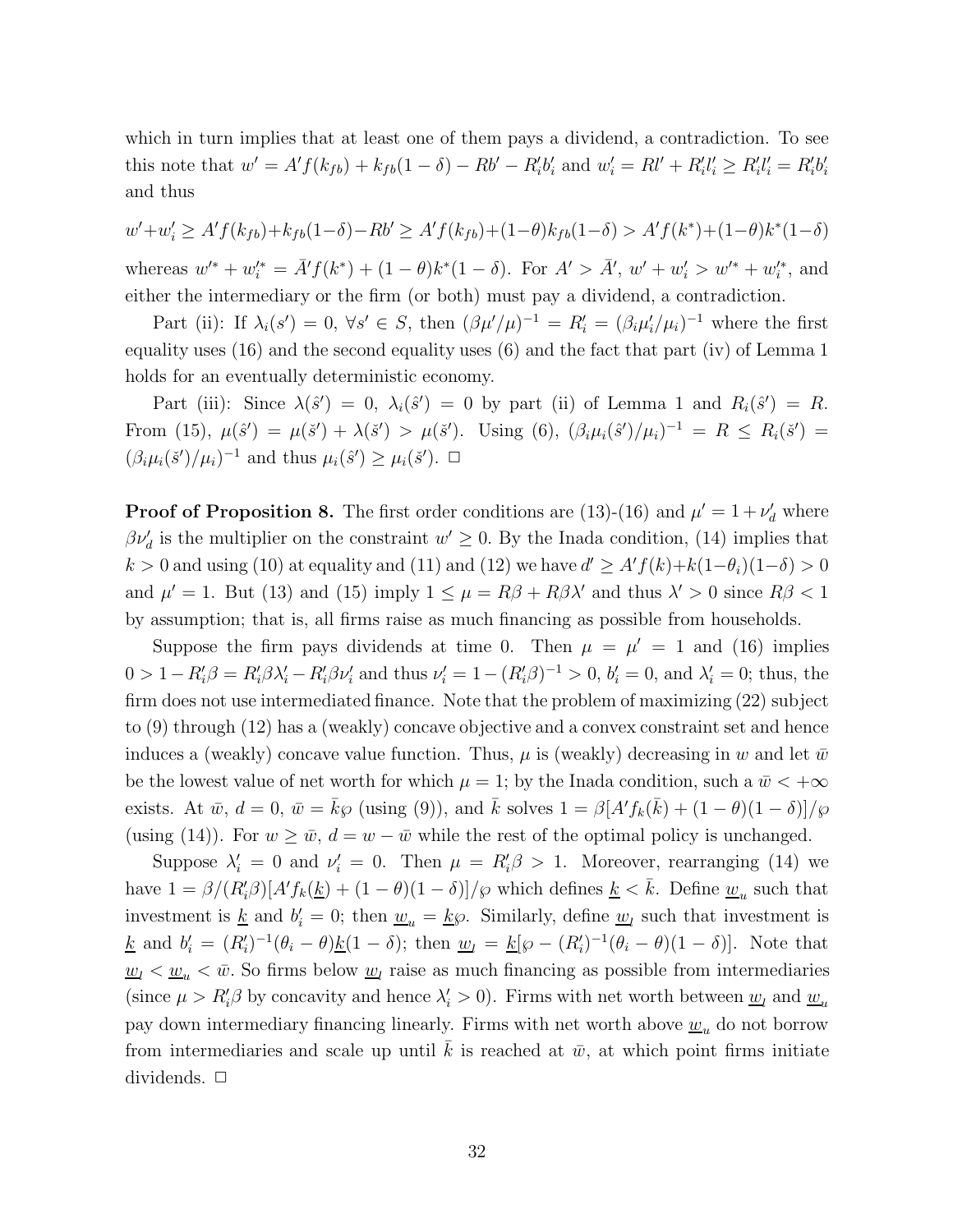# **References**

- Bernanke, Ben, and Mark Gertler, 1989, Agency costs, net worth and business fluctuations, *American Economic Review* 79, 14-31.
- Boyd, John H., and Edward C. Prescott, 1986, Financial intermediary coalitions, *Journal of Economic Theory* 38, 211-232.
- Brunnermeier, Markus K., and Yuliy Sannikov, 2010, A macroeconomic model with a financial sector, Working paper, Princeton University.
- Caballero, Ricardo J., and Arvind Krishnamurthy, 2001, International and domestic collateral constraints in a model of emerging market crises, *Journal of Monetary Economics* 48, 513-548.
- Diamond, Douglas W., 1984, Financial intermediation and delegated monitoring, *Review of Economic Studies* 51, 393-414.
- Diamond, Douglas W., 2007, Legal systems, bank finance, and debt maturity, Working paper, University of Chicago.
- Diamond, Douglas W., and Philip H. Dybvig, 1983, Bank runs, deposit insurance, and liquidity, *Journal of Political Economy* 91, 401-419.
- Diamond, Douglas W., and Raghuram G. Rajan, 2000, A theory of bank capital, *Journal of Finance* 55, 2431-2465.
- Gertler, Mark, and Nobuhiro Kiyotaki, 2010, Financial intermediation and credit policy in business cycle analysis, Working paper, NYU and Princeton.
- Hahn, F.H., 1973, On the foundations of monetary theory, in: M. Parkin and A.R. Nobay, eds., Essays in Modern Economics, Barnes and Noble, New York, NY, 230-242.
- Holmström, Bengt, and Jean Tirole, 1997, Financial intermediation, loanable funds, and the real sector, *Quarterly Journal of Economics* 112, 663-91.
- Jorgenson, Dale W., 1963, Capital theory and investment behavior, *American Economic Review (Papers and Proceedings)* 53, 247-259.
- Kehoe, Timothy J., and David K. Levine, 1993, Debt-constrained asset markets, *Review of Economic Studies* 60, 865-888.
- Kehoe, Timothy J., and David K. Levine, 2006, Bankruptcy and collateral in debt constrained markets, Working paper, Federal Reserve Bank of Minneapolis.
- Kiyotaki, Nobuhiro, and John Moore, 1997a, Credit cycles, *Journal of Political Economy* 105, 211-248.
- Kiyotaki, Nobuhiro, and John Moore, 1997b, Credit chains, Working paper, University of Minnesota and LSE.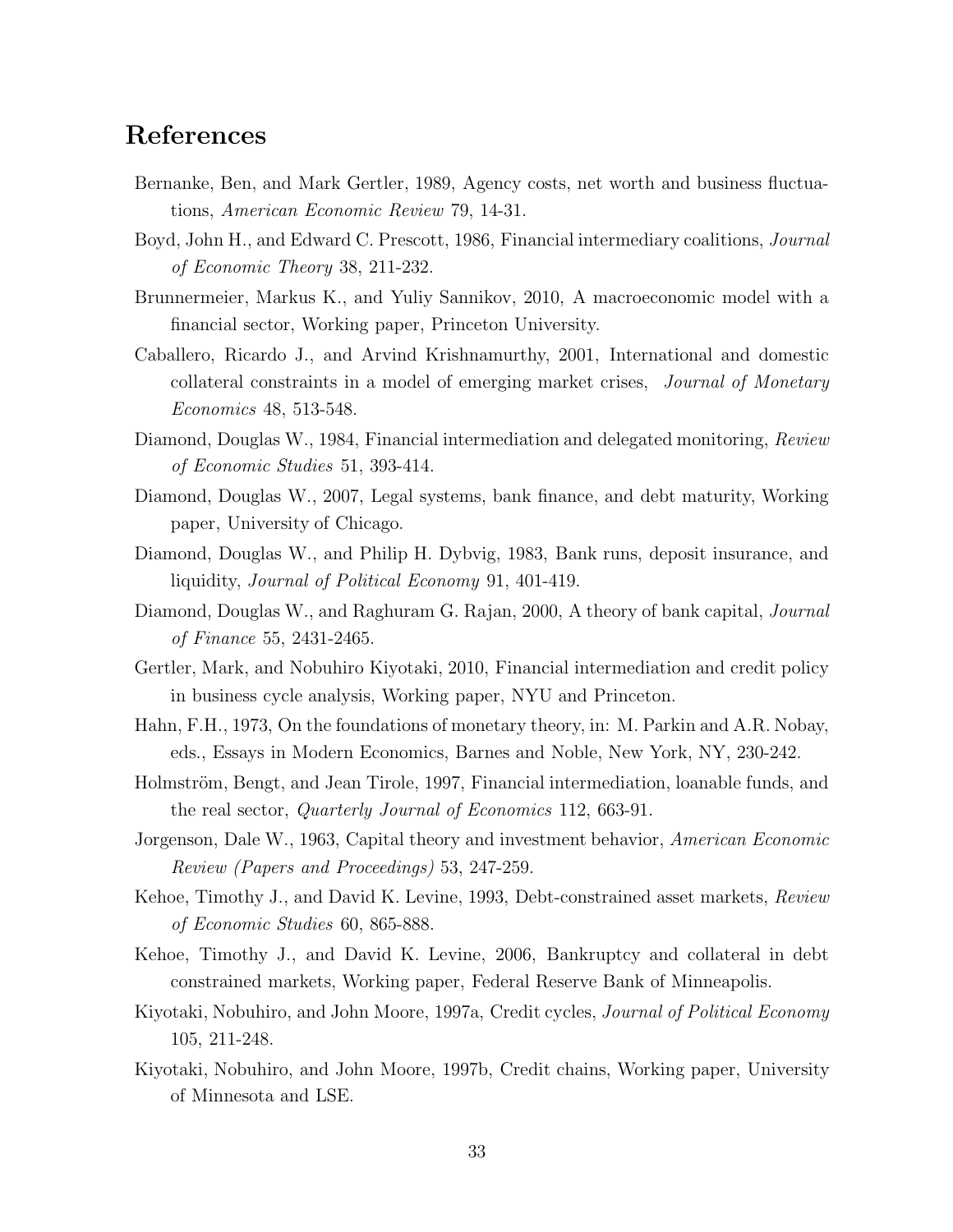- Ramakrishnan, Ram T., and Anjan V. Thakor, 1984, Information reliability and a theory of financial intermediation, *Review of Economic Studies* 51, 415-432.
- Rampini, Adriano A., and S. Viswanathan, 2007, Collateral, financial intermediation, and the distribution of debt capacity, Working paper, Duke University.
- Rampini, Adriano A., and S. Viswanathan, 2010, Collateral, risk management, and the distribution of debt capacity, *Journal of Finance* 65, 2293-2322.
- Rampini, Adriano A., and S. Viswanathan, 2012, Collateral and capital structure, Working paper, Duke University.
- Townsend, Robert M., 1978, Intermediation with costly bilateral exchange, *Review of Economic Studies* 45, 417-425.
- Williamson, Stephen D., 1986, Costly monitoring, financial intermediation, and equilibrium credit rationing, *Journal of Monetary Economics* 18, 159-179.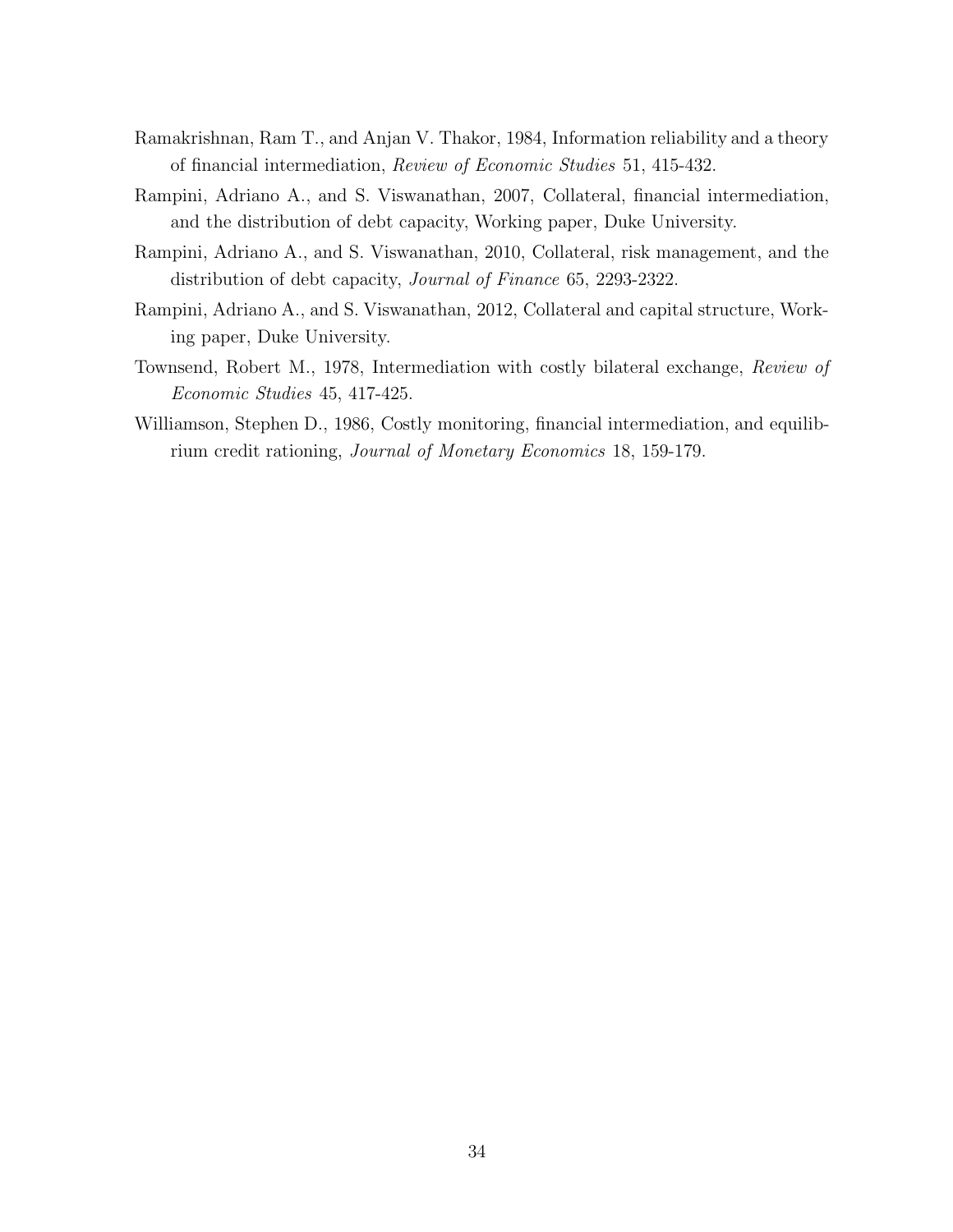#### **Figure 1: Capital, Collateral Value, and Financing**

This figure shows, on the left, the extent to which one unit of capital can be collateralized by households (fraction  $\theta$ , interpreted as structures) and intermediaries (fraction  $\theta_i$ , interpreted to include equipment), in the middle, the collateral value next period after depreciation, and on the right, the maximal amount that households and intermediaries can finance, as well as the minimum amount of internal funds required.



**Figure 2: Role of Firm and Financial Intermediary Net Worth**

Interest rate on intermediated finance  $R_i' - 1$  (percent) as a function of firm  $(w)$  and intermediary net worth  $(w_i)$ . The parameter values are:  $\beta = 0.90, R = 1.05, \beta_i = 0.94, \delta = 0.10, \theta = 0.80, \theta_i = 0.90,$  $A' = 0.20$ , and  $f(k) = k^{\alpha}$  with  $\alpha = 0.333$ .

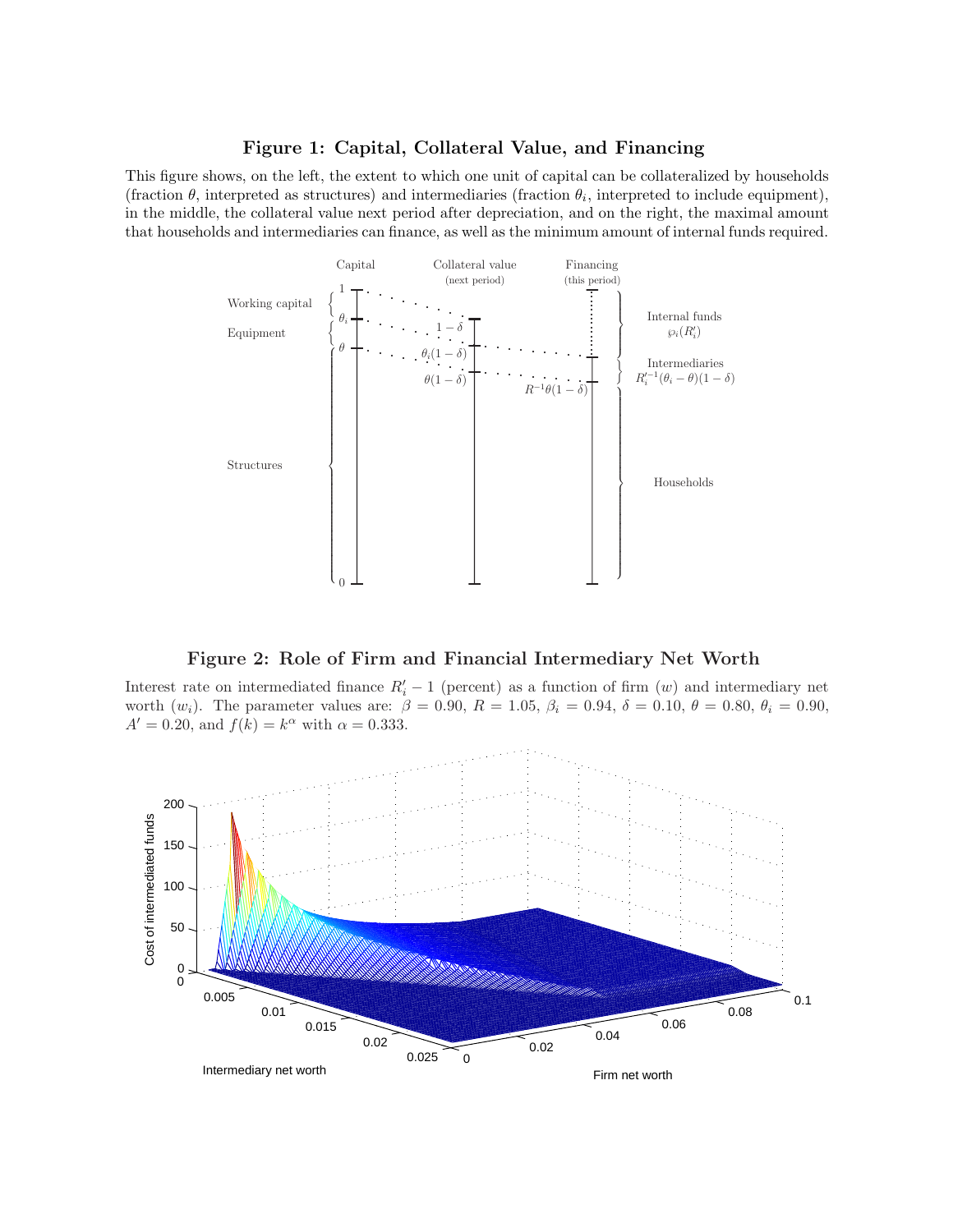#### **Figure 3: Role of Firm and Financial Intermediary Net Worth**

Contour of area where spread exceeds  $\beta_i^{-1} - R: w_i^*$  (solid) and  $w(w_i)$  (solid);  $\hat{w}(w_i)$  (dashed); contour of area where spread equals  $\beta^{-1} - R$ :  $\bar{w}_i$  (dash dotted) and  $\bar{w}(w_i)$  (dash dotted). The parameter values are as in Figure 2.



**Figure 4: Role of Firm and Financial Intermediary Net Worth**

Interest rate on intermediated finance  $R_i' - 1$  (percent) as a function of firm  $(w)$  for different levels of intermediary net worth  $(w_i)$ . The parameter values are as in Figure 2.

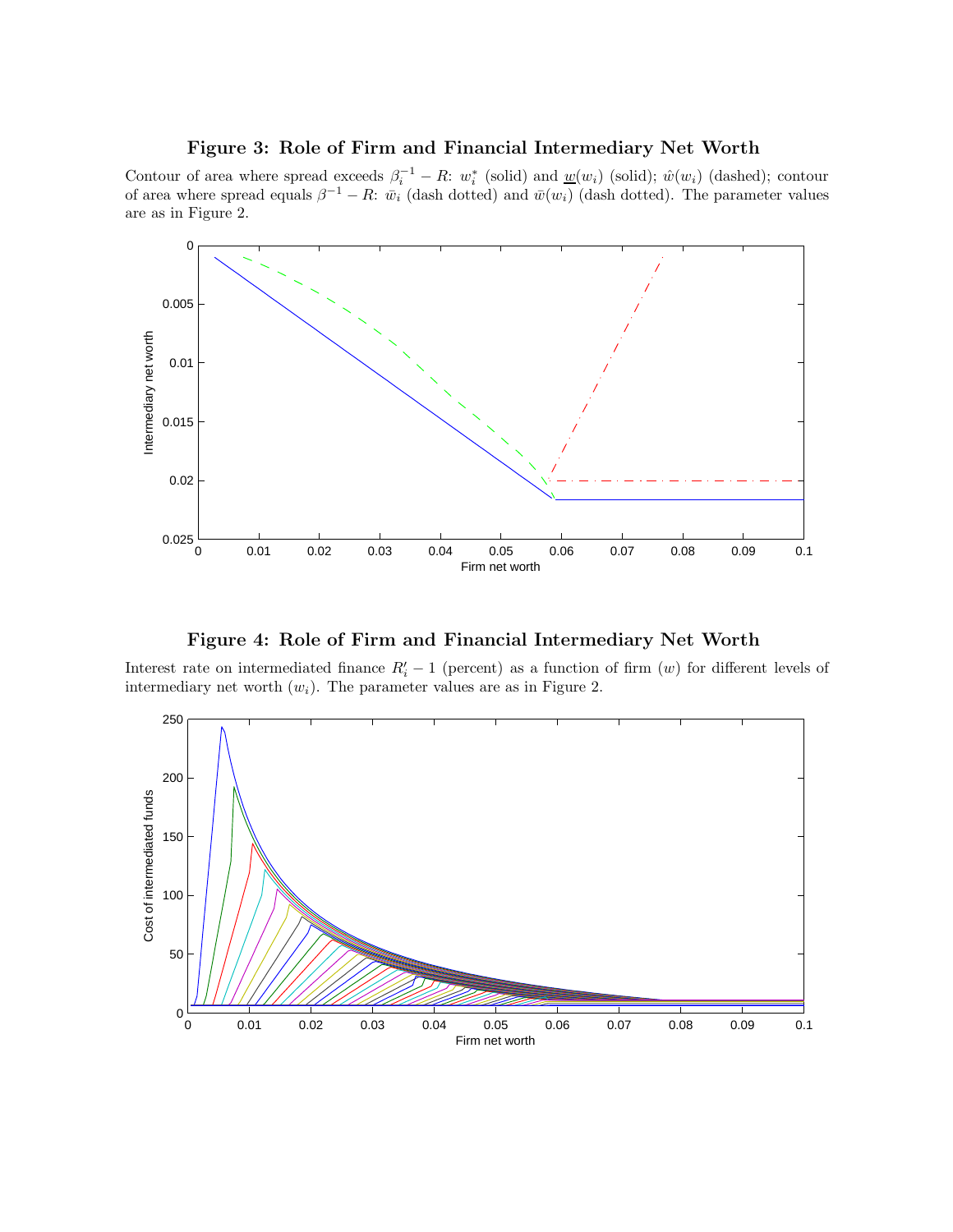#### **Figure 5: Dynamics of Firm and Financial Intermediary Net Worth**

Contours of the regions describing the deterministic dynamics of firm and financial intermediary net worth (see Proposition 6). Region ND, in which firms pay no dividends, is to the left of the solid line and Region D, in which firms pay positive dividends, is to the right of (and including) the solid line. The point where the solid line reaches the dotted line is the deterministic steady state  $(w^*, w_i^*)$ . The kink in the solid line is the point  $(\bar{w}, \bar{w}_i)$  where  $R'_i = \beta^{-1}$  and the collateral constraint just binds. The solid line segment between these two points is  $\bar{w}(w_i) = \wp k(w_i) - w_i$  (with  $R'_i \in (\beta_i^{-1}, \beta^{-1})$ ). The solid line segment sloping down is  $\bar{w}(w_i) = \wp \bar{k} - w_i$  (with  $R'_i = \beta^{-1}$ ). Region ND is dividend by two dash dotted lines: below the dash dotted line through  $(\bar{w}, \bar{w}_i)$   $R'_i > \beta^{-1}$ ; between the two dash dotted lines  $R_i' \in (\beta_i^{-1}, \beta^{-1})$ ; and above the dash dotted line through  $(w^*, w_i^*)$   $R_i' < \beta_i^{-1}$ . The parameter values are as in Figure 2.

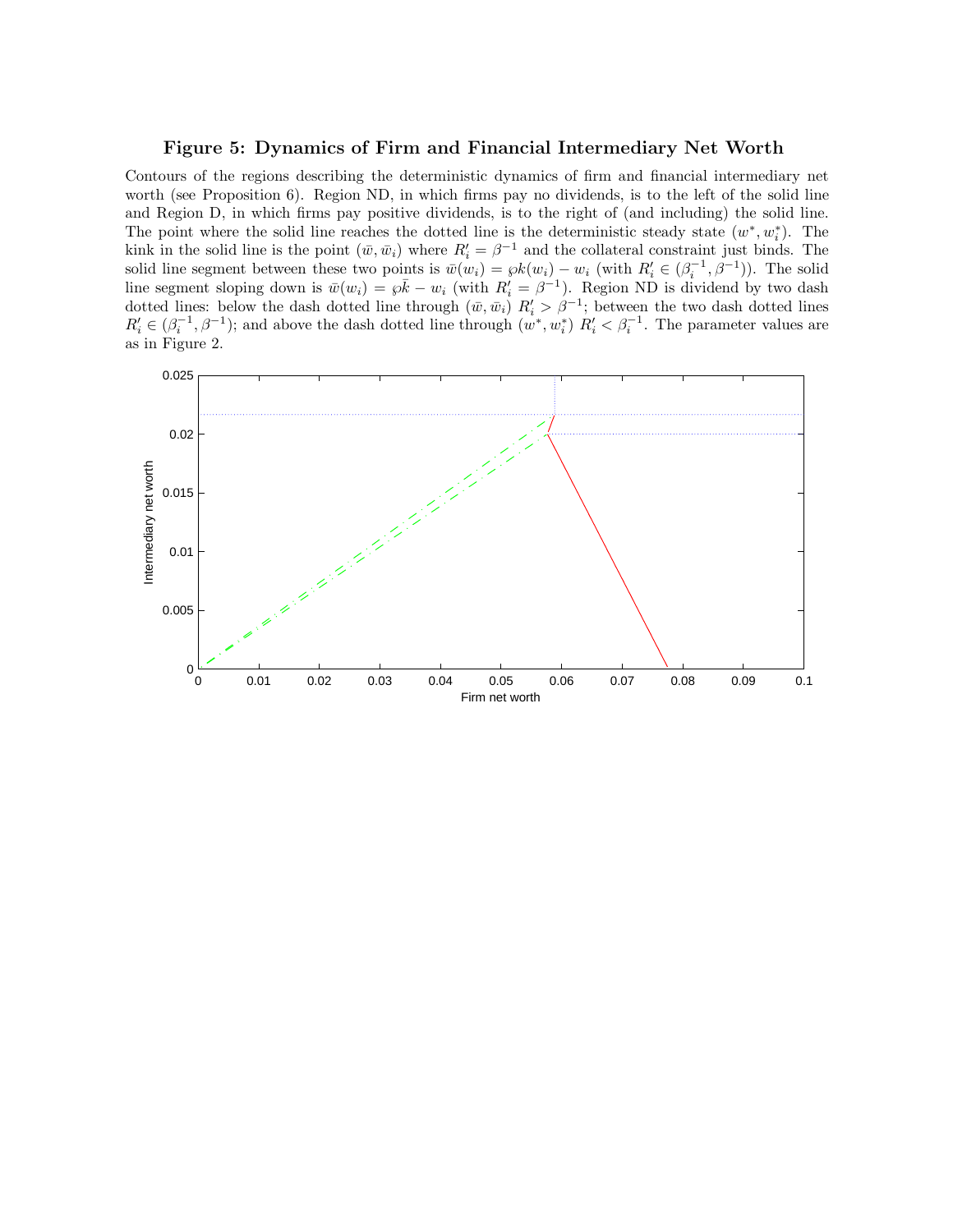#### **Figure 6: Dynamics of Firm and Financial Intermediary Net Worth**

This figures illustrates the deterministic dynamics starting from initial values of net worth  $w = 0.0222$ and  $w_i = w_i^{\prime *}$ . Panel A traces out the path of firm and intermediary net worth in *w* vs.  $w_i$  space with the contours as in Figure 5. Panel B shows the evolution of the interest rate on intermediated finance (Panel B1), firm net worth (dashed) and intermediary net worth (solid) (cum dividends (higher) and ex dividend (lower)) (Panel B2), intermediated lending to firms (solid) and households (dashed) (Panel B3), and investment (Panel B4). The parameter values are as in Figure 2 except that  $\alpha = 0.8$ .





**Panel B:** Interest rates, net worth, lending, and investment over time